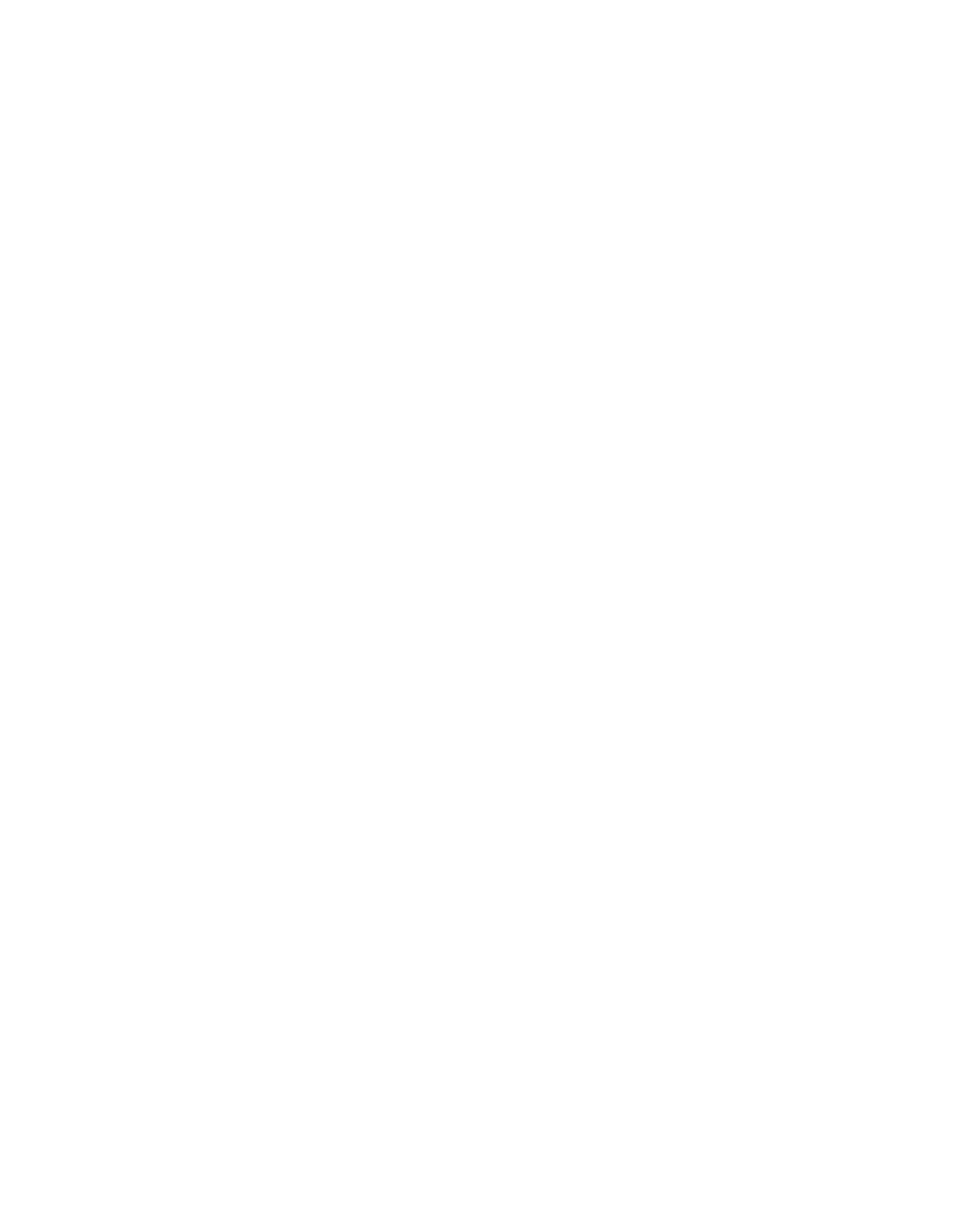# **RAPIDS Evaluation Final Report 2005–2009 Key Findings**







Population Council

**July 2009**

**Revised 2010**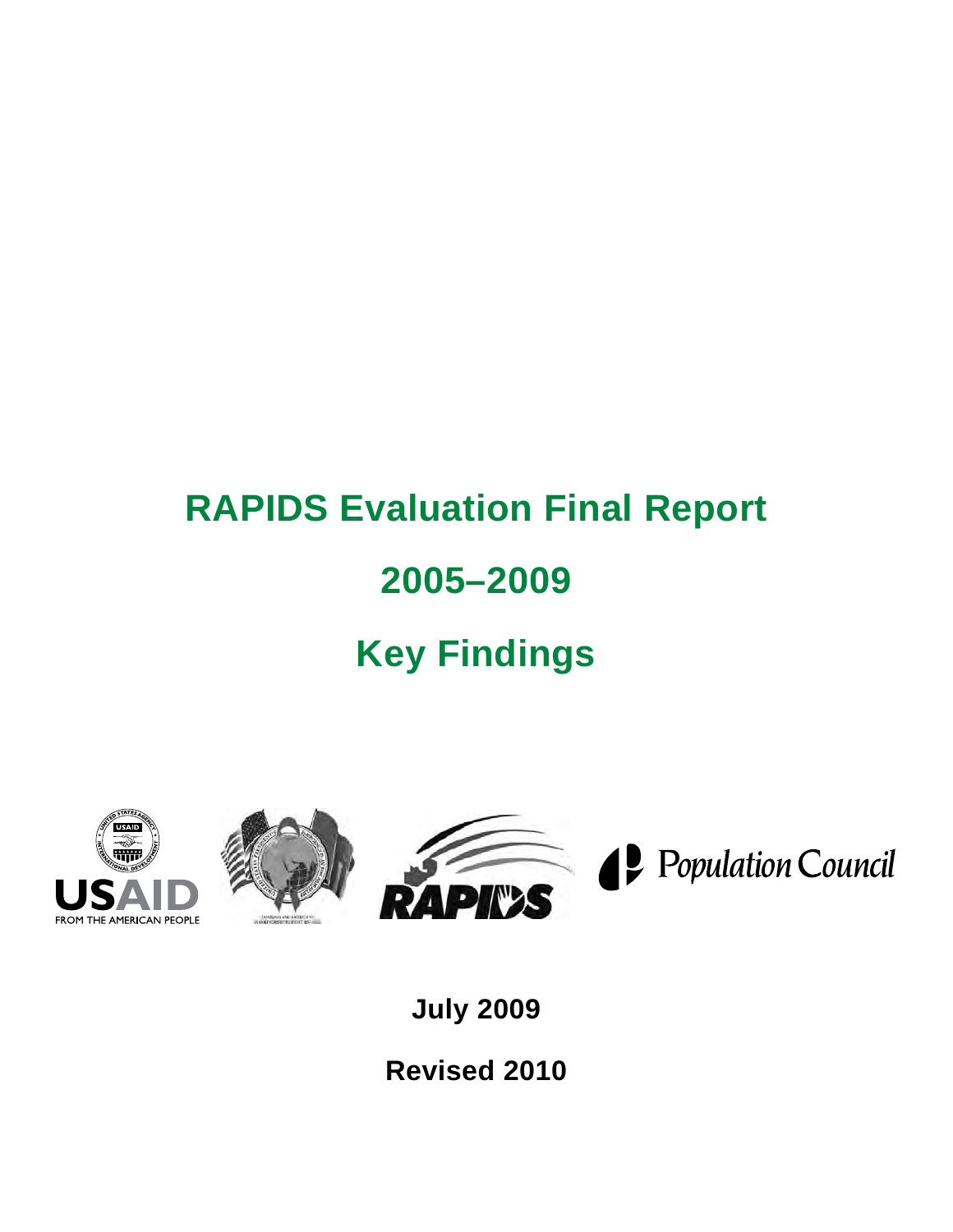

in partnership with



Contracted by



On behalf of



Cover design: Based on artwork by children participating in RAPIDS Program activities.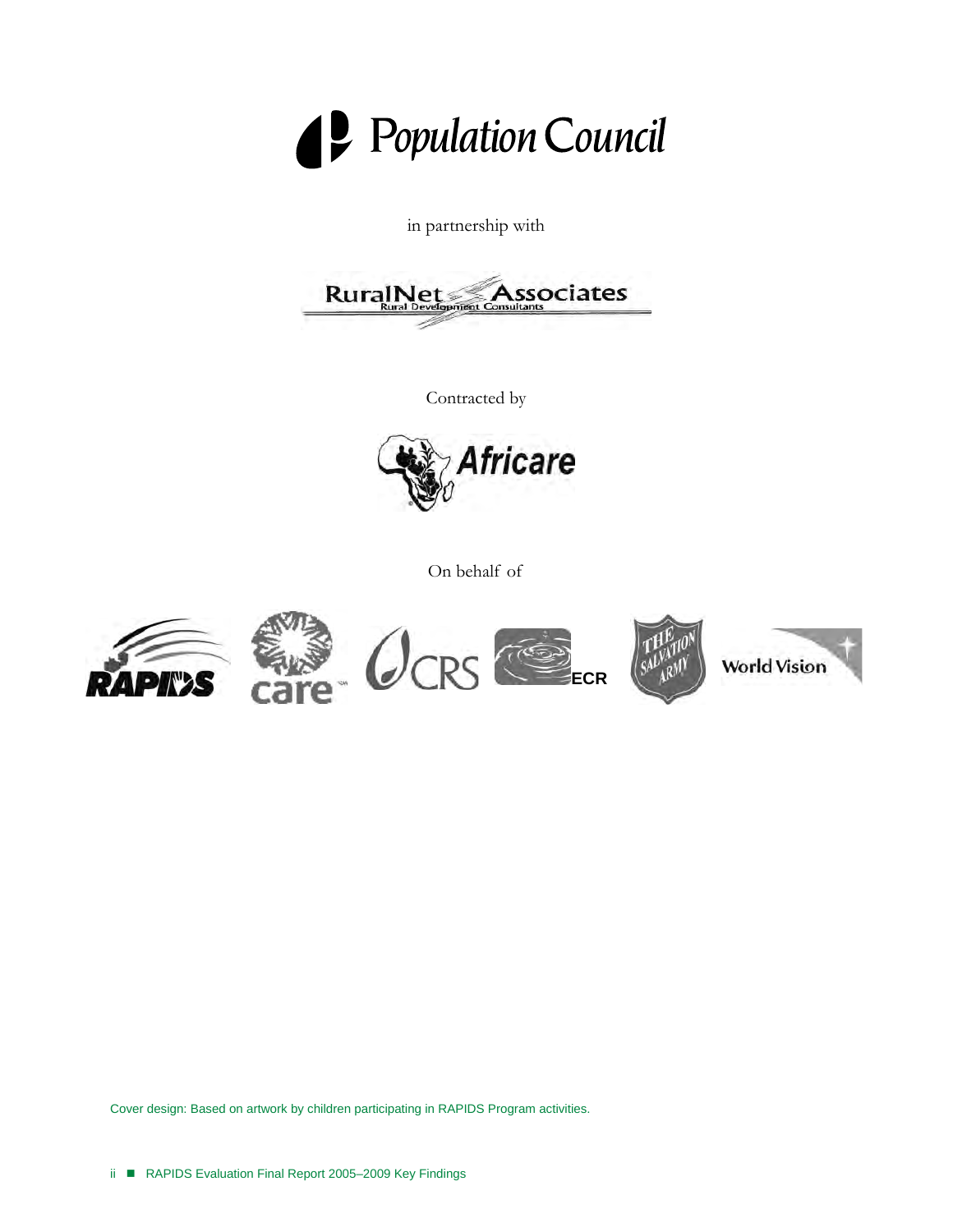# **TABLE OF CONTENTS**

| <b>ABBREVIATIONS</b>                                                                                         | $\mathbf v$             |
|--------------------------------------------------------------------------------------------------------------|-------------------------|
| <b>EXECUTIVE SUMMARY</b><br><b>Methods</b>                                                                   | 1<br>$\mathbf{1}$       |
| Key findings                                                                                                 | 1                       |
| Conclusion                                                                                                   | $\overline{\mathbf{4}}$ |
| <b>INTRODUCTION</b>                                                                                          | 5                       |
| <b>EVALUATION AIMS</b>                                                                                       | 6                       |
| <b>METHODS</b>                                                                                               | 7                       |
| <b>KEY FINDINGS</b>                                                                                          | 9                       |
| SO 1: School attendance among orphans and vulnerable children improved<br>during study period                | 9                       |
| SO 1: Coverage of RAPIDS educational and psychosocial support services<br>expanded during study period       | 10                      |
| SO 2: Advent of treatment expanded caregiver role to include adherence<br>support                            | 11                      |
| SO 2: Stigma lessening, especially in RAPIDS households                                                      | 12                      |
| SO 2: HIV testing significantly higher among RAPIDS households                                               | 14                      |
| SO 1 and 2: Caregiver visits increased significantly                                                         | 16                      |
| SO 1 and 2: Recipients reported positive experience of caregiver visits                                      | 17                      |
| SO 1 and 2: Caregivers cite need for additional supplies, training and support<br>for themselves and clients | 18                      |
| SO 1 and 2: Distribution of gifts-in-kind reflected program supplies more<br>than client needs               | 19                      |
| SO 1 and 2: Client selection for distribution of goods and services improving<br>and addressing challenges   | 20                      |
| SO 3: Youth respond to abstinence messages but need continued<br>encouragement and reinforcement             | 21                      |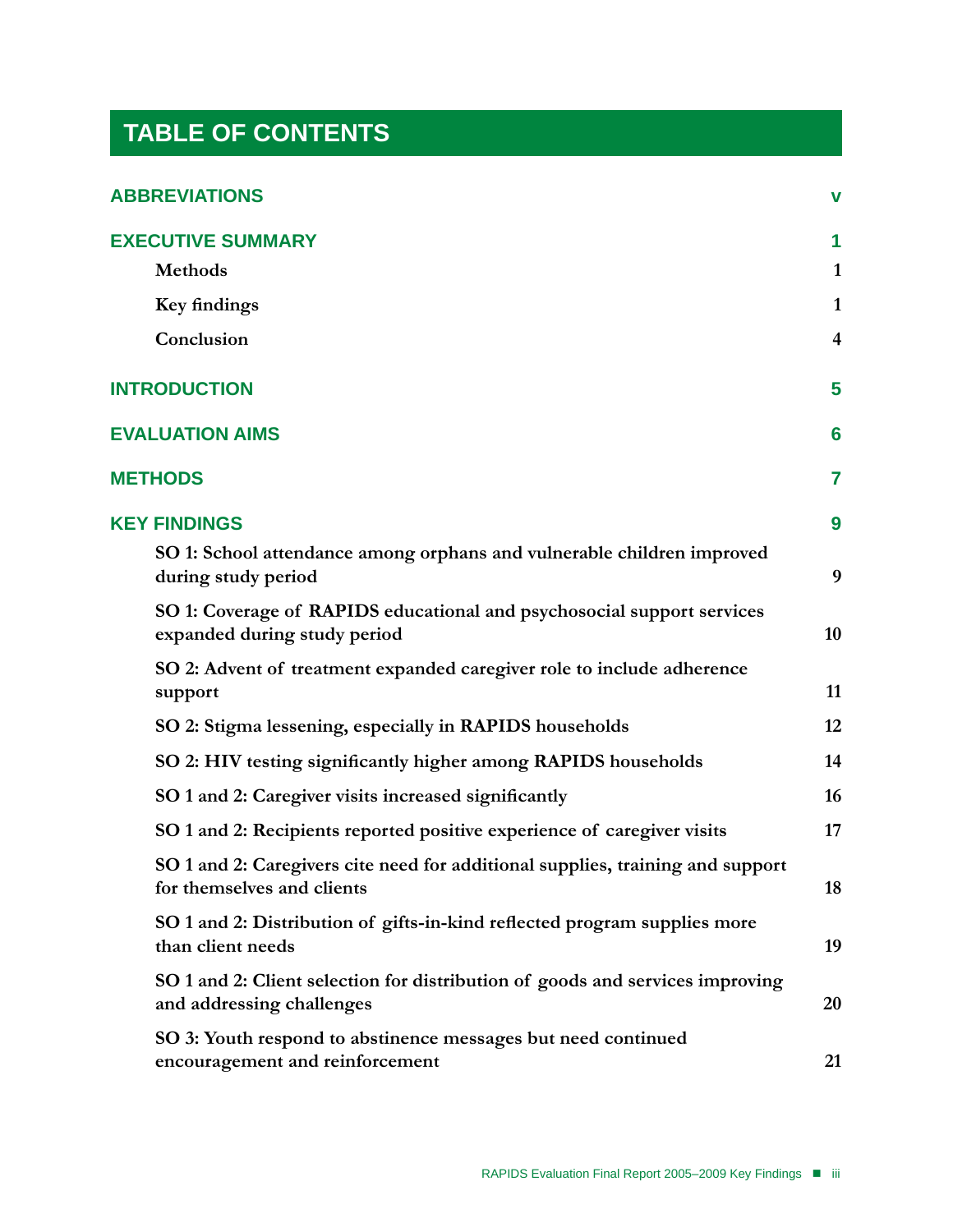| SO 3: Secondary abstinence among female youth increased significantly over<br>study period                | 24 |
|-----------------------------------------------------------------------------------------------------------|----|
| SO 3: Youth emphasize preference for income generating activities over life skills<br>training            | 24 |
| SO 4: RAPIDS households demonstrated better food security, but demand<br>remains high                     | 28 |
| Other important findings from the evaluation                                                              | 29 |
| <b>SUSTAINABILITY</b>                                                                                     | 36 |
| <b>RECOMMENDATIONS</b>                                                                                    | 38 |
| Strategic objective 1: Improve quality of life of orphans and vulnerable<br>children and their households | 38 |
| Strategic objective 2: Improve quality of life of people living with HIV/AIDS                             | 38 |
| Strategic objective 3: Improve livelihoods for vulnerable youth                                           | 39 |
| Strategic objective 4: Strengthen resilience of households made vulnerable<br>by HIV/AIDS                 | 39 |
| Other program recommendations                                                                             | 40 |
| <b>ACKNOWLEDGEMENTS</b>                                                                                   | 42 |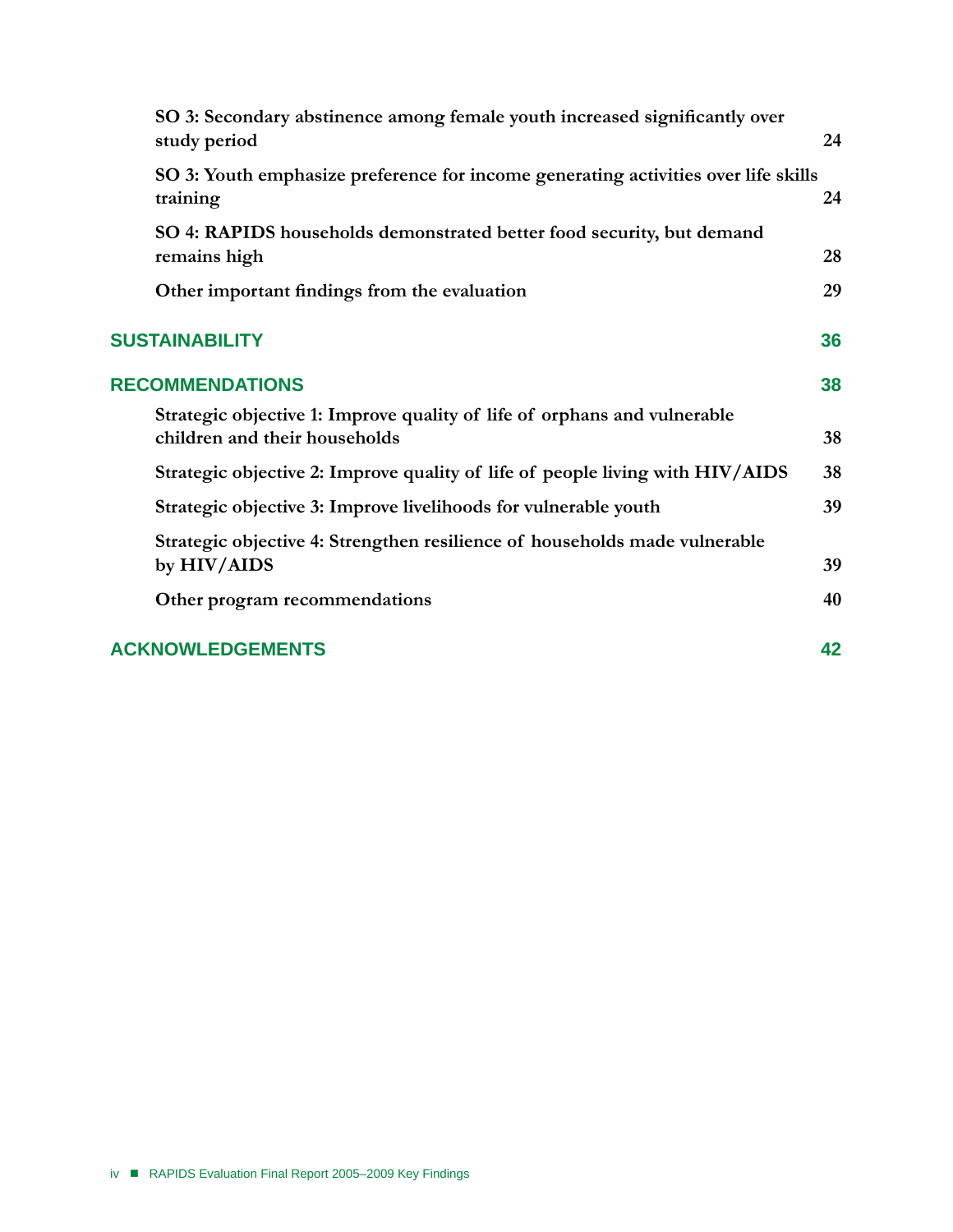# **ABBREVIATIONS**

| <b>AIDS</b>   | Acquired immune deficiency syndrome                                       |
|---------------|---------------------------------------------------------------------------|
| <b>ARV</b>    | Antiretroviral drugs                                                      |
| CBO           | Community-based organization                                              |
| <b>CRS</b>    | <b>Catholic Relief Services</b>                                           |
| <b>DATF</b>   | District AIDS Taskforce                                                   |
| <b>ECR</b>    | <b>Expanded Church Response Trust</b>                                     |
| FBO           | Faith-based organization                                                  |
| FGD           | Focus group discussion                                                    |
| <b>GIK</b>    | Gifts-in-kind                                                             |
| GRZ           | Government of the Republic of Zambia                                      |
| <b>HBC</b>    | Home-based care                                                           |
| <b>HEPS</b>   | High energy protein supplement                                            |
| <b>HIV</b>    | Human immunodeficiency virus                                              |
| IDI           | In-depth interview                                                        |
| <b>IEC</b>    | Information, Education and Communication                                  |
| KП            | Key Informant Interview                                                   |
| <b>NGO</b>    | Non-governmental organization                                             |
| <b>OVC</b>    | Orphans and vulnerable children                                           |
| PC            | Population Council                                                        |
| <b>PEPFAR</b> | President's Emergency Plan for AIDS Relief                                |
| PMU           | Program Management Unit                                                   |
| <b>RAPIDS</b> | Reaching HIV/AIDS Affected People with Integrated Development and Support |
| <b>RHH</b>    | RAPIDS Household                                                          |
| ToT           | Trainer of trainers                                                       |
| <b>TSA</b>    | The Salvation Army                                                        |
| <b>USAID</b>  | United States Agency for International Development                        |
| <b>USD</b>    | United States Dollar                                                      |
| <b>USG</b>    | United States Government                                                  |
| WVI           | World Vision International                                                |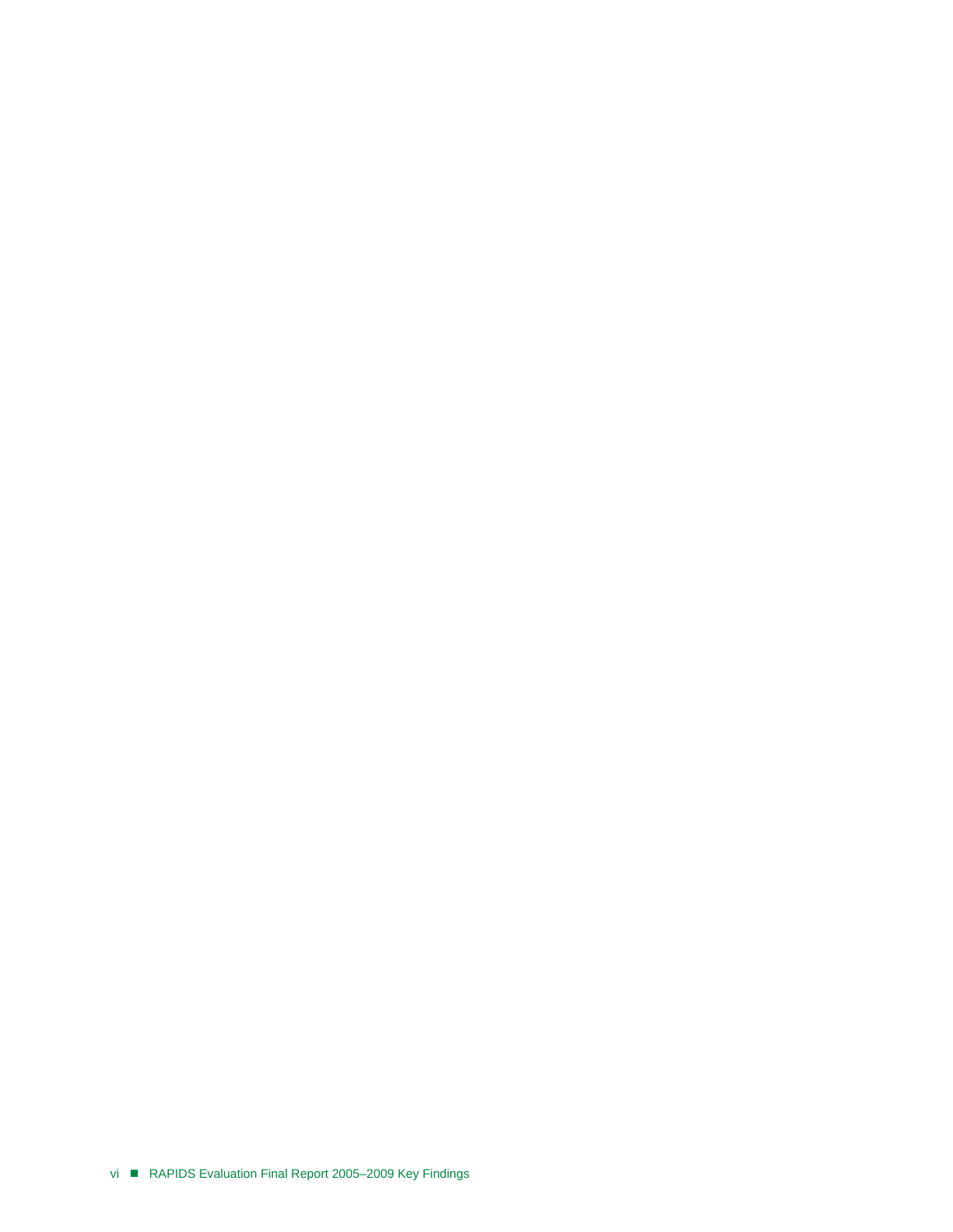# **EXECUTIVE SUMMARY**

RAPIDS, which stands for Reaching HIV/AIDS Affected People with Integrated Development and Support, is a US-funded intervention designed to mitigate the impact of HIV/AIDS in Zambia. RAPIDS comprises a consortium of implementing partners led by World Vision International (WVI) together with Africare, CARE Zambia, Catholic Relief Services (CRS), Expanded Church Response Trust (ECR), and The Salvation Army (TSA).

The overall goal of RAPIDS is to improve the quality of life of Zambians affected by HIV and AIDS by expanding successful community-based models of home-based care and support to orphans and vulnerable children and people who are chronically ill, as well as through interventions targeting youth with livelihood opportunities and life-skills training, focusing on initiatives supporting abstinence and being faithful.

# *Methods*

From among all the sites where RAPIDS programmatic activities take place, the project partners, in consultation with Population Council, selected six districts that represented a variety of settings and activities of the RAPIDS Consortium for an evaluation of the program's impact. The six districts selected were: Chongwe (Lusaka Province), Kalomo (Southern Province), Mazabuka (Southern Province), Mpika (Northern Province), Ndola (Copperbelt Province) and Petauke (Eastern Province). The evaluation was a three-round cross-sectional population-based study, including qualitative and quantitative components at each round. Baseline data collection was conducted in May 2005, midterm in April 2007 after an interval of 23 months, and endline in March 2009, after a further 23 months. Full details of study methods, including ethical approvals, sampling procedures and analysis can be found in the RAPIDS Midterm Report<sup>1</sup>. The evaluation, conducted by Population Council with local research partner RuralNet Associates, is summarized in this report.

# *Key findings*

# **Strategic objective 1—Improve quality of life of orphans and vulnerable children and their households**

The evaluation found that school attendance among orphans and vulnerable children improved during the study period. By the midterm and endline surveys, data indicate that overall school attendance was increasing, and that the educational disadvantage (i.e., lower school attendance rates) suffered by children who have been orphaned and rendered vulnerable was getting smaller, especially among boys.

<sup>&</sup>lt;sup>1</sup> RAPIDS Midterm Report, Population Council, December 2007, Washington DC and Lusaka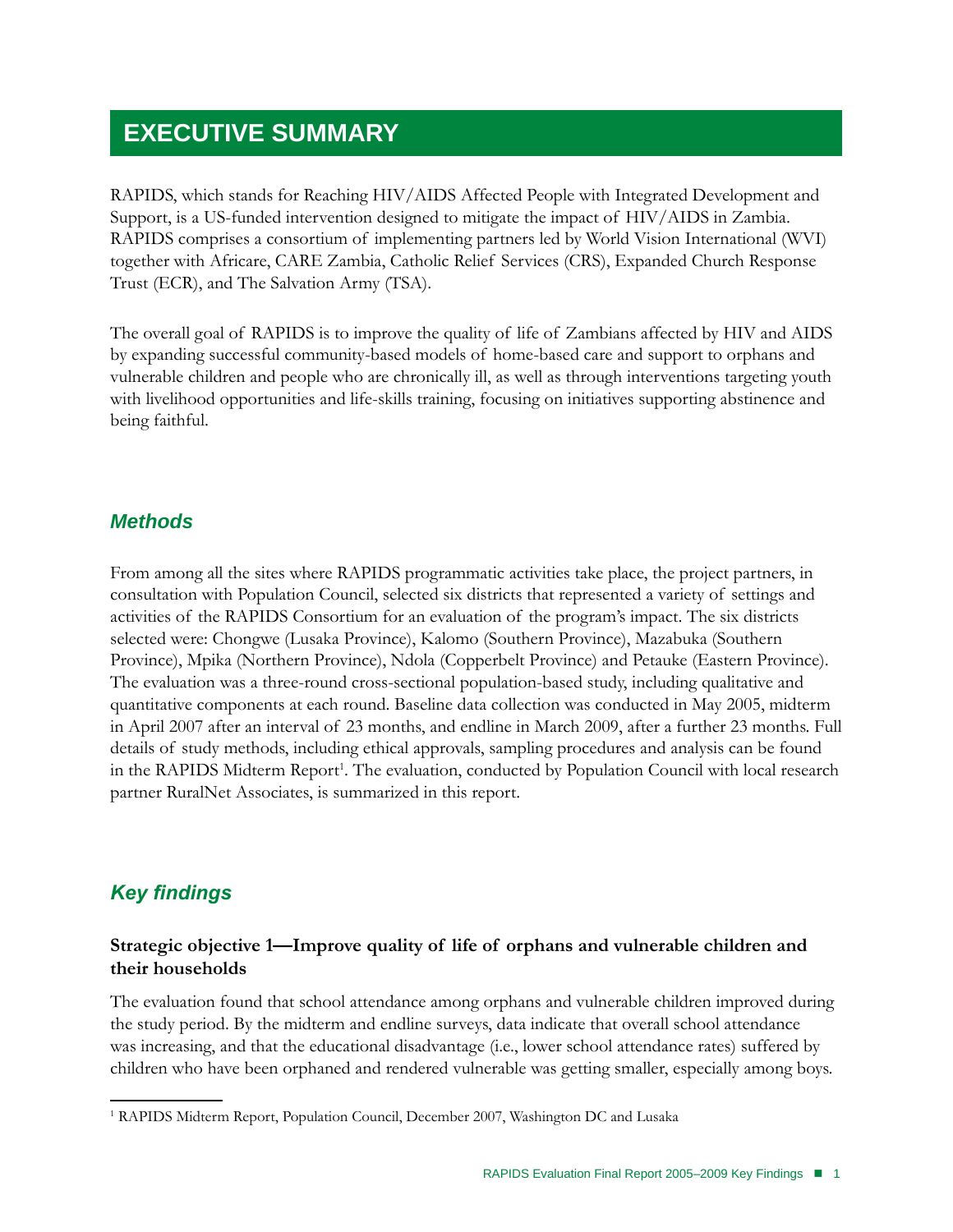Evaluation data also found that coverage of RAPIDS educational and psychosocial support services expanded during study period. Between baseline and endline, the coverage of educational support services among eligible households increased significantly across all study sites, from a total of 10 percent of eligible households at baseline up to 19 percent of eligible households at endline. During the same period, coverage of psychosocial support services increased dramatically from 3 percent across all sentinel sites at baseline to 20 percent at endline. The coverage of OVC caregiver visits among eligible households between baseline and endline showed significant expansion, increasing from 7 to 17 percent overall. During the same period, among households who reported receiving caregiver visits to support OVC or chronically ill individuals over the prior six months, the mean number of reported visits during the preceding six months increased significantly from 2.3 visits at baseline to 10.9 visits at endline. Sixty-nine percent of respondents reported that the caregivers had brought changes to the household, a significant improvement from 53 percent at baseline ( $p \le 0.01$ ).

# **Recommendations**

The RAPIDS Consortium successfully delivered and continually expanded household services to orphans and vulnerable children. Quantitative data and qualitative feedback both indicate that increasing caregiver frequency and length of visits has a very positive effect on the household's member's quality of life. This is in line with the recommendations from past evaluations to continue refining the household support model to service delivery. Furthermore, psychosocial support from caregivers as well as gifts in kind associated with the schooling requirements were very successful in raising the quality of life of OVCs via school attendance. The RAPIDS Consortium should consider continuing to spend effort acquiring school items that are needed by OVCs.

# **Strategic objective 2—Improve quality of life of people living with HIV/AIDS**

As national ART scale-up has progressed, caregivers have faced new demands from their clients to respond to their questions about treatment, address their concerns, and support their adherence to ART. Comments from caregivers, clients and program staff indicate that the RAPIDS program has recognized this important expansion of the caregivers' role by providing training in treatment support and adherence. Survey data over the study period indicate that the percentage of respondents who were aware of stigmatizing behaviors in the community dropped throughout the study sites over time. By 2009, awareness of these stigmatizing behaviors was measured below 10 percent across all sites, levels so low that the detection of further improvement may be practically impossible. When asked about their personal beliefs about AIDS, survey respondents from RAPIDS households indicated a much sharper decline in stigmatizing beliefs than those from non-RAPIDS households, reflecting the anti-stigma campaigning messages of RAPIDS intervention activities are taking root in their households. Furthermore, the evaluation found that HIV testing was significantly higher among RAPIDS households. Logistic regression determined that, at midterm, respondents from RAPIDS households were 36 percent more likely to have ever been tested for HIV (OR 1.36 [95% CI:1.03–1.81];  $p > 0.031$  than respondents from non-RAPIDS households. At endline, respondents from RAPIDS households were 24 percent more likely to ever have been tested for HIV (OR 1.24 [95% CI:1.00–1.56];  $p > 0.054$ ). Caregivers also requested greater attention from RAPIDS to regularly replenish their supplies—especially the contents of their caregiver kits—in order to enable them to provide a better service to their clients. Caregivers indicated that they valued the training they had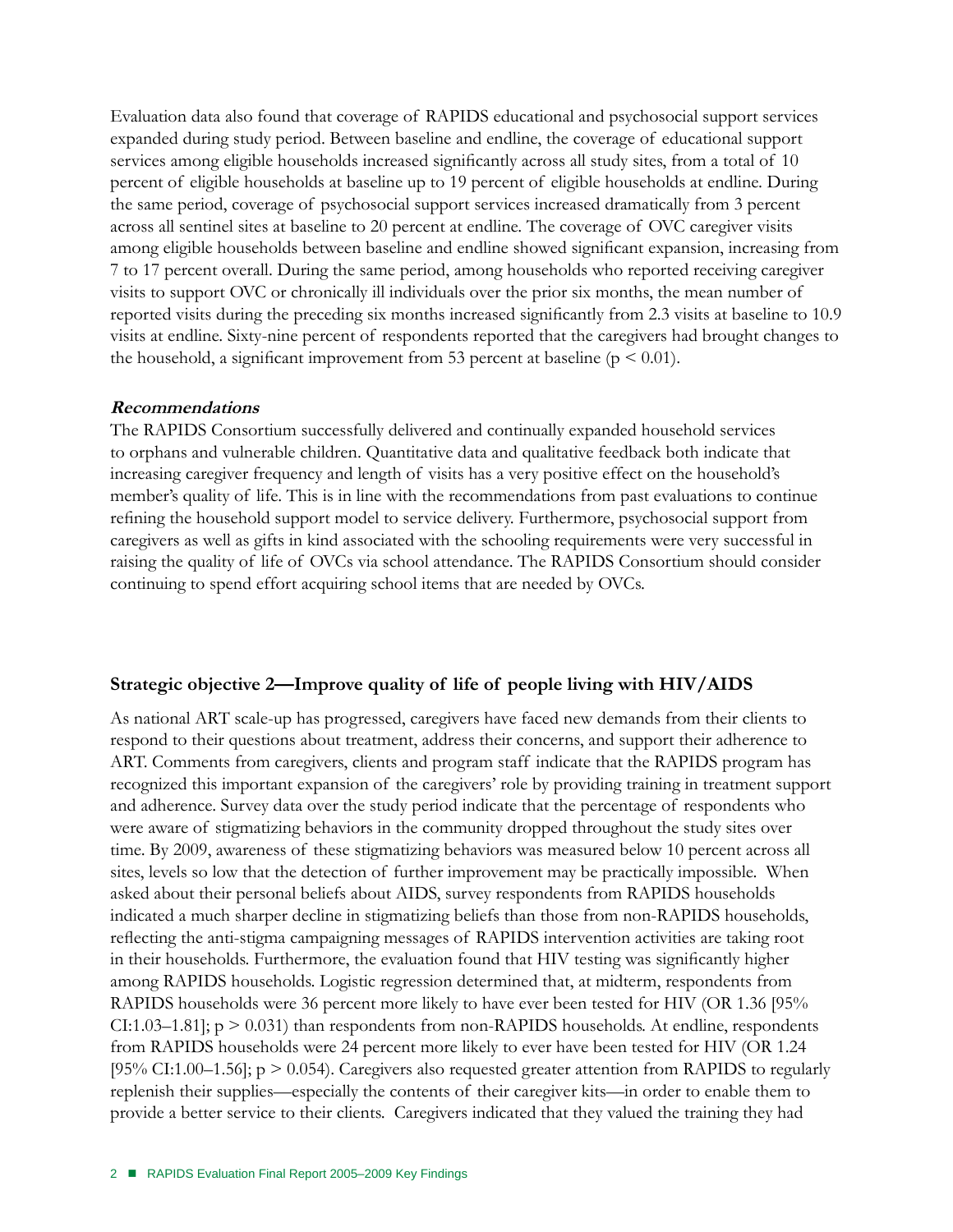received from RAPIDS, and underscored the importance of training in psychosocial support. They requested ongoing and refresher training sessions to continue to improve the quality of the caregiving duties that they perform. However, by far the most requested training content was to provide skills in income generation for the post-RAPIDS future, for both caregivers and their clients.

# **Recommendations**

The RAPIDS Consortium's caregiving services to people who are chronically ill must continue to address the changing needs of people living with HIV and AIDS as the availability of ART expands in Zambia. Continual access to counseling and testing services, especially offered at home simultaneously to the couple, remains important as a first step towards destigmatization and accessing treatment. As a result of a successful caregiver program and the rehabilitation of the household, RAPIDS must prepare for an increase in demand for palliative care, especially physical therapy, as clients live longer and develop later stages of the chronic symptoms of HIV/AIDs.

# **Strategic objective 3—Improve livelihoods for vulnerable youth**

Among the male youth covered in the household survey, involvement in RAPIDS livelihoods activities, including vocational skills training (tailoring, knitting, carpentry and catering) and micro- enterprise development, increased significantly during the evaluation period, from 20 percent at baseline to 38 percent at endline. However, participation of females in livelihoods activities appeared to lag behind, remaining stable at 15–17 percent when compared to their male peers. Both male and female youth living in households who reported receiving RAPIDS services in the past 6 months showed a much higher rate of reporting that they had participated in any income-generating activities; females significantly so (24 percent vs. 11 percent,  $p \le 0.000$ ).

# **Recommendations**

The RAPIDS Consortium should explore creative new ways to create opportunities for youth to utilize their skills, including access to capital and experienced business leaders. Advanced vocational training to top graduates could be a way to seed business leaders in the communities. Young women are not accessing livelihoods training opportunities as well as their male counterparts, indicating a need for the RAPIDS Consortium to revisit programs activities in relation to the needs of females and their possible employment opportunities.

# **Strategic objective 4—Strengthen resilience of households made vulnerable by HIV/ AIDS**

Among households supporting someone who is chronically ill or a child who had been orphaned or taken in, coverage of RAPIDS food support services such as beans, maize, cooking oil or kapenta, increased from 10 percent to 13 percent overall. During the same period, data show that the demand for food support was consistently high—up to 90 percent of households surveyed requested food support at endline.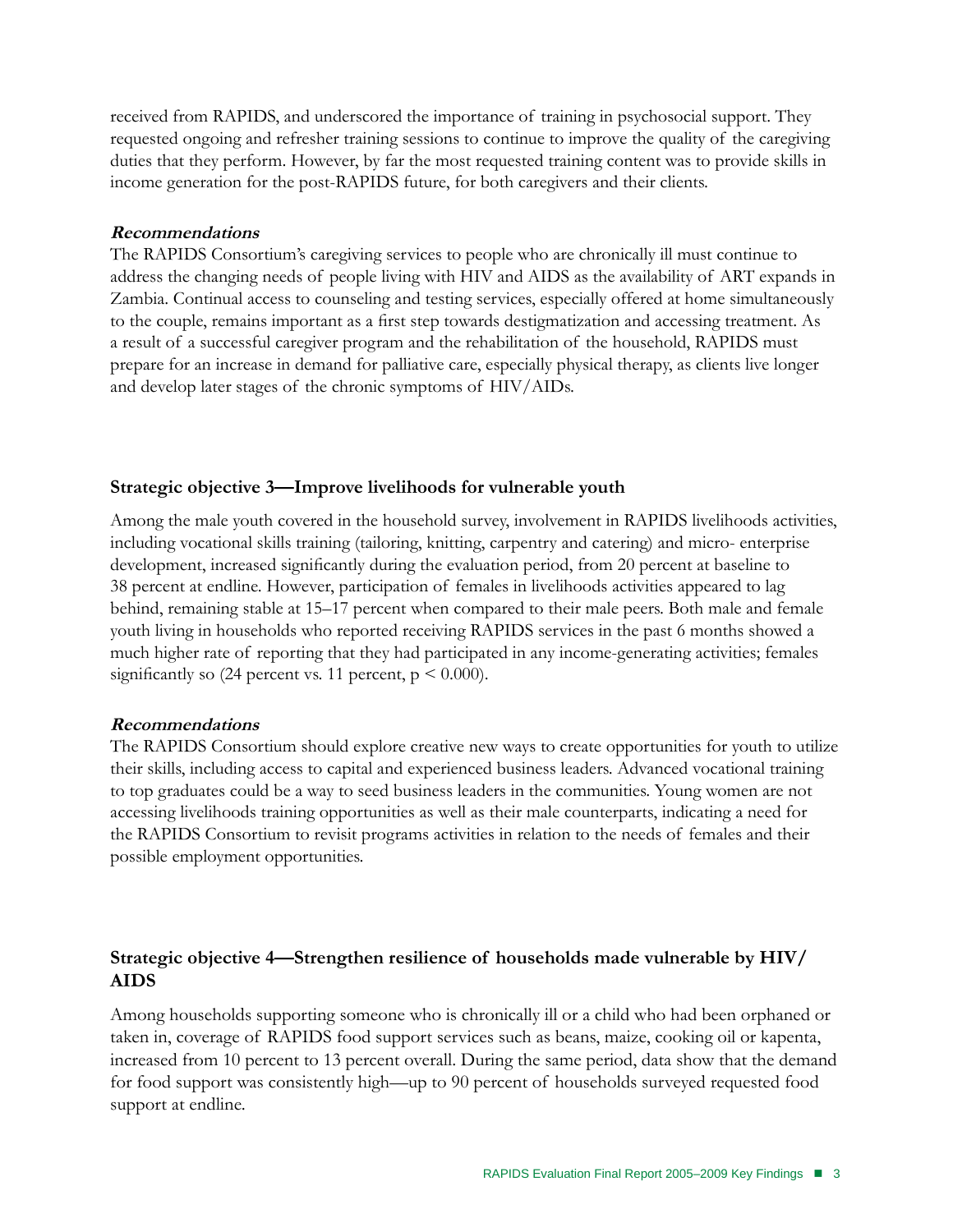#### **Recommendations**

With the continued vulnerability of female-headed households indicated through asset ownership and food security, RAPIDS Consortium partners are urged to maintain attention to programming that will provide particular support to female-headed households and households who lack healthy adult caregivers. The role of food support and supplementary food interventions is especially important to meet the nutritional requirements of people on ART. Caregivers should have additional training on how best to advise their clients on nutritional intake. More focused IGA activities, increasing caregiver visits, especially in households who are missing one or more health adult caregiver are crucial to the households' success.

# *Conclusion*

This evaluation of the RAPIDS program has demonstrated that the implementation of a large-scale complex integrated intervention can make significant progress towards addressing the circumstances of families and communities affected by HIV in a high-prevalence area. This study has indicated a number of important practical lessons relevant for the management of interventions focusing on the care and support of families affected by HIV in Zambia and beyond. It has also demonstrated the importance of sound evaluation for documenting processes and outcomes associated with a programmatic intervention, in order to inform donor priorities. Continued research into evaluating other combinations of interventions to address the needs of vulnerable families living in high HIV prevalence areas remains crucial to informing donor spending.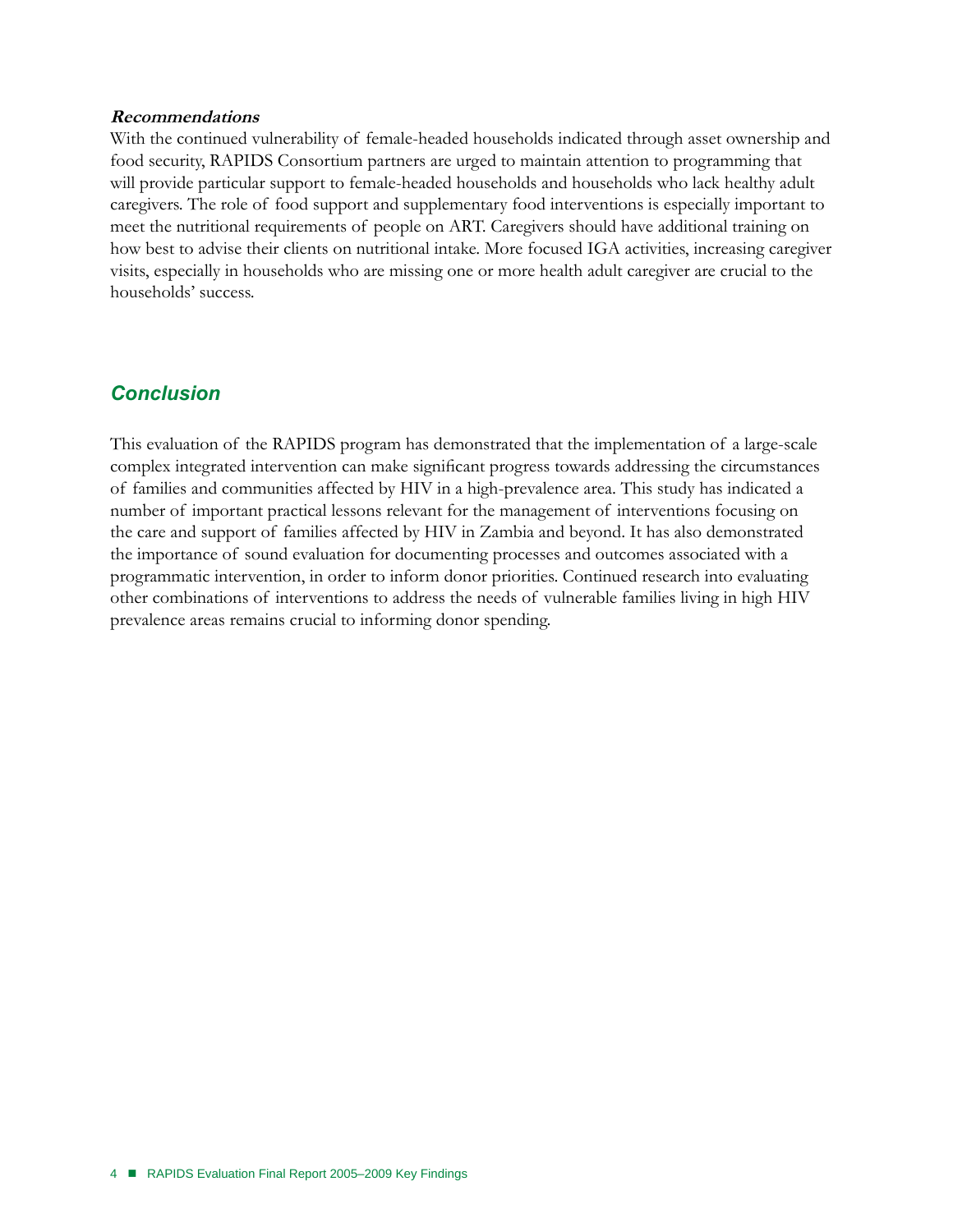# **Introduction**

RAPIDS, which stands for Reaching HIV/AIDS Affected People with Integrated Development and Support, is a US-funded intervention designed to mitigate the impact of HIV/AIDS in Zambia. RAPIDS comprises a consortium of implementing partners led by World Vision International (WVI) together with Africare, CARE Zambia, Catholic Relief Services (CRS), Expanded Church Response Trust (ECR), and The Salvation Army (TSA).

The overall goal of RAPIDS is to improve the quality of life of Zambians affected by HIV and AIDS by expanding successful community-based models of home-based care and support to orphans and vulnerable children and people who are chronically ill, as well as through interventions targeting youth with livelihood opportunities and life-skills training, focusing on initiatives supporting abstinence and being faithful.

RAPIDS has the following four strategic objectives:

- SO1—Improve quality of life of orphans and vulnerable children and their households;
- SO2—Improve quality of life of people living with HIV/AIDS;
- SO3—Improve livelihoods for vulnerable youth; and
- SO4**—**Strengthen resilience of households made vulnerable by HIV/AIDS.

RAPIDS interventions include children's schooling support (books, uniforms, school fees, transport to school), material support (shoes, clothes, other gifts-in-kind), psychosocial support (spiritual, emotional, general counseling), house building or repair, home visits to support children who have been orphaned or rendered vulnerable (OVC), home visits to support people who are chronically ill (home-based care/HBC), the provision of food support for HIV-positive clients (beans, maize, cooking oil, kapenta), and supplementary food (HEPS, soy mince). These interventions take place on a national scale, operating in 52 of the 72 districts and covering all nine provinces of Zambia by 2009. Interventions include training and subgrants to 295 community and faith-based organizations throughout Zambia.

From among all the sites where RAPIDS programmatic activities take place, the project partners, in consultation with Population Council, selected six districts that represented a variety of settings and activities of the RAPIDS Consortium for an evaluation of the program's impact. That evaluation, conducted by Population Council with local research partner RuralNet Associates, is summarized in this report.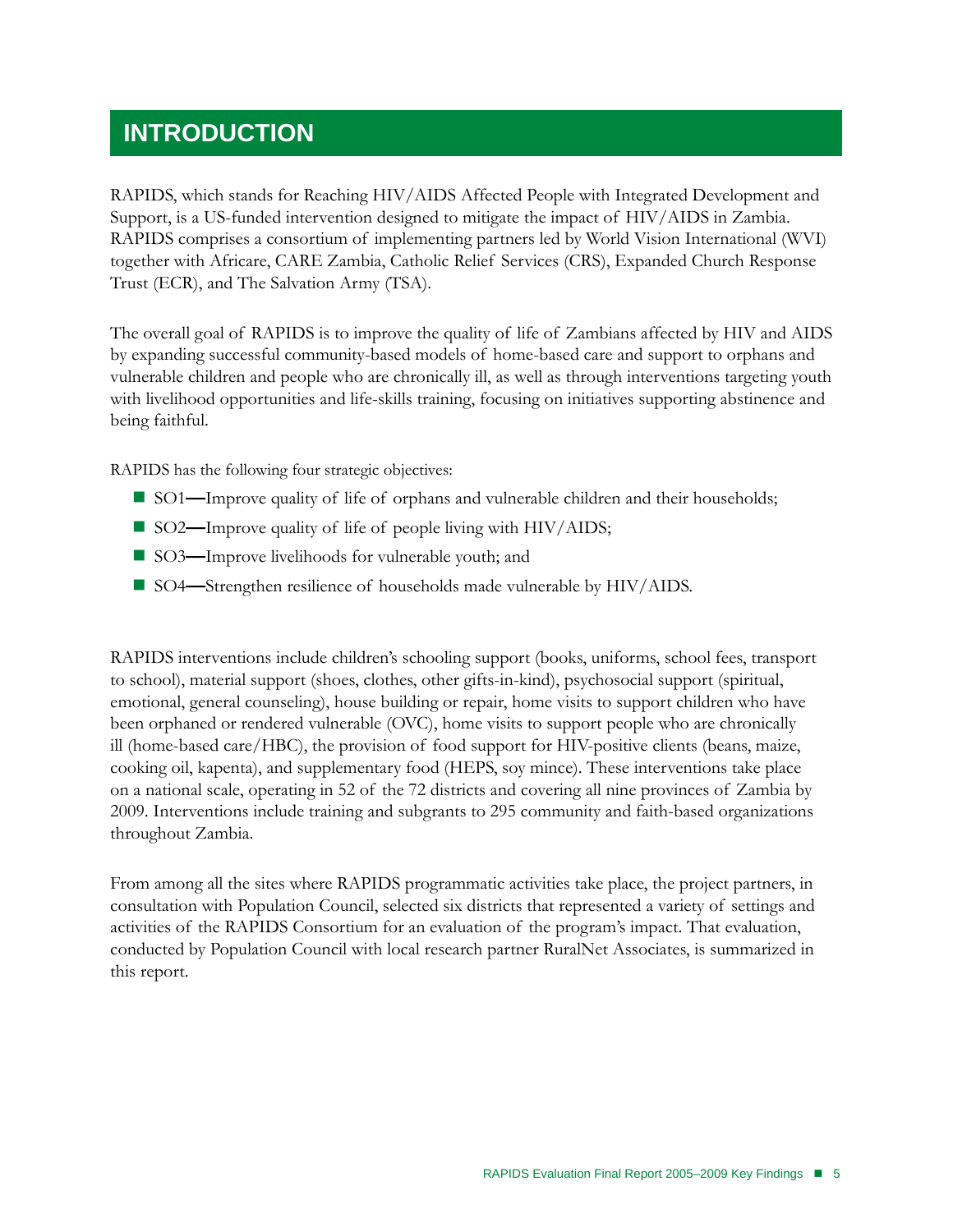# **EVALUATION AIMS**

This evaluation of the RAPIDS program aimed to assess the operations and impacts of the RAPIDS interventions, in order to inform ongoing program activities, improve service quality and model future program directions by determining whether the RAPIDS interventions raised the wellbeing of the community as a whole. The evaluation was designed to measure impact through a set list of core indicators gathered via quantitative and qualitative surveys that were developed in conjunction with the RAPIDS Consortium partners at the outset of the evaluation.



*RAPIDS caregivers review client notes*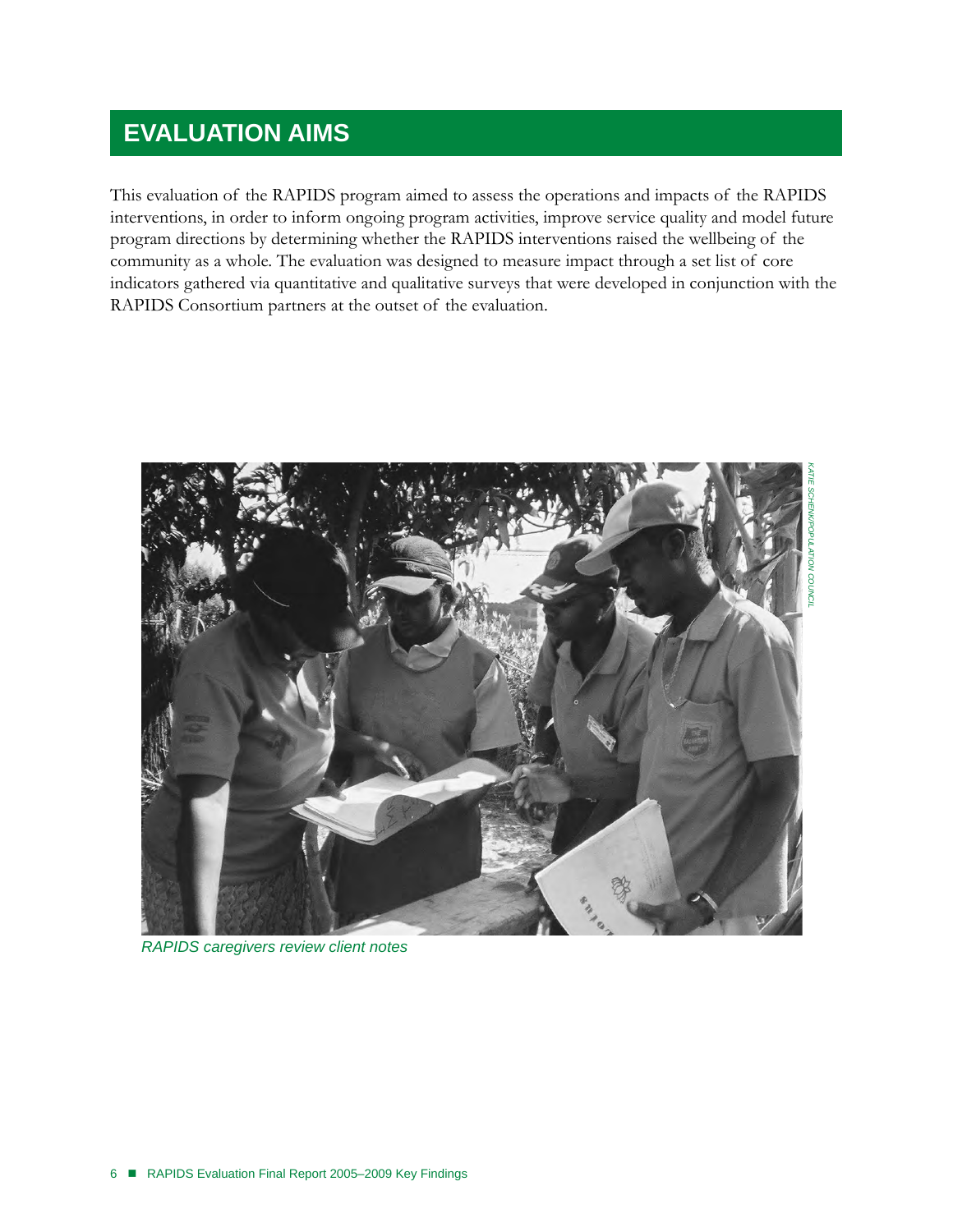# **METHODS**

The evaluation was a three-round cross-sectional population-based study, including qualitative and quantitative components at each round. Baseline data collection was conducted in May 2005, midterm in April 2007 after an interval of 23 months, and endline in March 2009, after a further 23 months. The study was conducted at sites in six districts that were selected by RAPIDS Consortium partners to represent geographical and culturally diverse areas in which multiple combinations of RAPIDS Consortium partners and interventions would be operational in the first year of RAPIDS implementation. The six districts selected were: Chongwe (Lusaka Province), Kalomo (Southern Province), Mazabuka (Southern Province), Mpika (Northern Province), Ndola (Copperbelt Province) and Petauke (Eastern Province).

Households in the survey were drawn from all households in the community (i.e., not just those eligible for or receiving services). Multi-level cluster sampling was employed in order to provide an accessible and affordable way to reach sampled households. The total target sample size for the survey among household heads was set at 250 households per district, or 1,500 households total across all six sites, in order to detect significant changes in the core indicators (e.g., school attendance) in each site over the three survey rounds between baseline in 2005 and the final round in 2009. Full details of study methods, including ethical approvals, sampling procedures and analysis can be found in the RAPIDS Midterm Report<sup>2</sup>.

For the purposes of the household survey, a "RAPIDS household" (RHH) is defined as one in which the respondent reported receiving at least one service (schooling support, material support, psychosocial support, house building/repair, home visits for OVC, HBC support, food support, or supplementary food) from at least one of the RAPIDS partners at least once during the preceding six months. It should be noted that RAPIDS households are inherently worse off than other households in their communities as the criteria established to receive RAPIDS services isbased on selecting the households with the greatest need, so it is to be expected that they are by nature generally worse off than other households within the community. Because of this, raising the level of the RAPIDS household to that of a household not receiving RAPIDS services can be defined as a success.

The quantitative component was primarily based upon survey responses with the household head. Additional surveys were conducted with children (aged 10–14) and youths (aged 15–24) living within the household, to reflect the intended target recipients of the different RAPIDS interventions (Table 1). Because of variation in the populations, the interventions taking place at each site, and implementing partners, results in the two previous reports were presented by district at the request of the partners, so that each partner could monitor outcomes in their sentinel district over each round of the evaluation and to take account of district variation. As a result of feedback from the RAPIDS Consortium on the midterm report and subsequent discussions with the partners, it was decided that the Consortium would be better served if the final evaluation results were aggregated across all six sites and categorized according to whether household members reported that they were recipients of

<sup>2</sup> RAPIDS Midterm Report, Population Council, December 2007, Washington DC and Lusaka.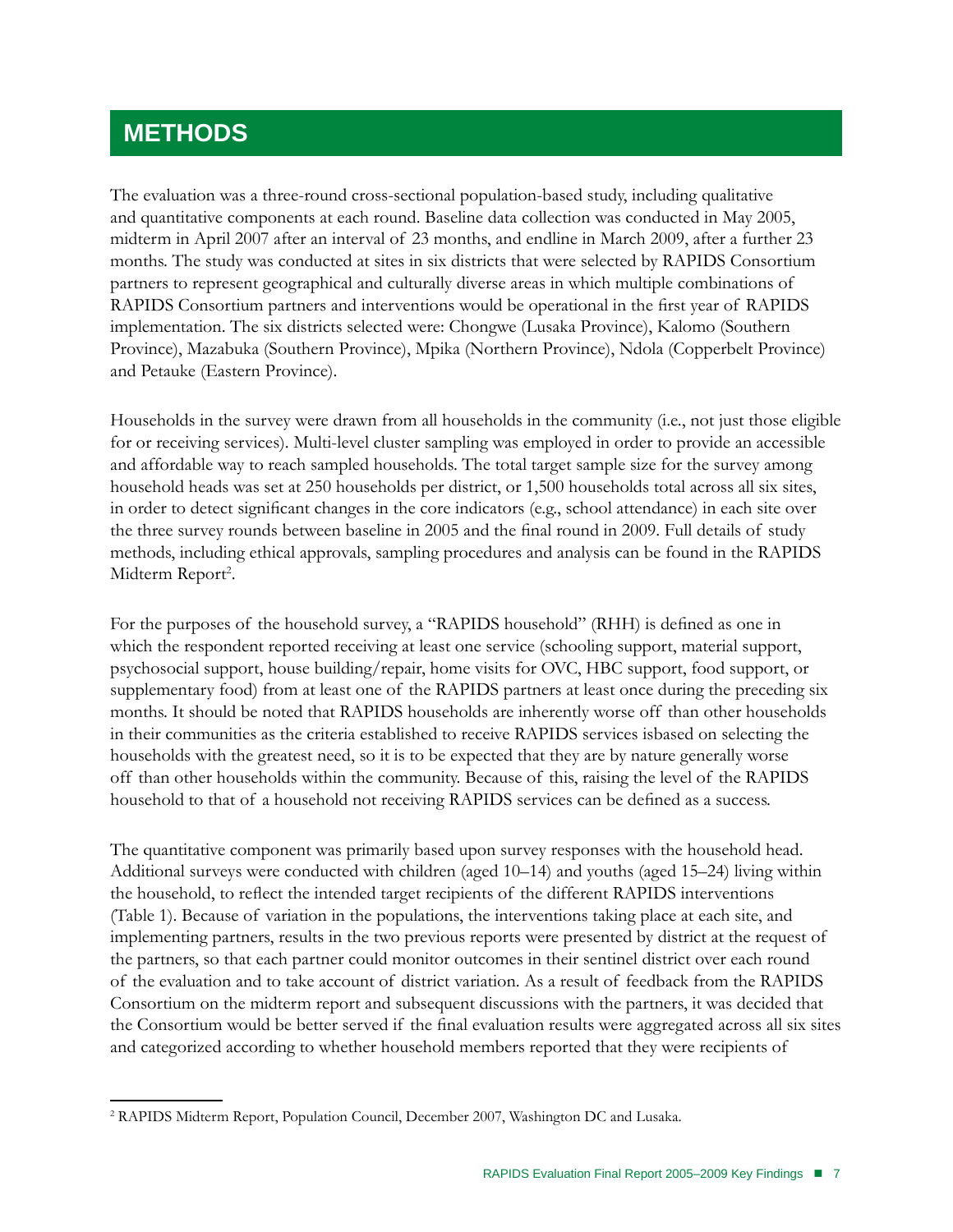RAPIDS services or not, in order to directly inform the Consortium as to the effects of their program. As a result of this change in report structure, results are no longer presented by district.

There are many explanations for observed differences between RAPIDS and non-RAPIDS households. The results shown here are an aggregate picture of the effects of the RAPIDS Consortium's interventions across all six districts, with considerable underlying variation by partner and by site. The effects of receiving the different components of the RAPIDS interventions differ at each location. There are also many other external changes happening simultaneously at the study sites, including increasing access to antiretroviral treatment and other programmatic activities from other organizations. Since the RAPIDS services are focused upon reaching the most vulnerable households, RAPIDS households were worse-off than other households at the time that the study began, and these differences may continue even if RAPIDS brings significant improvements.

#### **Baseline May 2005 Midterm April 2007 Endline March 2009** Household survey respondents 1,267 52% M 48% F 1,423 43% M 57% F 1,710 41% M 59% F Children aged 0–18 years living with household survey respondents 4,254 51% M 49% F 4,209 51% M 49% F 5,440 50% M 50% F Youth survey respondents aged 15–24 years 439 50% M 50% F 346 51% M 49% F 483 47% M 53% F Child survey respondents aged 10–14 years 562 48% M 52% F 375 46% M 54% F 643 45% M 55% F

# **Table 1 Quantitative data—Demographic description of survey respondents^**

^Growth in sample size reflects improvements in efficiency of data collection and the need for increased numbers to run logistic models.

The qualitative research component was designed to provide further detailed insights into service delivery procedures and quality, using tools developed with the active participation of RAPIDS Consortium staff in the field and at headquarters. Focus group discussions and in-depth interviews concentrated on three districts representing all RAPIDS Consortium partners and program activities (Kalomo, Mpika, Ndola). Participants of the qualitative research activities at all three rounds included RAPIDS clients, youths, program volunteers (caregivers, trainers, peer educators), staff, stakeholders, and non-clients. Emergent themes and illustrative quotes referred to in this report are from the endline activities in March 2009 ( $n = 31$  for focus group discussions and in-depth interviews, among a total of 191 participants at 3 sites). At endline, key informant interviews with seven GRZ and USAID officials provided valuable information and insight into the achievement of the strategic objectives.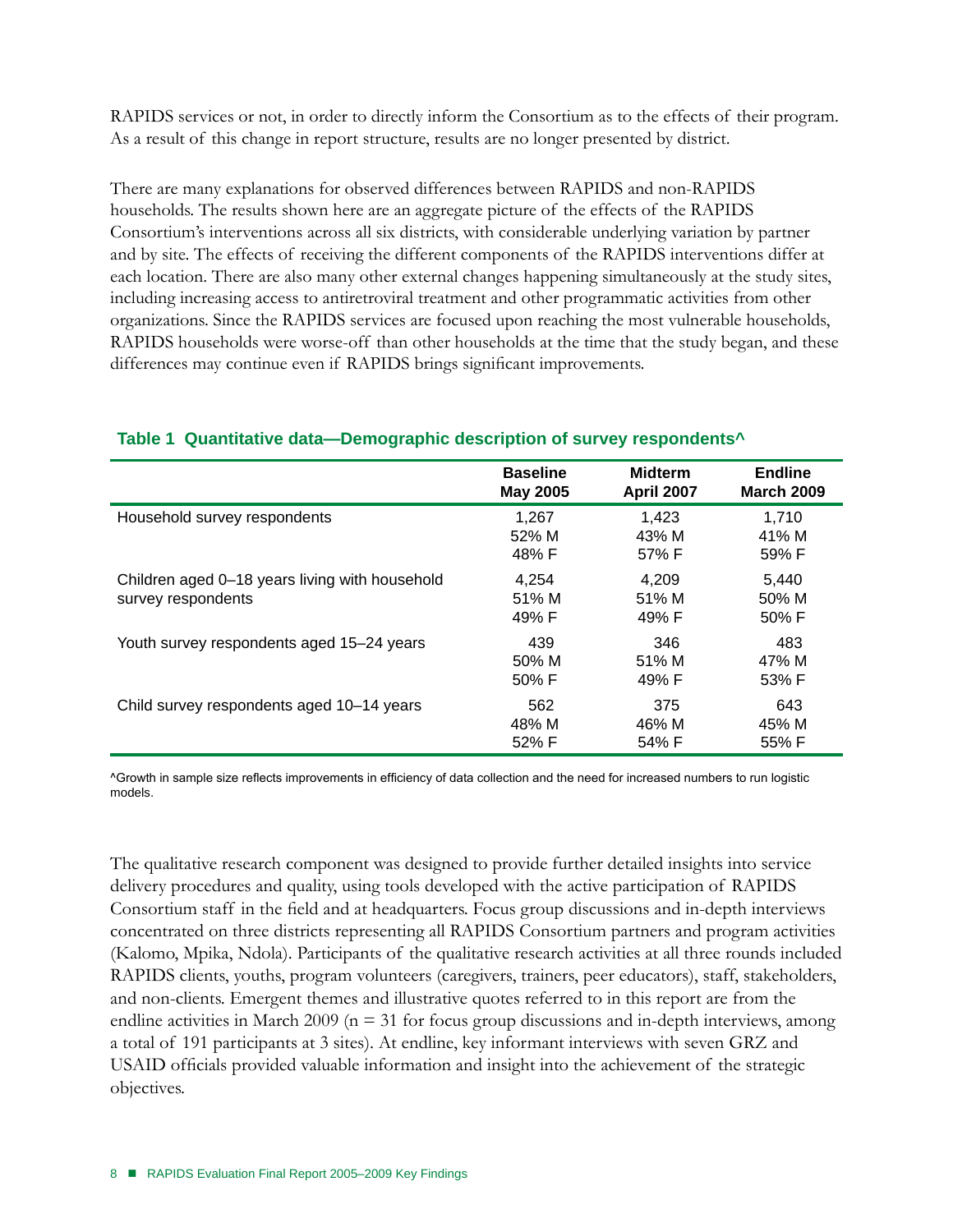# **KEY FINDINGS**

# *SO 1: School attendance among orphans and vulnerable children improved during study period*

- Males 7–18 in RAPIDS households showed an increasing school attendance from baseline to endline (83 percent to 89 percent).
- Females 7–18 in RAPIDS households showed increasing school attendance from baseline to endline (78 percent to 87 percent).
- At midterm, children of RAPIDS households were 49 percent more likely to attend school.
- At endline, children of RAPIDS households were 44 percent more likely to attend school.

School attendance among children aged 7–18 was examined in two ways: firstly, by exploring trends at individual level (separately analyzing every child living within the household), and secondly by exploring trends at household level (analyzing all children in each household together). The household analysis was introduced in order to control for household factors that may affect individual school attendance and mask program effects.

Data on individual children from the household survey indicated that at baseline, orphans and vulnerable children of both sexes had lower school attendance rates than other children. By the midterm and endline surveys, data indicate that overall school attendance was increasing, and that the educational disadvantage (i.e., lower school attendance rates) suffered by children who have been orphaned and rendered vulnerable was getting smaller, especially among boys. At midterm and endline, boys of school-going age living in households that reported receiving RAPIDS services in the past six months were significantly more likely to be currently attending school than those from non-RAPIDS households. Girls living in RAPIDS households were also more likely to attend school, although these numbers did not reach statistical significance (all p-values  $\geq 0.30$ ) (Table 2 and Figure 1).

|               | <b>Males</b> |                 | <b>Females</b> |                 |
|---------------|--------------|-----------------|----------------|-----------------|
|               | non-RHH<br>% | <b>RHH</b><br>% | non-RHH<br>%   | <b>RHH</b><br>% |
|               | $n = 139$    | $n = 211$       | $n = 124$      | $n = 210$       |
| Baseline 2005 | 84           | 83              | 75             | 78              |
|               | $n = 190$    | $n = 332$       | $n = 172$      | $n = 248$       |
| Midterm 2007  | 78           | 88**            | 80             | 84              |
|               | $n = 186$    | $n = 654$       | $n = 195$      | $n = 570$       |
| Endline 2009  | 82           | 89**            | 85             | 87              |

# **Table 2 School attendance among children ages 7–18**

\*p ≤ 0.05, \*\*p < 0.01 comparing non-RAPIDS to RAPIDS households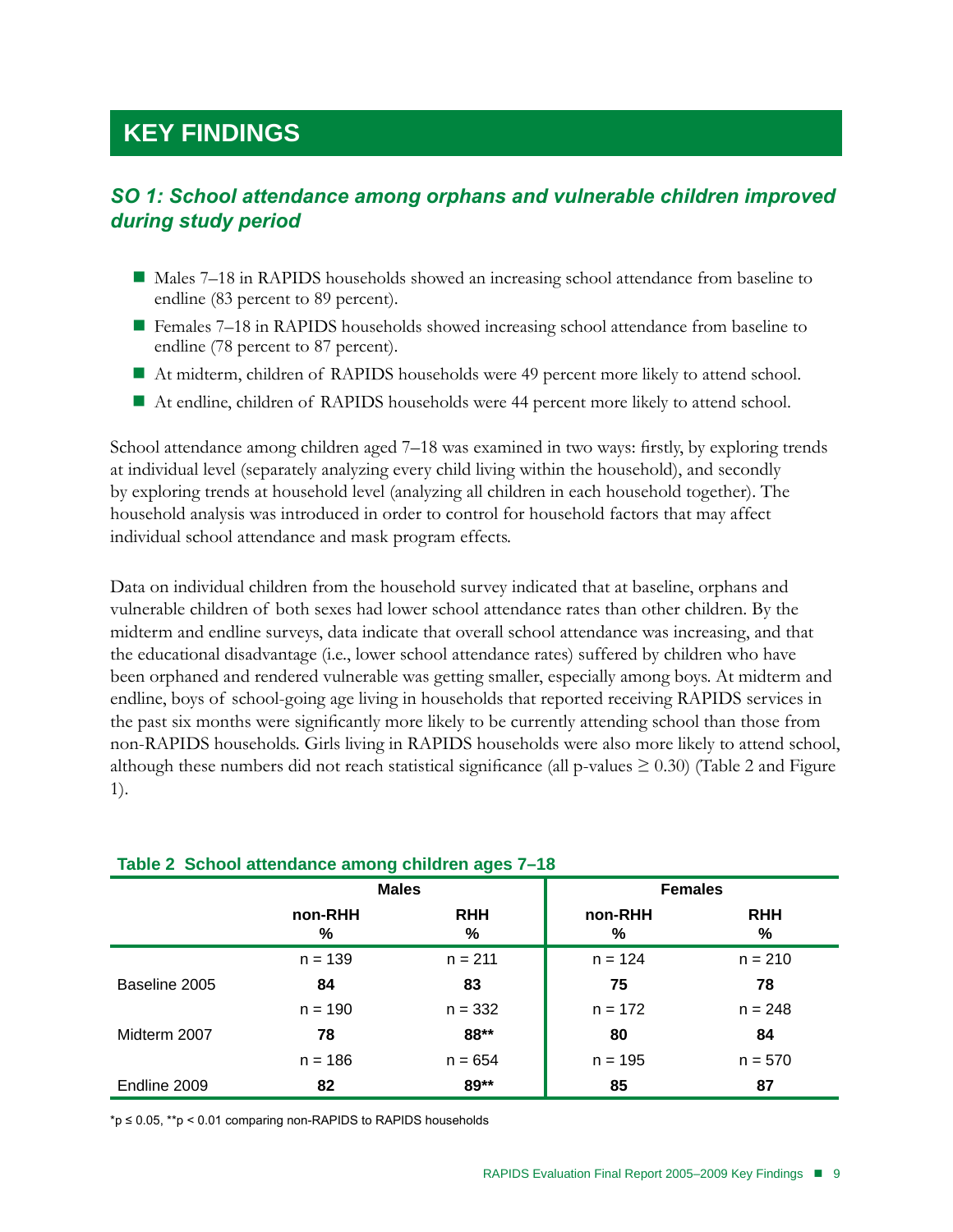

# **Figure 1 School attendance among children ages 7–18**

Logistic regression was used to examine the differences between households in which all children of school-going age were currently attending school and households in which some children were out of school. The model controlled for sex of household head, respondent characteristics (age, marital status, education), and household composition (number of adults and children, if the household includes a child who has been orphaned or taken in, or an individual who is chronically ill). At baseline there was no difference between RAPIDS and non-RAPIDS households, as expected, since services had just been initiated. At midterm, RAPIDS households were 49 percent more likely than non-RAPIDS households to report that all school-aged children in the household were currently attending school (OR 1.49 [95% CI:1.05–2.12];  $p > 0.027$ ); and at endline, RAPIDS households were 44 percent more likely than non-RAPIDS households (OR 1.44 [95% CI:1.10–1.90];  $p > 0.011$ ) to report that all schoolaged children living within the household were currently attending school.

# *SO 1: Coverage of RAPIDS educational and psychosocial support services expanded during study period*

- Coverage of educational support services increased from 10 percent to 19 percent of eligible households.
- Coverage of psychosocial support services increased from 3 percent to 20 percent of eligible households.

RAPIDS educational support services include the provision of school fees and school requirements (e.g., uniforms, books, pens) provided to households in which there is a child who has been orphaned or taken in. RAPIDS psychosocial support services include the provision of emotional and spiritual counseling to households whose members include vulnerable children and people who are chronically ill. Additional RAPIDS interventions in the community that were not directly evaluated by the household surveys included support to community schools.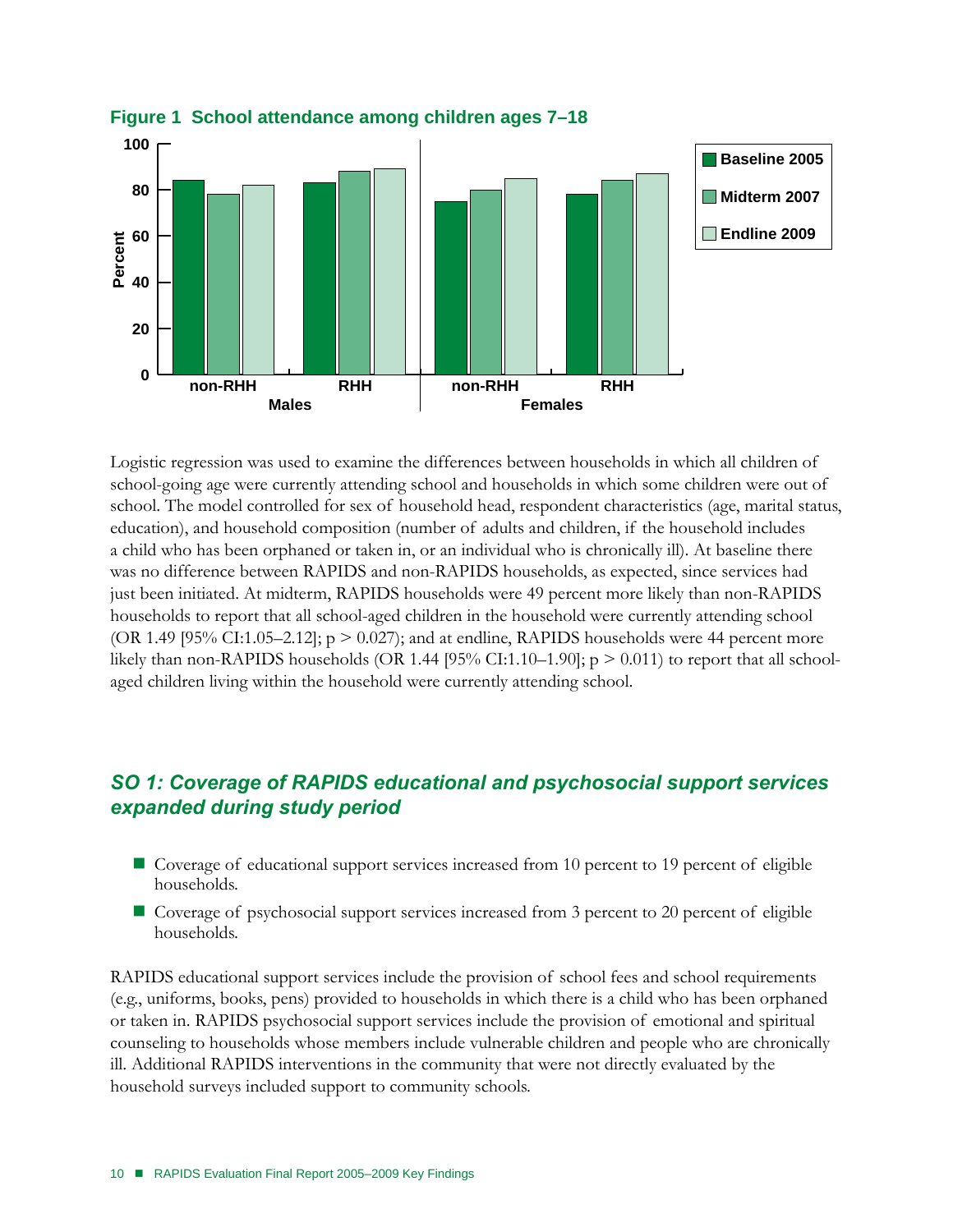Between baseline and endline, the coverage of educational support services among eligible households increased significantly across all study sites, from a total of 10 percent of eligible households at baseline up to 19 percent of eligible households at endline (Table 3). During the same period, coverage of psychosocial support services increased dramatically from 3 percent across all sentinel sites at baseline to 20 percent at endline. The expansion of these services took place within a context of high and increasing demand for these services among a consistently vulnerable population.

| % of eligible households that have received support for<br>indicated service | 2005<br>% | 2007<br>℅ | 2009<br>% |
|------------------------------------------------------------------------------|-----------|-----------|-----------|
| Number of eligible households (with OVC)                                     | $n = 625$ | $n = 570$ | $n = 761$ |
| <b>Educational support</b>                                                   | 10        | 13        | $19**$    |
| OVC caregiver visits                                                         | 7         | 9         | $17**$    |
| Number of eligible households (with OVC or PLHA)                             | $n = 726$ | $n = 658$ | $n = 862$ |
| Psychosocial support                                                         | 3         | 15        | $20**$    |
| Food support                                                                 | 10        | 12        | 13        |
| Number of eligible households (with PLHA)                                    | $n = 233$ | $n = 187$ | $n = 240$ |
| HBC caregiver visits                                                         | 12        | 12        | 15        |

# **Table 3 Coverage of RAPIDS support services among eligible households**

\*p ≤ 0.05, \*\*p < 0.01 comparing baseline to endline only

# *SO 2: Advent of treatment expanded caregiver role to include adherence support*

The RAPIDS program has been operating within a dynamic context of expanding ART roll-out throughout Zambia. As national ART scale-up has progressed, caregivers have faced new demands from their clients to respond to their questions about treatment, address their concerns, and support their adherence to ART. Comments from caregivers, clients and program staff indicate that the RAPIDS program has been responsive to these emergent concerns, recognizing this important expansion of the caregivers' role by providing training in treatment support and adherence. Caregivers testify that their duties now include monitoring client intake of ARV drugs and training another household member to provide ongoing treatment support to the client.

*"They [caregivers] help you know where to go and also where and when to get ARVs."* 

*Female client, Mpika*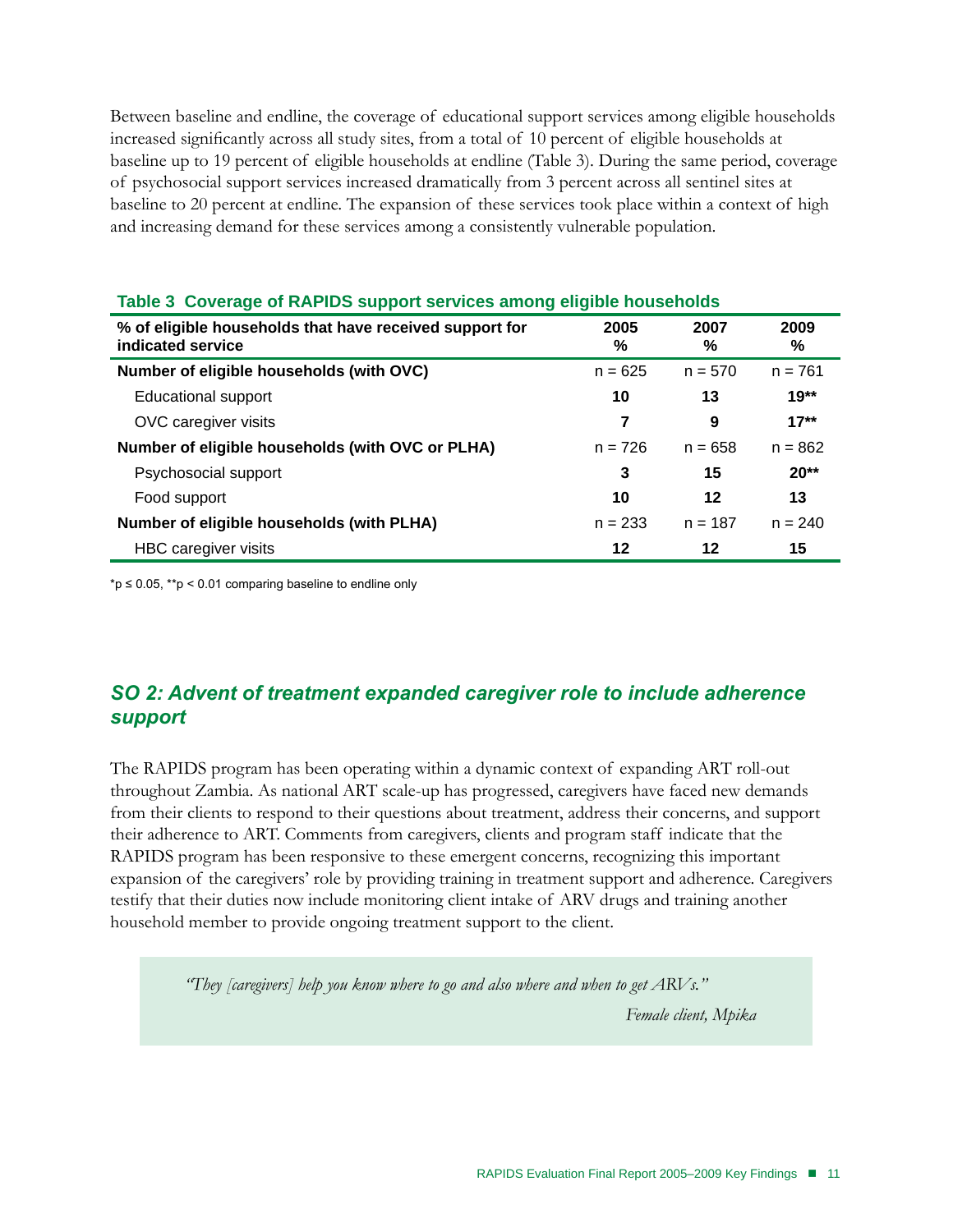*"I was trained in the one about drinking medicine, adherence. So we teach them about drinking medicine —that they should drink medicine according to the times they were told to drink. We also encourage the clients that they will not die but will get better, because even I am on the same medication. So they feel happy to know that what affects them also affects us."* 

*Male caregiver, Kalomo*

*"We do need some more training. In 2007, when we were trained in adherence, talking about the side effects of ARVs, this helped us to understand the side effects associated with ARVs. We were grateful for this knowledge as advising clients became easier."* 

*Female caregiver, Ndola*

# *SO 2: Stigma lessening, especially in RAPIDS households*

- Stigma is lessening significantly throughout the entire community
- At endline, RAPIDS households were significantly less likely to exhibit stigmatizing behaviors towards HIV infected members of their community

Survey data over the study period indicate that the percentage of respondents who were aware of stigmatizing behaviors in the community dropped throughout the study sites over time. Fewer community members reported that they were aware of people living with HIV being ostracized (such as being made to eat alone), which represents a general move towards more positive and supportive attitudes (Table 4). By 2009, awareness of these stigmatizing behaviors was measured below 10 percent across all sites, levels so low that the detection of further improvement may be practically impossible. As expected, there were no significant differences between RAPIDS and non-RAPIDS households (data not show), because this is a community-wide measure.

| Respondent knows personally someone who | 2005        | 2007        | 2009        |
|-----------------------------------------|-------------|-------------|-------------|
|                                         | $n = 1.267$ | $n = 1.423$ | $n = 1,710$ |
| abandoned by their family               | 11          | 10          | $9*$        |
| made to eat alone                       | 13          | 9           | $9**$       |
| is no longer visited at home            | 8           |             |             |
| excluded from a social gathering        |             |             | 4*          |

# **Table 4 Awareness of stigmatizing behaviors in the community**

 $*p < 0.05$ ,  $*p < 0.01$  comparing baseline to endline only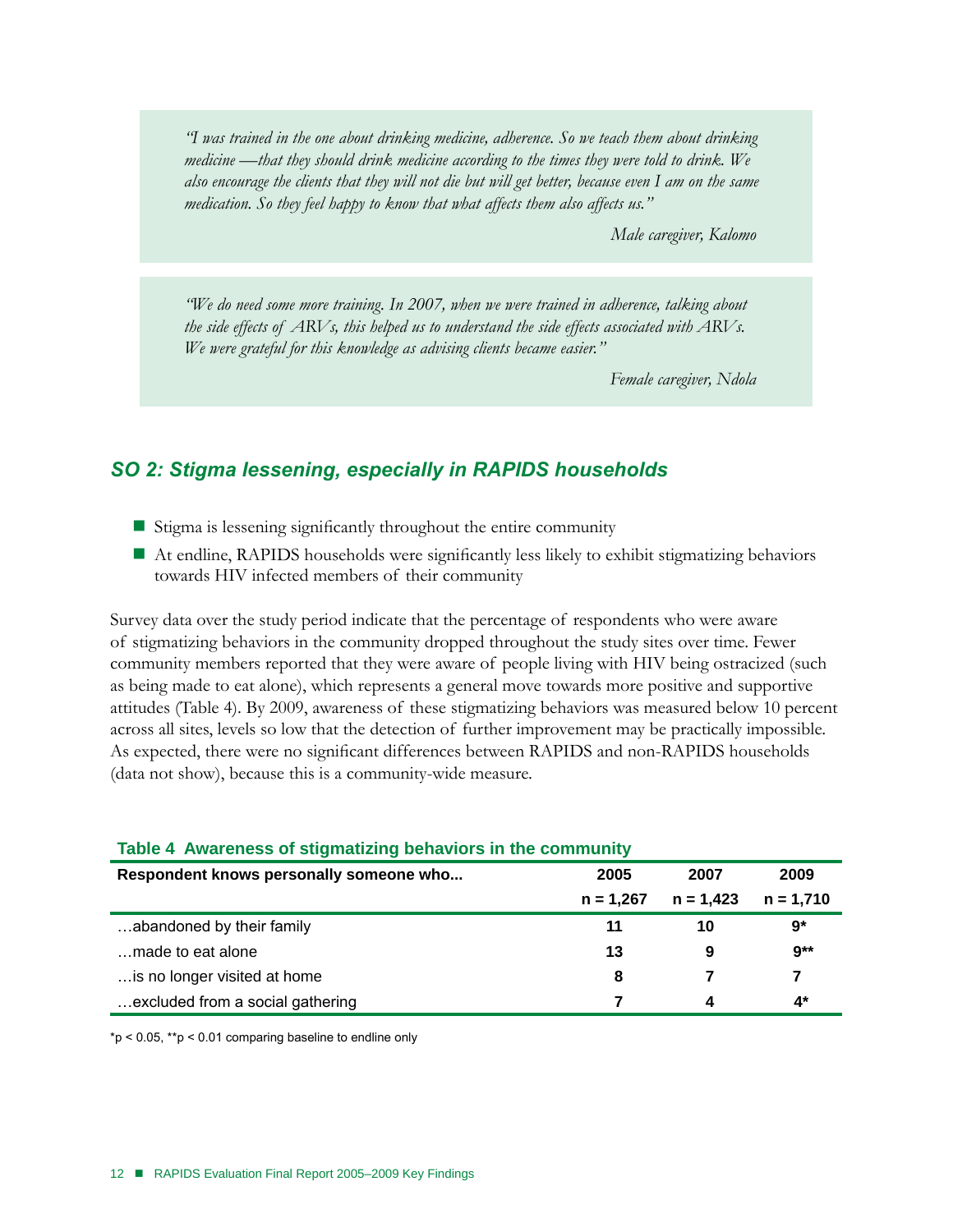Meanwhile, when asked about their personal beliefs about AIDS, survey respondents from RAPIDS households (reporting receiving RAPIDS services at least once during the last six months) indicated a much sharper decline in stigmatizing beliefs than those from non-RAPIDS households, reflecting the anti-stigma campaigning messages of RAPIDS intervention activities are taking root in their households (Table 5).

| Respondent agrees that                                                           | 2005        |            | 2007        |            | 2009        |            |
|----------------------------------------------------------------------------------|-------------|------------|-------------|------------|-------------|------------|
|                                                                                  | <b>nRHH</b> | <b>RHH</b> | nRHH        | <b>RHH</b> | nRHH        | <b>RHH</b> |
|                                                                                  | $n = 1,046$ | $n = 221$  | $n = 1,118$ | $n = 305$  | $n = 1,188$ | $n = 522$  |
| AIDS is a punishment for bad<br>behavior                                         | 55          | 52         | 52          | 51         | 53          | 44**       |
| People with AIDS deserve what<br>they get                                        | 37          | 41         | 30          | 28         | 33          | $27**$     |
| Would feel ashamed if someone<br>from family got AIDS                            | 27          | $19**$     | 17          | 16         | 20          | $15**$     |
| Would not buy food from seller<br>with AIDS because of fear they<br>might get it | 38          | 36         | 20          | 19         | 22          | 20         |

# **Table 5 Stigmatizing personal beliefs about AIDS**

 $*p < 0.05$ ,  $**p < 0.01$  comparing nRHH vs RHH only

Comments from qualitative research participants suggest that the effects of stigma are lessening, although not gone. Over the study period, there was no change in respondent perceptions of how the community feels about people living with HIV and their children: almost a third of respondents still felt that the community treats children whose parents are sick or have died of HIV/AIDS differently.

> *"Stigma is there, among the youth and the adults. I can give an example—Africare recently organized a mobile VCT program and they wanted as many young people as possible. You would find that people, especially the young people, were not coming and when you asked around they would say 'the moment people see me entering that VCT room, they will assume that I am HIV positive or sexually active.' This was the reason for people not coming for testing and counseling. It's all stigma—people fear to be judged even before results come out for going for VCT."*

> > *Program staff, Kalomo*

Comments from qualitative research also suggested that people are less afraid to disclose that they are HIV-positive. These changes are associated with bringing VCT to the household, expansion of ARV treatment and continuing public sensitization campaigns. This changing context has had positive effects for the household visits of caregivers, who are now welcomed by clients previously afraid that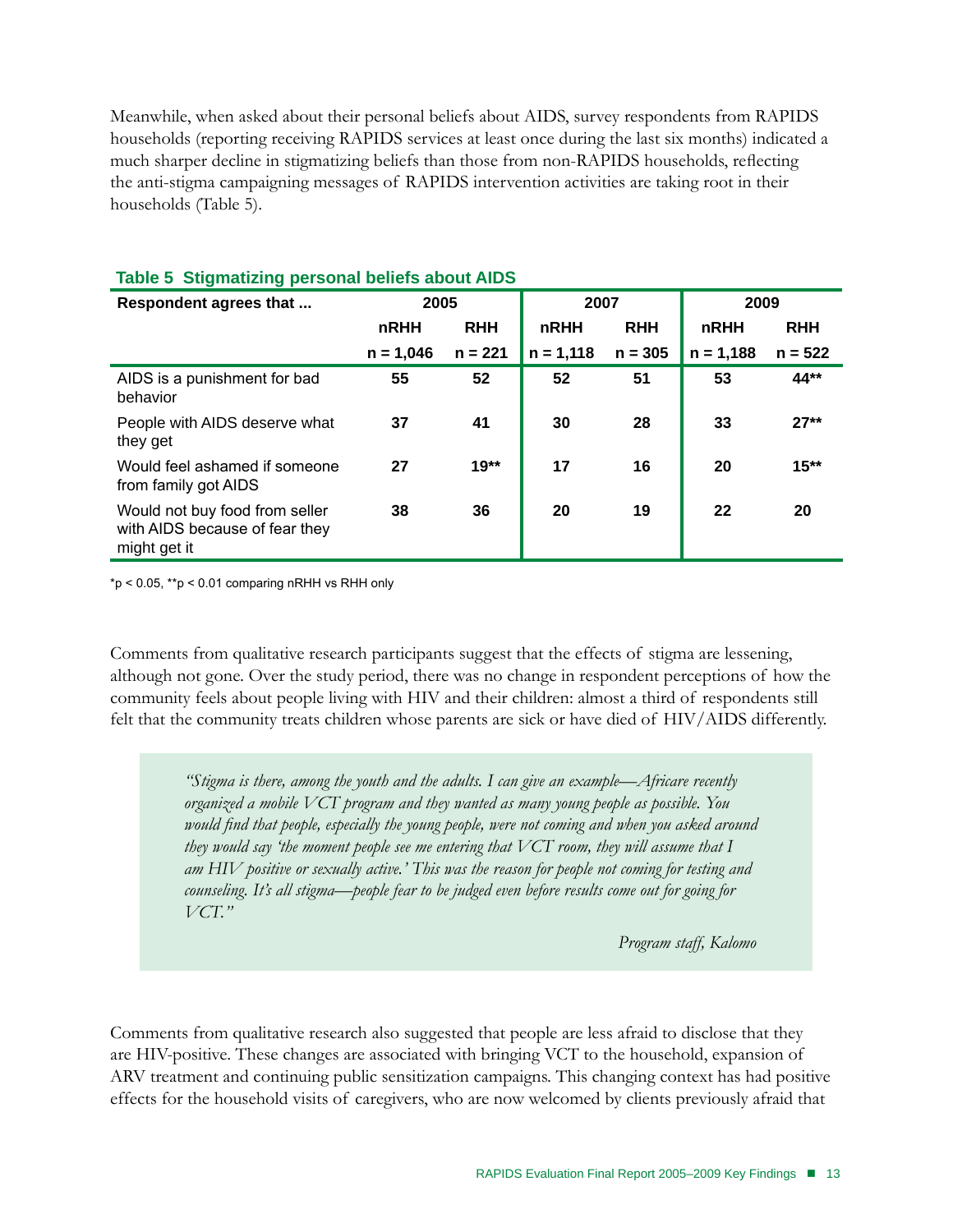neighbors would become suspicious, and who are now able to work together with previously hostile family members to help them to care for the sick person in their household.

*"Stigma is reducing seriously. It is ending. People approach us freely."* 

*Male caregiver, Kalomo* 

*"When we just started, I was turned away by some HBC clients—they were afraid that their neighbours would know that they are HIV positive if they see a caregiver coming to their home. However this is a thing of the past, and people are more willing to allow us at their homes."* 

*Female caregiver, Kalomo*

*"In the past, people would refuse to be visited as they were afraid of being branded by the community that they were chronically ill or had HIV/AIDS-related illnesses. This was at the time when stigma was high."* 

*Female caregiver, Ndola*

*"People have been sensitized in issues of stigma and people have come to understand that HIV/ AIDS is just like any other disease, and can get treatment at anytime and have a fruitful life. ...Stigma is no longer an issue...people actually come to World Vision to ask for services the moment they suspect that they are ill."* 

*Program staff, Kalomo*

# *SO 2: HIV testing significantly higher among RAPIDS households*

- At midterm, respondents from RAPIDS households were 36 percent more likely to ever have been tested for HIV.
- At endline, respondents from RAPIDS households were 24 percent more likely to ever have been tested for HIV.

During the development of the RAPIDS interventions, implementers introduced a new program component addressing access to HIV voluntary counseling and testing (VCT). RAPIDS began to introduce a new training component to HBC caregivers, equipping them to promote VCT for HIV among clients and their households. Increasingly, caregivers are being trained to provide counseling and administer HIV testing in the homes of their clients.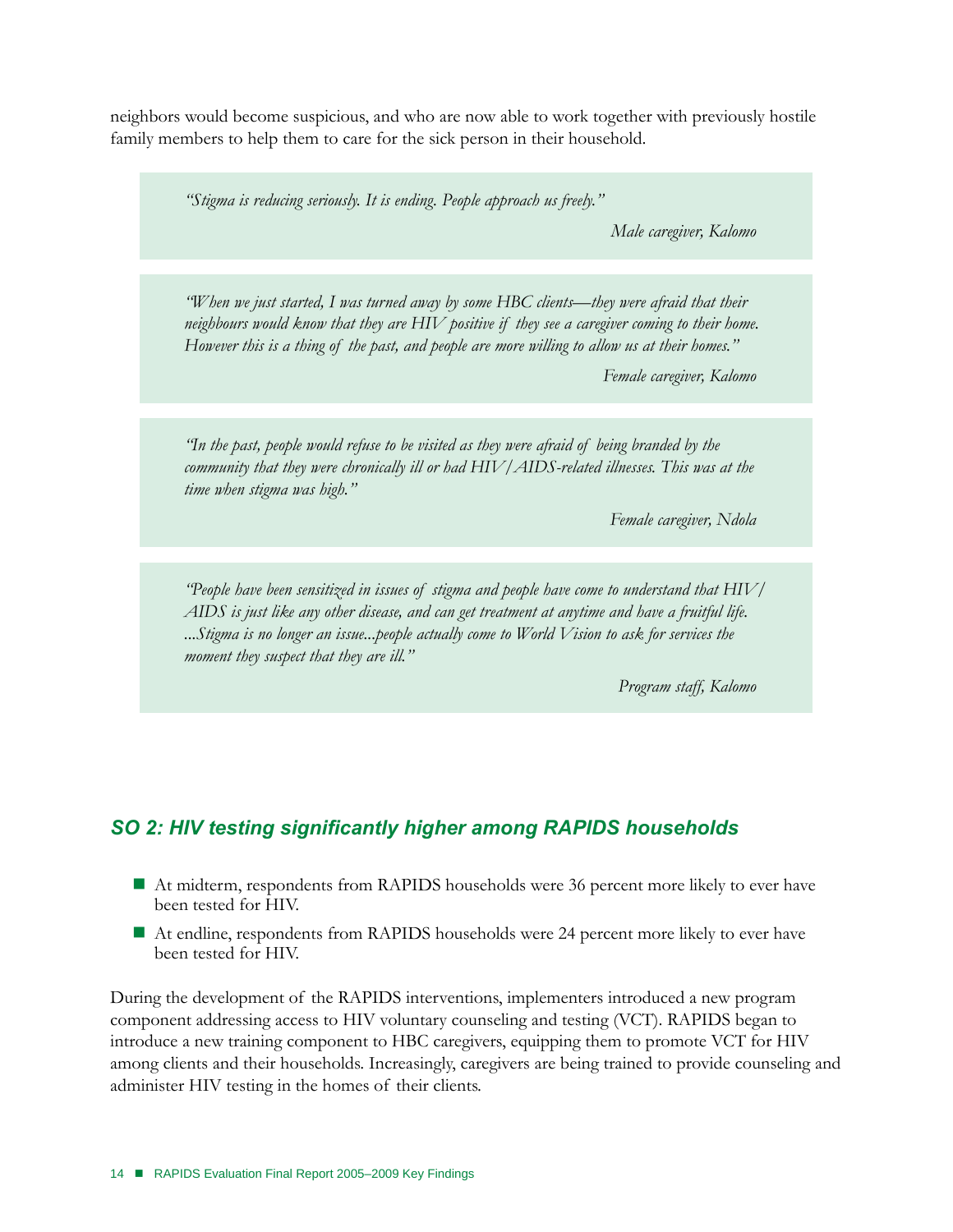*There's acceptance because in the household, whatever comes out in terms of the action to be taken, it is something that is agreed upon by the couple. It is different when the mothers (we do routine testing for pregnant mothers) go alone; the man maybe tested alone at the workplace, and then it becomes difficult on how you open up communication when they get back together. So this one creates early involvement of either the male or the female, and then they bring in the other so that they make collective decisions and plan necessary follow-up.*

*Ministry Official, Lusaka*

Household survey respondents reporting that they had ever been tested for HIV increased dramatically from midterm to endline among both males and females (data was not collected at baseline, prior to the introduction of this program goal). Female respondents reported a significant increase in having been tested in the prior six months (Table 6). Clinics remain the most popular service location for testing, while respondents seeking testing through a community/mobile center have dropped, even as the availability of these services have been increasing over time. During data interpretation meetings, RAPIDS Consortium partners suggested that the decrease in accessing testing through mobile services is a result of clients attempting to keep their access of VCT services private and anonymous, and choosing to go to a more distant counseling and testing centre rather than at the mobile VCT service visiting the community in which they work and live.

|                                                    | <b>Males</b> |           |           | <b>Females</b> |
|----------------------------------------------------|--------------|-----------|-----------|----------------|
|                                                    | 2007<br>%    | 2009<br>% | 2007<br>% | 2009<br>%      |
|                                                    | $n = 605$    | $n = 695$ | $n = 816$ | $n = 1,010$    |
| Ever been tested for HIV?                          | 24           | 44**      | 31        | 58**           |
|                                                    | $n = 146$    | $n = 305$ | $n = 252$ | $n = 581$      |
| % tested in last 6 months, among those ever tested | 55           | 55        | 52        | $60*$          |
| Where did this test take place?                    |              |           |           |                |
| Clinic                                             | 39           | 57        | 52        | 65             |
| Hospital                                           | 29           | 21        | 22        | 22             |
| VCT centre                                         | 5            | 7         | 14        | 5              |
| Community/ mobile centre                           | 26           | 16        | 11        | 9              |
| Home                                               | 1            | 0         |           | 0              |

#### **Table 6 Reported HIV testing among household survey respondents**

\*p  $\leq$  0.05, \*\*p  $\leq$  0.01 comparing midterm to endline

Logistic regression was used to determine the odds of a respondent from a RAPIDS household being tested for HIV versus a respondent from a non-RAPIDS household. The model controlled for sex of household head, respondent characteristics (age, marital status, education), and household composition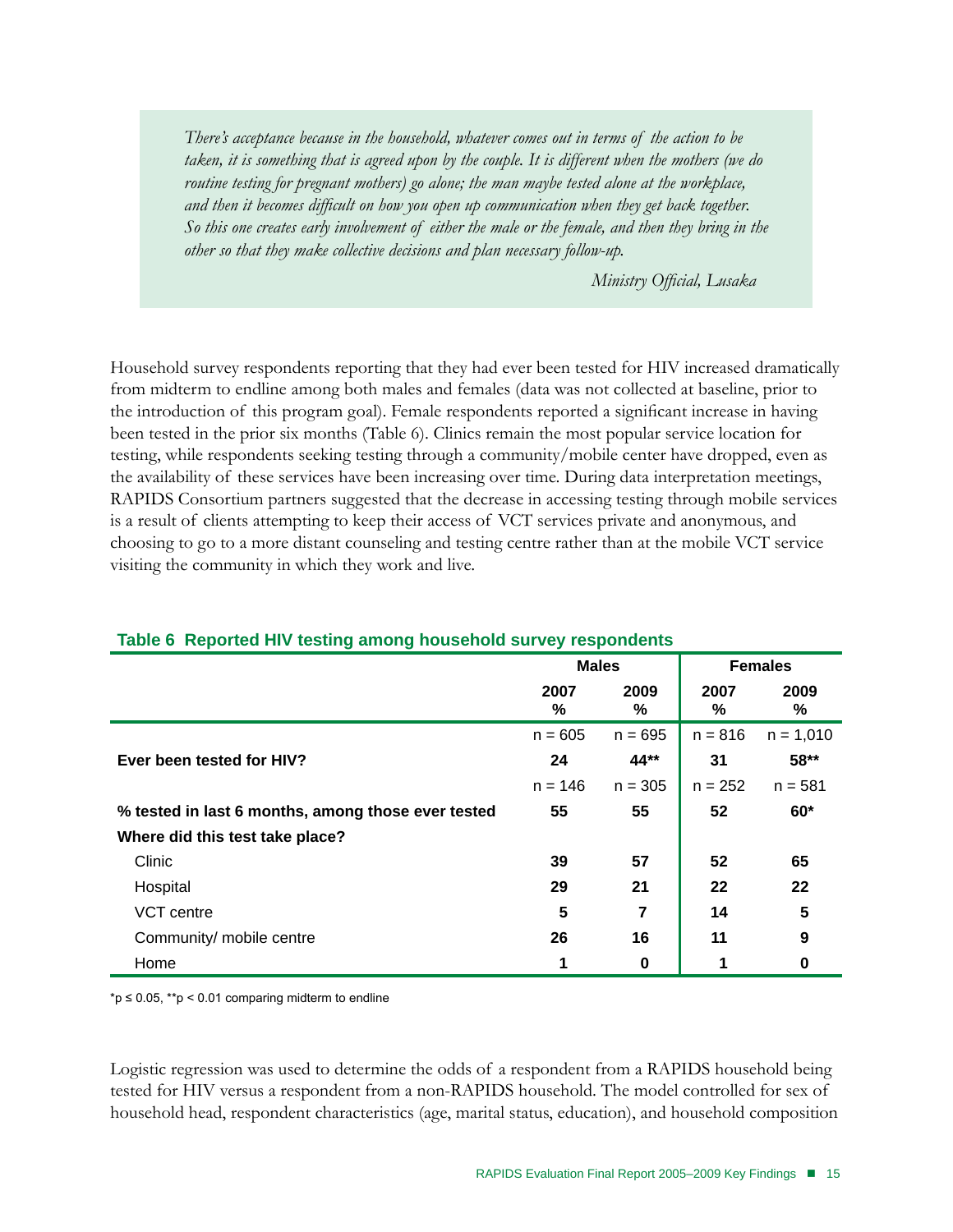(number of adults and children, if the household includes a child who has been orphaned or taken in, or an individual who is chronically ill). At midterm, respondents from RAPIDS households were 36 percent more likely to have ever been tested for HIV (OR 1.36 [95% CI:1.03–1.81];  $p > 0.031$ ) than respondents from non-RAPIDS households. At endline, respondents from RAPIDS households were 24 percent more likely to ever have been tested for HIV (OR 1.24 [95% CI:1.00–1.56];  $p > 0.054$ ).

# *SO 1 and 2: Caregiver visits increased significantly*

At endline, 69 percent of households reported that caregivers had brought change.

During the study period, the coverage of OVC caregiver visits among eligible households between baseline and endline showed significant expansion, increasing from 7 to 17 percent overall (Table 3). However, population coverage is low overall, with high and increasing levels of vulnerability and unmet demand in the community.

Surveys measured the coverage of caregiver visits, including contact during the prior six months and during the prior week. The coverage of HBC caregiver visits showed a slight (but not statistically significant) increase from 12 to 15 percent of eligible households between baseline and endline. It is important to note that this change took place during a period of rapidly expanding access to antiretroviral treatment, which changed the dynamics of household eligibility and demand for RAPIDS services for many reasons, including improvements in clients' health and mobility. During the same period, among households who reported receiving caregiver visits to support OVC or chronically ill individuals over the prior six months, the mean number of reported visits during the preceding six months increased significantly from 2.3 visits at baseline to 10.9 visits at endline. Among those who had a caregiver visit, the households reporting having a caregiver visit during the past week increased significantly from 12 percent at baseline to 34 percent at endline ( $p \le 0.01$ ). Sixty-nine percent of respondents reported that the caregivers had brought changes to the household, a significant improvement from 53 percent at baseline ( $p < 0.01$ ).

In late 2006, RAPIDS, in conjunction with World Bicycle Relief, began providing bicycles to the 18,000+ caregivers who work with the Consortium, in order to help them to reach clients spread across a wide geographical area. Among households receiving a visit from caregivers during the preceding six months, there was a 66 percent increase between baseline and endline among those who reported that the caregiver arrived by bicycle, correlating that bicycles played a significant role in caregivers overcoming transportation barriers to service delivery. Furthermore, during focus group interviews, caregivers testified that the use of bicycles had resulted in improved quality and duration of their caregiving visits.

*"When I got the bicycle from RAPIDS, I found myself spending extra time with clients and getting to know them better—this is because I was making frequent visits."* 

*Female caregiver, Kalomo*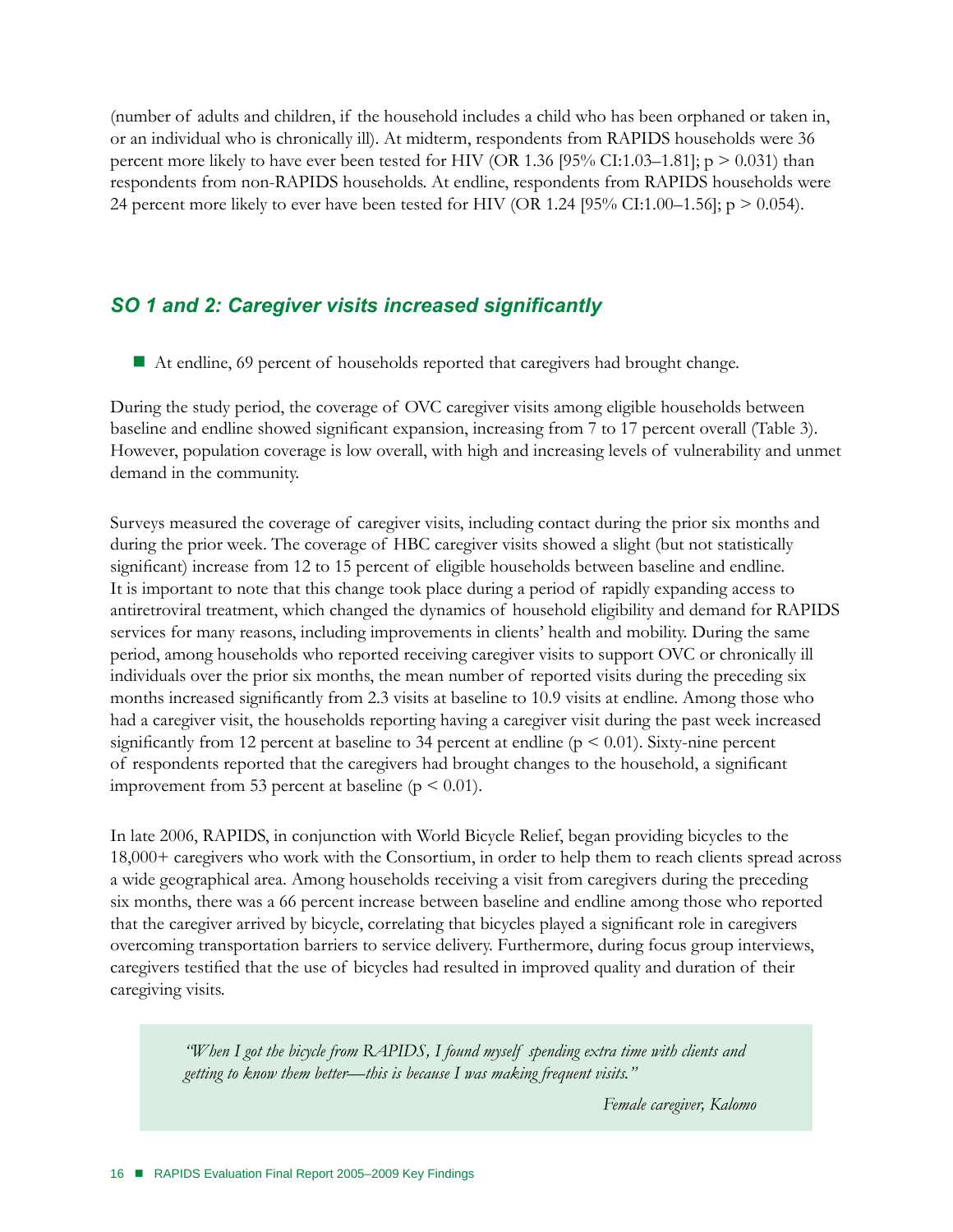# *SO 1 and 2: Recipients reported positive experience of caregiver visits*

During qualitative research, RAPIDS clients and stakeholders listed some of the positive changes that were associated with the services of the RAPIDS program. Members of client households cited examples of how circumstances within their homes had changed for the better since a caregiver had started visiting them, including improved levels of activity among people who were chronically ill, and improved school attendance among children living in the household who had been orphaned.

> *"My granddaughter was not able to go to school, but through RAPIDS' help she is in school and will be completing her primary education this year. I am very thankful to RAPIDS."*

*"RAPIDS has helped the sick to get back to better health and also helped orphans to go to school."*

*RAPIDS clients, female, Kalomo*

*"The orphans are now able to go to school because of World Vision. Children were covering long distances to go to school but since the coming of RAPIDS, there has been some community schools that have been built nearer to the communities so that children can walk shorter distances to school."* 

*Stakeholder, male, Kalomo*

*"Yes people appreciate when you bring them stuff so I'm sure the caregiver kits were helpful but it's the fact that you've got people in the community who go out there and see people in their homes on a frequent basis and make people feel appreciated and welcome and still part of their communities when otherwise they may have been ostracized has a huge impact"*

*USAID official, Lusaka*

Furthermore, testimony from clients and caregivers suggested strong, close and positive connections between caregivers and their clients, building warm and supportive relationships. This finding is in accordance with reports from RAPIDS monitoring systems, indicating that RAPIDS has found caregiver retention within the program to be high (approximately 95 percent).

> *"We feel good, because we see that after bathing the client who was dirty and he or she is looking fine, we feel good. Yes, this makes them feel happy too, and they even open up, they start sharing some of the problems they are facing."*

> > *Female caregiver, Mpika*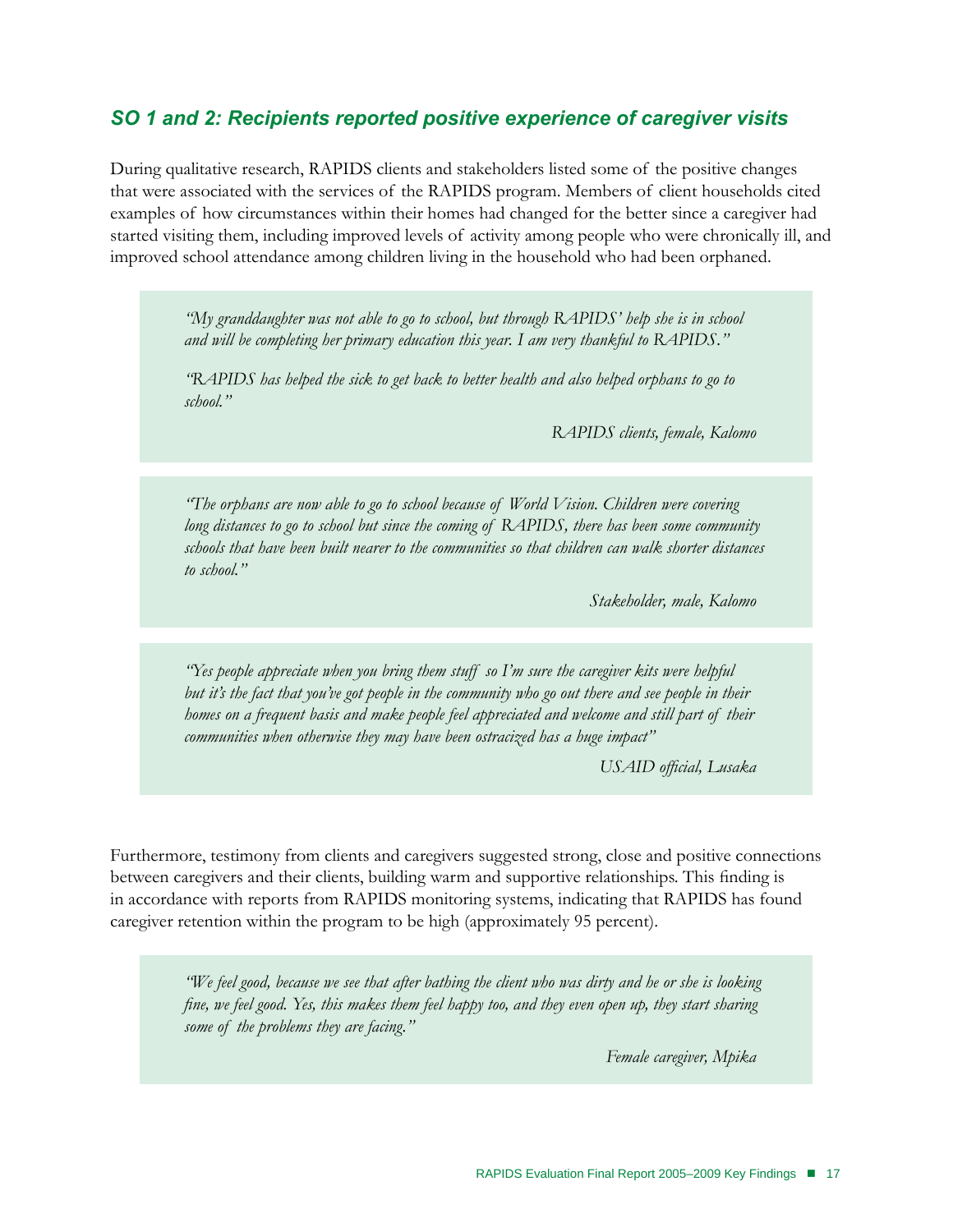*"Yes, I would recommend [RAPIDS services] to a friend, especially those that are sick and need encouragement in taking of medication and looking after one's life to live longer."* 

*Male client, Kalomo*

# *SO 1 and 2: Caregivers cite need for additional supplies, training and support for themselves and clients*

Comments from caregivers indicate great commitment and dedication to their role and to meeting the needs of their clients. However, caregivers suggested that a lack of supplies affects the quality of the services that they provide. Caregivers requested greater attention from RAPIDS to regularly replenish their supplies—especially the contents of their caregiver kits—in order to enable them to provide a better service to their clients. Other requests for supplies that would help caregivers with an incentive to do a better job included something tangible to identify them as caregivers (ID cards, uniform, t-shirt), gear to help them to move around during the rainy season (umbrella, coat, boots), and bicycle spares. Some of these supplies had already been received by some caregivers in some sites, but coverage was patchy<sup>3</sup>.

> *"We take our kits for helping our friends [clients], but these are not enough. Some things just last for a single round. You can't even conduct psychosocial counseling—without medicine it is even embarrassing to start off."*

> > *Male caregiver, Kalomo*

*"I find it difficult because every time I go there I have to wash, draw water, sweep. They want soap and you find I don't have soap, so I find it difficult."* 

*Female caregiver, Mpika*

Caregivers indicated that they valued the training they had received from RAPIDS, and underscored the importance of training in psychosocial support. They requested ongoing and refresher training sessions to continue to improve the quality of the caregiving duties that they perform. However, by far the most requested training content was to provide skills in income generation for the post-RAPIDS future, for both caregivers and their clients.

<sup>&</sup>lt;sup>3</sup> RAPIDS colleagues report that ID cards are currently being printed and will be distributed to all active caregivers.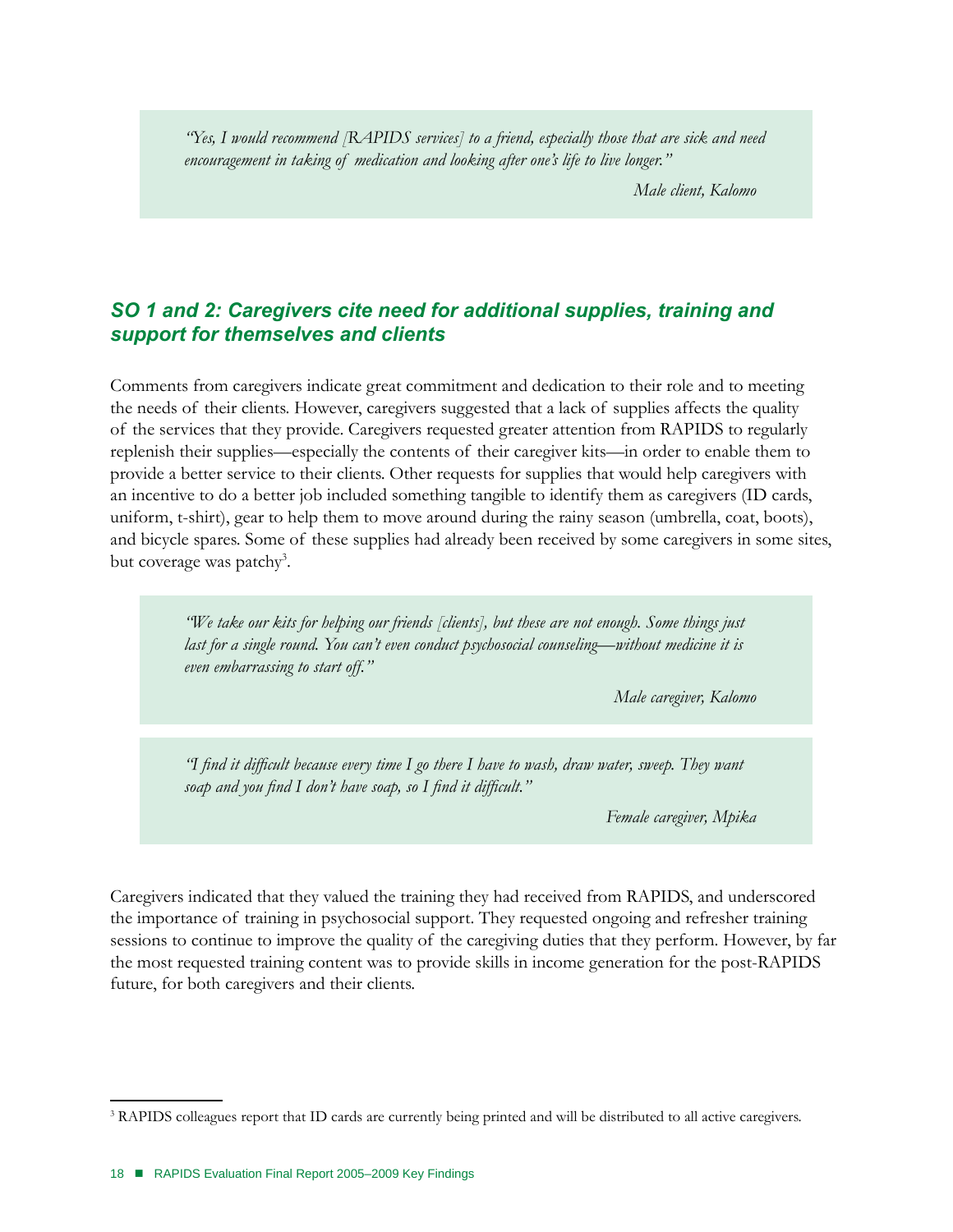*"The training was adequate at the time, but now we need training in how to run businesses so that we can impart this knowledge to our clients. This will help them make a life for themselves when RAPIDS finally leaves this year." [Clapping.]* 

*Female caregiver, Kalomo* 

*[male] "This work of caregiving hinges more on psychosocial support, because we deal with troubled people psychologically. You talk to widows, orphans and many people with different problems, so psychosocial [support] is the pillar in the work of a caregiver."* 

*[Mod: So, can you say that this training you had was adequate or not?] ....* 

*[female] "It was adequate, that is why we are able to interact and talk to clients successfully."* 

*Caregivers, Ndola*

Caregivers continued to seek support, encouragement and appreciation in their role. They requested explicit recognition from RAPIDS that they are acting in a voluntary capacity and that they too come from the same vulnerable communities as their clients.

*[Mod: "Do you receive any encouragement and supervision from [RAPIDS partner]?"]*

*"Sometimes they come with us during visitation to observe and also find out what problems our clients are facing."*

*Female caregiver, Ndola*

# *SO 1 and 2: Distribution of gifts-in-kind reflected program supplies more than client needs*

While clients appreciated the gifts-in-kind (GIK) that were distributed by RAPIDS, comments from caregivers and their clients suggest a mismatch between the goods received by clients and the supplies that they actually request from the program to meet their needs. Distribution of materials was supplydriven rather than demand-driven, reflecting the stocks of program supplies and the restrictions of donor policies.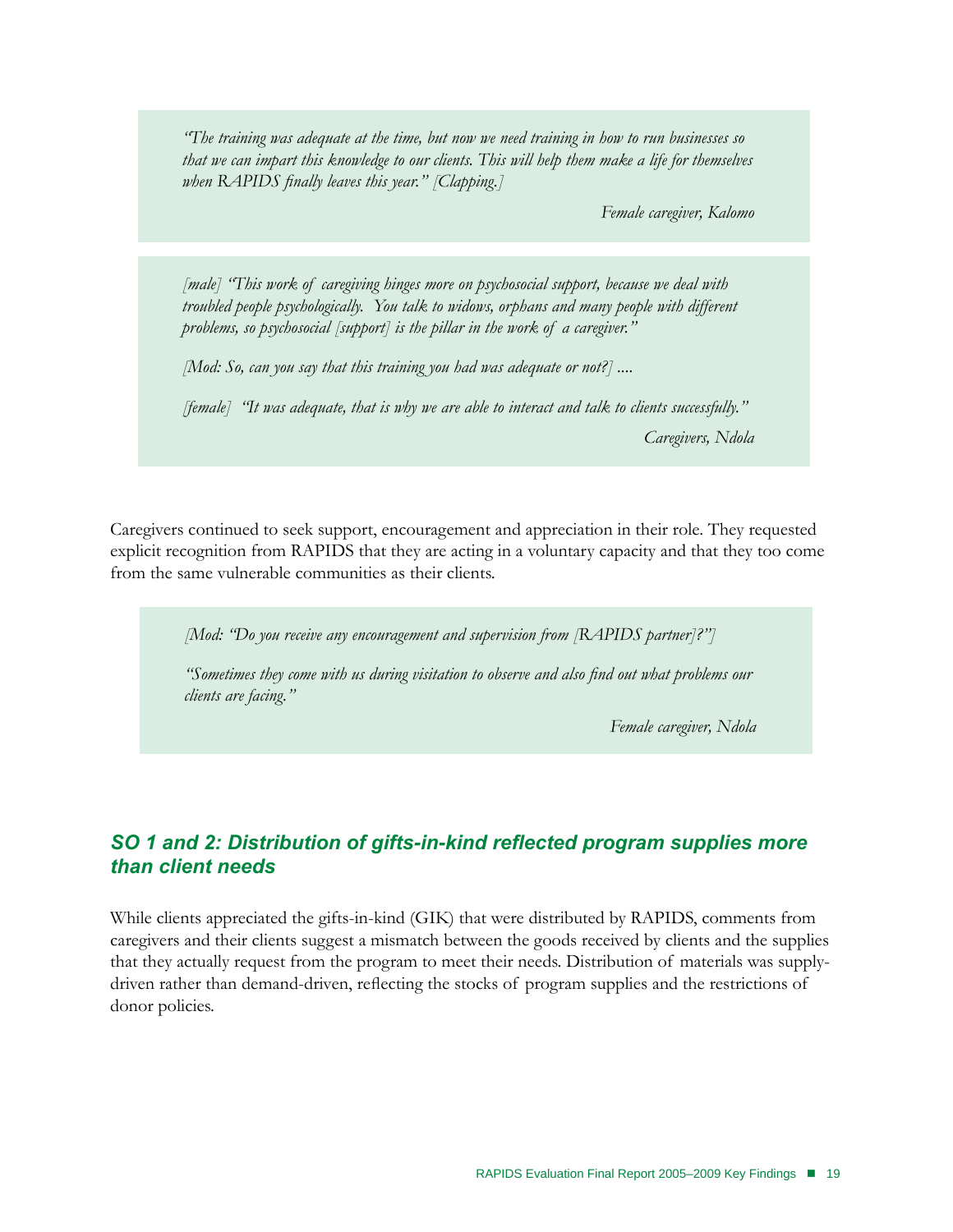*"They are trying to meet the real needs, but most of the time they give out what they have been sent and not what households need."* 

*Female client, Kalomo*

*"They give us milk, sometimes they bring soap, T-shirt—but our cry is that us who are on medication, we need food. They bring toothbrushes, but what we need is food!"* 

*Male client, Kalomo*

# *SO 1 and 2: Client selection for distribution of goods and services improving and addressing challenges*

Although RAPIDS client households reported appreciation for the gifts-in-kind and schooling support for children, there remained dissent about the procedures by which these kinds of support were distributed. At midterm, allegations of favoritism, nepotism, and theft during distribution were reported; i.e., caregivers keeping goods for themselves and their families or excluding someone that they have had a disagreement with. By endline, qualitative data subsequently appear to point towards a lessening of such complaints reported from within the communities.

Specifically, clients and caregivers more explicitly acknowledged the difficulties inherent in apportioning a limited amount of goods for distribution among a community with widespread levels of need. Despite limitations, the RAPIDS program appears to be reaching the people who are most in need of services, and better conceding its restrictions to those who are left out. It is commendable that RAPIDS Consortium partners have responded to the allegations of misallocation of goods since they were first documented, by implementing a community-level transparency program through the Community Care Coalitions (CCCs).

*"The services are reaching some needy households, but the services are limited and cannot reach each and every person who is need. But yes, the services are reaching the neediest people in the community." [Agreement]* 

*Female client, Kalomo* 

*"The services provided by RAPIDS are helping, but they are not enough to go round to all the needy households. There are too many people in need and hence the RAPIDS people cannot manage to satisfy each person's needs. It is just difficult to please everyone."* 

*Male client, Kalomo*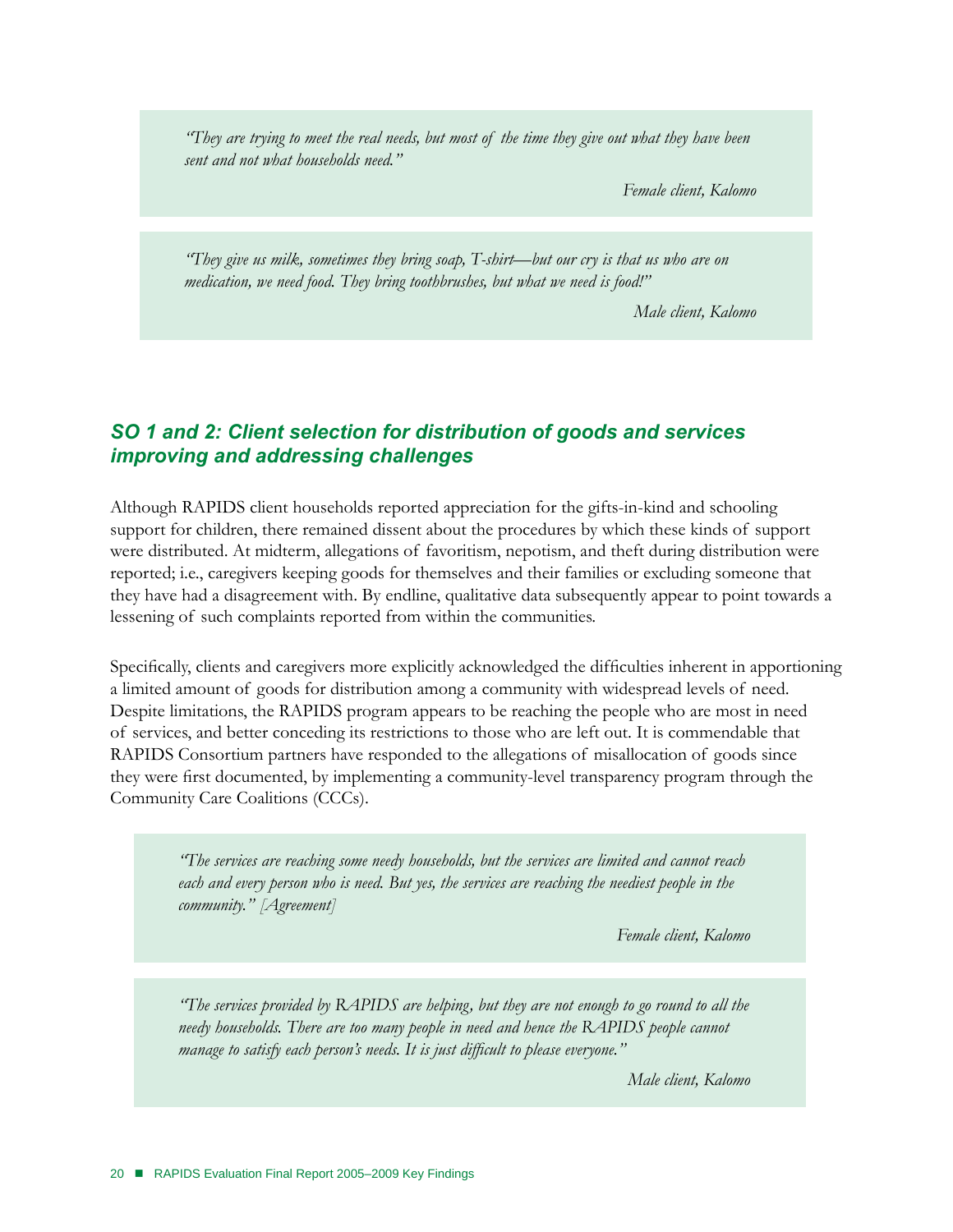*"The services being offered by World Vision are very good indeed. The only problem is the distribution—that is where there is a problem. That's where we are complaining. So when things come, they get other people and give, and the time they recruit them we don't even know."* 

*Female client, Mpika*

*"We thank them for the services they bring to us, but...the people in front who are trusted with these things, they are the ones who confuse things, because what they do when some help comes, they first look at themselves and their relatives and friends."* 

*Male client, Mpika*

# *SO 3: Youth respond to abstinence messages but need continued encouragement and reinforcement*

Between baseline and endline, communication of RAPIDS' messages about preventing HIV through abstinence have been reaching their target audience of unmarried youth aged 15–24. Youth from RAPIDS households report higher levels of exposure to the abstinence messages during the past six months than youth from non-RAPIDS households, especially among males (males 42 percent vs. 57 percent,  $p \le 0.024$ ; females 44 percent vs. 55 percent,  $p \le 0.099$ ) (Table 7). By endline, males from RAPIDS households were significantly more likely to report having attended an organized activity promoting abstinence (e.g., drama, singing, group discussion) than their non-RAPIDS counterparts (32 percent vs. 17 percent,  $p \le 0.011$ ), while females showed little difference.

Youth opinions about the appropriateness of the abstinence messaging for their lifestyles show some variation: while survey data suggest that many youth perceive abstinence to be a beneficial message in their lives, further exploration through qualitative research reveals that youth are frustrated by the limitations on the HIV prevention options that are communicated to them, and would like further information about HIV prevention options beyond abstinence and being faithful. Responses from within the RAPIDS youth groups indicate that the messages are not always reaching their intended audience: sometimes married youth who joined the group to learn livelihoods skills are being taught about abstinence.

> *"We are taught a lot but the information on HIV/AIDS is a bit outdated. The youth are hungry for better information so that we can make informed decisions."*

> > *Female youth, Kalomo*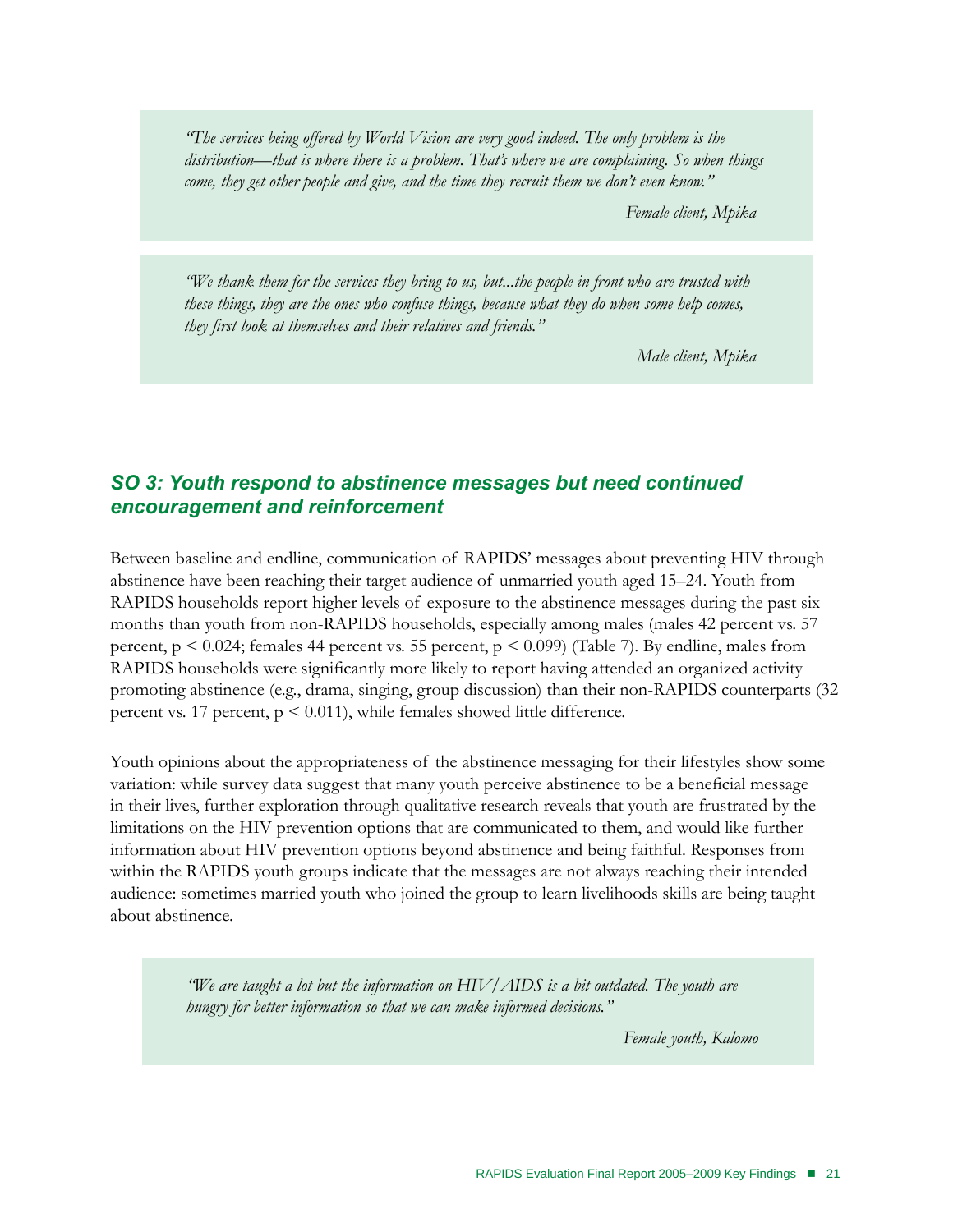*"We learnt about abstinence—but most of us are married, so that issue of abstinence was irrelevant!" [Laughter]* 

*Female youth, Mpika*

 *"Some of the things we are taught on HIV/AIDS are a bit outdated. As youths, we are hungry for more information, and the trainers are failing to meet our demand for knowledge."*

*Female youth, Kalomo*

Qualitative interviews also found that increasingly people, especially those in the metropolitan areas, do not necessarily share the religious values of the Consortium, which are a central part of the program. Among youth, religion is not as much as a guiding factor as it is among elders. Youth are more likely to be concerned about the limiting the rights of an individual to do what they want, issues of sexuality, and equality.

*"Youth of nowadays argue out rights and freedoms as opposed to religious ideals. Youth are not as religious as their parents, but more about rights and freedoms. The youth will not accept the religious announcements, preaching of abstinence."* 

*Ministry Official, Lusaka* 

*"Certain ideals may not be appreciated by the young people by the nature of them being young people. Like the issue of certain contraceptives. Don't use this (condoms) but at the same time we know that the youth are very active in this issue."* 

*Ministry Official, Lusaka*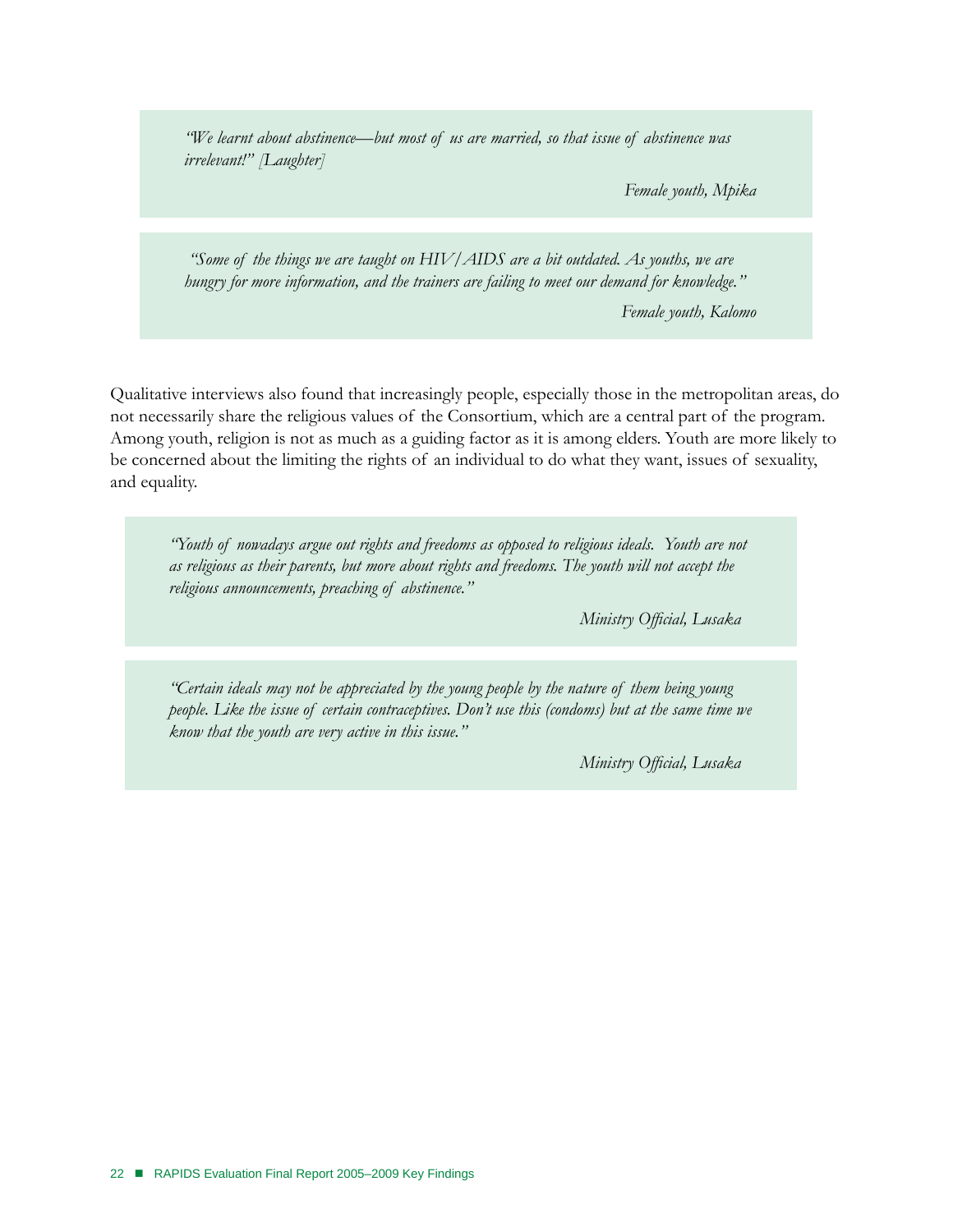|                                                                                        |                    |                  | Males              |                    |                   |                       |                    |                  | Females            |                  |                   |             |
|----------------------------------------------------------------------------------------|--------------------|------------------|--------------------|--------------------|-------------------|-----------------------|--------------------|------------------|--------------------|------------------|-------------------|-------------|
|                                                                                        | 2005               |                  | 2007               |                    |                   | 2009                  | 2005               |                  | 2007               |                  | 2009              |             |
|                                                                                        | $n = 116$ $n = 21$ |                  | $n = 113$ $n = 52$ |                    | $n = 141$         | $n = 69$              | $n = 102$ $n = 27$ |                  | $n = 118$ $n = 33$ |                  | $n = 143$         | $n = 82$    |
|                                                                                        | <b>NRHH</b><br>ಸಿ  | <b>RHH</b><br>ಸಿ | <b>nRHH</b><br>న్  | <b>RHH</b><br>ಸ್ಥೆ | <b>nRHH</b><br>ೢೕ | <b>RHH</b><br>$\zeta$ | <b>nRHH</b><br>ಸ್  | <b>RHH</b><br>ೢೕ | <b>nRHH</b><br>ಸಿ  | <b>RHH</b><br>ಸಿ | <b>NRHH</b><br>ೢೕ | $rac{1}{2}$ |
| Are you currently staying<br>away from sex?                                            |                    |                  | 79                 | 77                 | 77                | 20                    | 83                 | 85               | 86                 | 5                | 85                | 90          |
| abstinence in the past<br>Have you heard of<br>messages about<br>6 months?             | 52                 | 65               | 9                  | $\frac{4}{3}$      | $\frac{2}{3}$     | $57*$                 | 58                 | 58               | $\frac{2}{3}$      | $\frac{6}{4}$    | $\frac{4}{3}$     | 55          |
| attended an organized<br>abstinence activity?<br>months, have you<br>During the past 6 | 25                 | 29               | $\frac{8}{1}$      | 27                 | 17                | $32*$                 | 22                 | 35               | $\overline{24}$    | ম                | 22                | 23          |
| abstinence a beneficial<br>In your opinion, is<br>message for you<br>personally?       | 28                 |                  | <u>გ</u>           | 8                  | ৯                 | 95                    | $\overline{9}$     | 80               | 95                 | $\overline{00}$  | 96                | 99          |

Table 7 Unmarried youth involvement in abstinence activities, ages 15-24 **Table 7 Unmarried youth involvement in abstinence activities, ages 15–24**

\*p ≤ 0.05, \*\*p < 0.01 comparing non-RAPIDS to RAPIDS households \*p ≤ 0.05, \*\*p < 0.01 comparing non-RAPIDS to RAPIDS households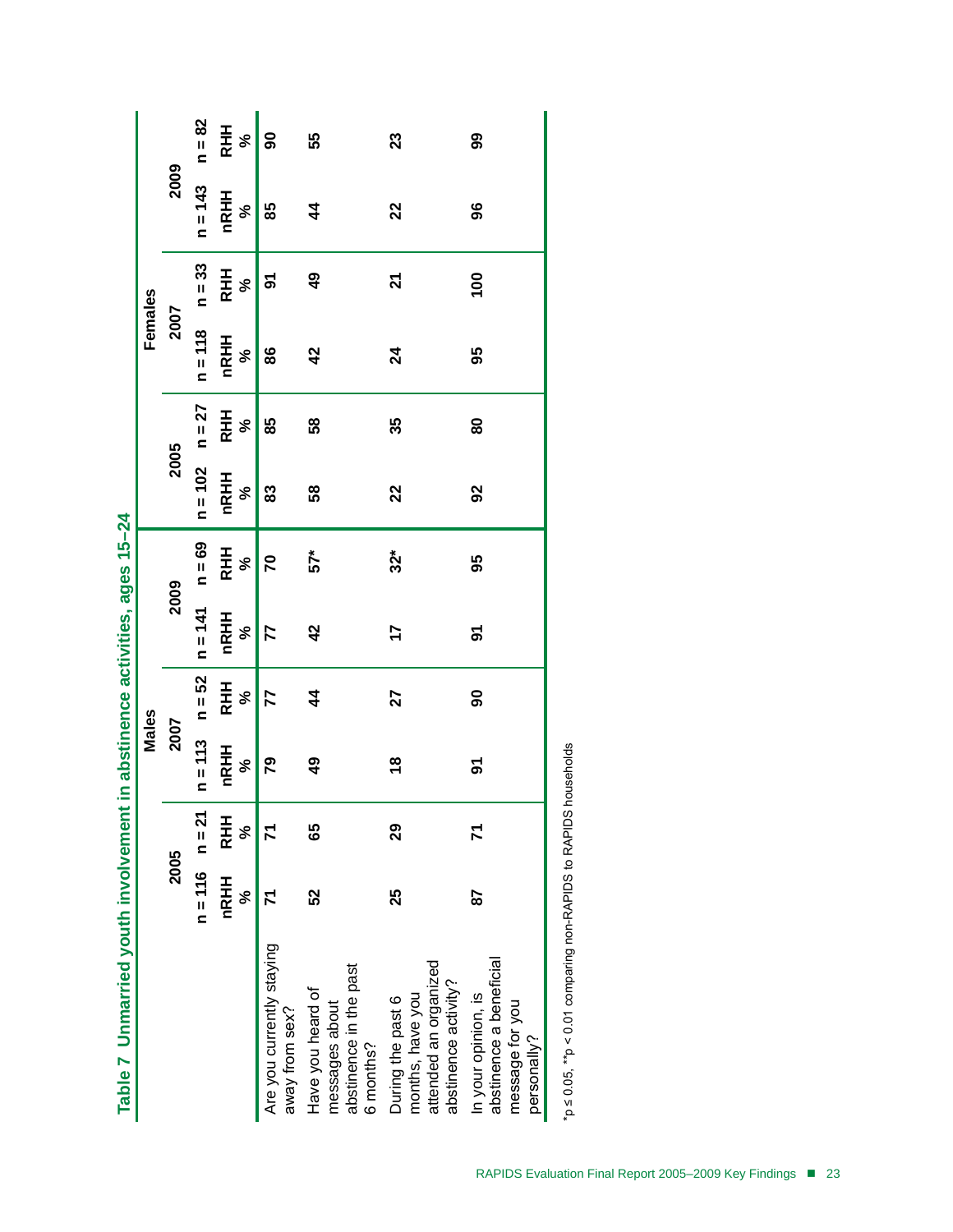# *SO 3: Secondary abstinence among female youth increased significantly over study period*

There was no statistically significant change over time among unmarried youth ages 15–24 who reported having ever had sex (Table 8). However, in interpreting this data, it is important to note the changing demographic profile of youth surveyed: youth surveyed at endline were significantly older (mean age 17.2 years) than youth surveyed at baseline (16.3 years) suggesting that older youth are continuing to delay their sexual debut (primary abstinence), as recommended by the RAPIDS intervention messages. Consistently throughout the entire study period, when asked for how long they plan to stay away from sex, approximately half of youth abstaining reported they will stay away from sex until marriage and approximately another quarter reported they will stay away from sex until they complete their education (data not shown).

Female youths aged 15–24 who were previously sexually active are reporting less sexual activity recently, which may be related to the abstinence message that they are receiving through RAPIDS. Data show that Zambian youth are hearing abstinence messages and are open to receiving multiple messages about different HIV prevention methods. However, against a backdrop in which youth are receiving multiple and often conflicting messages, youth are seeking more information from a trusted source. No significant differences were observed when disaggregating by RAPIDS households (data not shown), reflecting the community-wide nature of the messaging.

|                                                                                 |                | <u>Fable of Filmary and Secondary abstribute among unificitied younitages to Z+</u> |                |                |                |                |  |  |  |
|---------------------------------------------------------------------------------|----------------|-------------------------------------------------------------------------------------|----------------|----------------|----------------|----------------|--|--|--|
|                                                                                 |                | <b>Males</b>                                                                        |                |                | <b>Females</b> |                |  |  |  |
|                                                                                 | 2005           | 2007                                                                                | 2009           | 2005           | 2007           | 2009           |  |  |  |
| % answering yes                                                                 | $n = 220$<br>℅ | $n = 175$<br>%                                                                      | $n = 225$<br>℅ | $n = 219$<br>℅ | $n = 171$<br>% | $n = 258$<br>% |  |  |  |
| Have you ever had sex?                                                          | 57             | 61                                                                                  | 53             | 40             | 42             | 46             |  |  |  |
|                                                                                 | $n = 65$       | $n = 105$                                                                           | $n = 117$      | $n = 44$       | $n = 66$       | $n = 107$      |  |  |  |
| Of those who have ever had<br>sex have you had sex<br>within the last 3 months? | 42             | 36                                                                                  | 39             | 36             | 18             | $22*$          |  |  |  |

# **Table 8 Primary and secondary abstinence among unmarried youth ages 15–24**

\*p  $\leq$  0.05, \*\*p  $\leq$  0.01 comparing baseline to endline only

# *SO 3: Youth emphasize preference for income generating activities over life skills training*

 At endline, youths living in RAPIDS households were significantly more likely to have participated in income generating activities.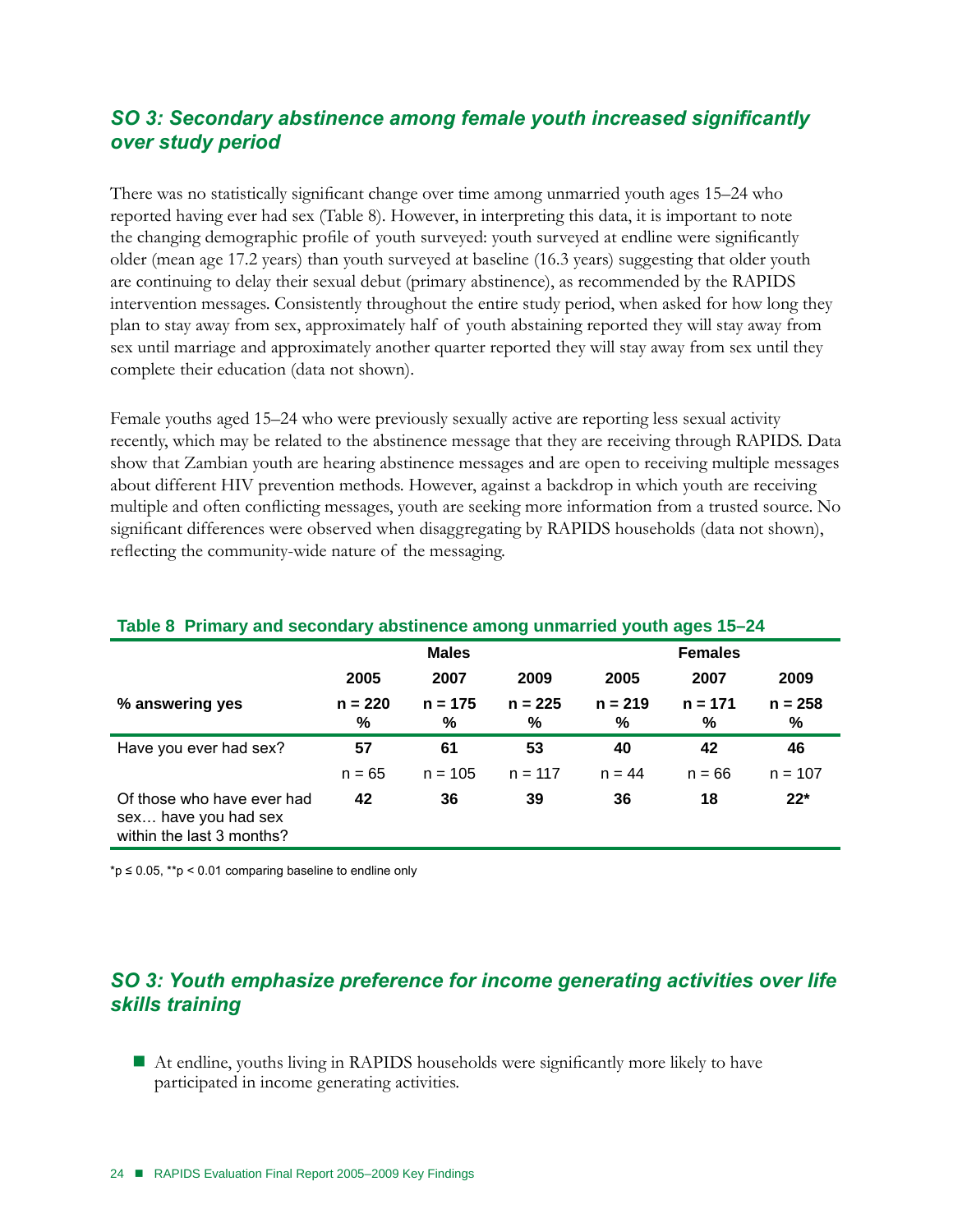Among the male youth covered in the household survey, involvement in RAPIDS livelihoods activities (facilitation, leadership and business management), vocational skills training (tailoring, knitting, carpentry and catering) and micro- enterprise development, increased significantly during the evaluation period, from 20 percent at baseline to 38 percent at endline. However, participation of females in livelihoods activities appeared to lag behind, remaining stable at 15–17 percent when compared to their male peers. Both male and female youth living in households who reported receiving RAPIDS services in the past six months showed a much higher rate of reporting that they had participated in any income-generating activities (Table 9); females significantly so (24 percent vs. 11 percent, p < 0.000). This is a noteworthy finding as RAPIDS Consortium partners commented during data interpretation meetings that there have been few resources available for income-generating activities. Community leaders and RAPIDS program staff have called for renewed attention to strengthening income-generating projects and livelihoods activities for youth.

> *"The youth get discouraged when we don't meet their demands for livelihood introduction into the trainings—most of the youth have stopped attending meetings."*

> > *ToT, Ndola*

*"We have not been taught any livelihood services—that component has not started yet. We were told by our trainers that livelihood training would begin soon, but still there is nothing happening—we have only learnt about life-skills."* 

*Female youths, Kalomo*

*"My own personal feeling is that the livelihood sections had the least accomplishments…it's not clear to me that it was a demand driven approach of where is there an employment gap and how do we fill that gap with people who are rebounding from HIV … How do you plug them into a real gap in the employment sector other than just saying we're going to train people to make bricks or teach them how to sew? So that is where I've had the biggest questions did we adequately tie things into where the demand was."*

*USAID official, Lusaka*

Discussion among youth indicated that there is great demand for skills training for youth in all aspects of business management for income-generating activities, indicating the importance of teaching self reliance. Training in specific and marketable skills (e.g., tailoring, mechanics, and carpentry) is highly sought after. Furthermore, youth seek start-up capital to enable them to set up business ventures such as gardening and chicken-rearing. In addition, an existing youth business venture set up by a RAPIDS youth livelihoods group called for more support from RAPIDS to help them to address major obstacles including unpaid bills, lack of inputs, and lack of training.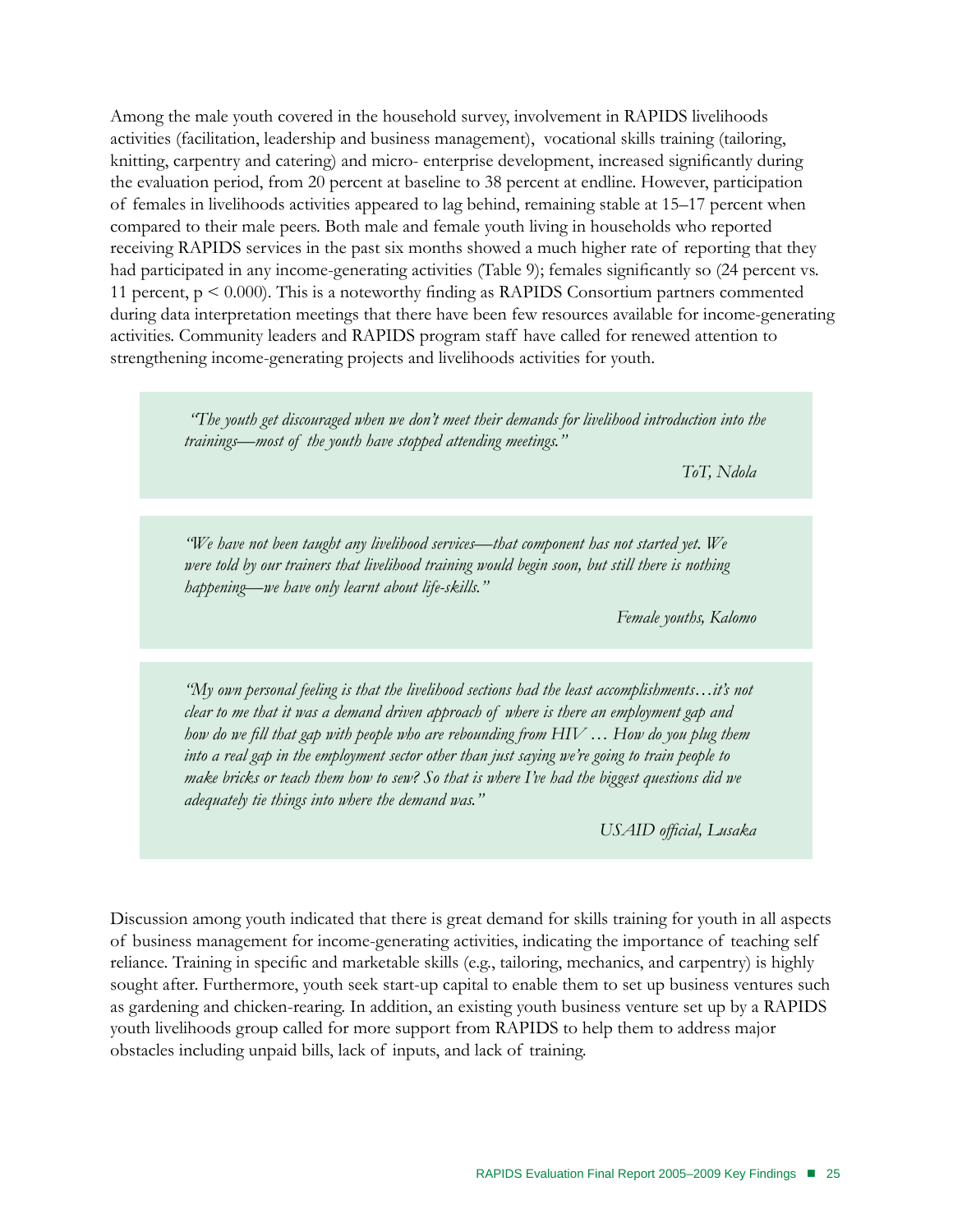*"We could strengthen on the area of income generation component; we need to find something that will have good returns for them [youth], to make the youth stick around longer. ...We need to strengthen the livelihood component."* 

*Program staff, Kalomo*

*(female) "The services provided by RAPIDS are limited—just teaching us lifeskills is not enough. We need livelihoods [training], where [we] can earn some money to support our families and pay school fees." ...* 

*(male) "What we need is money to start some business ventures, and we need to be trained in income-generating activities like tailoring, gardening and carpentry. We need training in these skills so that we can have basic knowledge to help us start from somewhere."* 

*Youths, Mpika*

*"It takes much more hands on to determine if person X is going to be much more of a follower and given direction they will do great while person Y, is much more entrepreneurial and they only need a little bit of direction and some skills and they will take off, but they'll need the others to be their employees."*

*USAID official, Lusaka*

While further discussions with key informants indicate that there are questions whether the skills taught will do more than allow the participants to fill the employment gap or allow them to start and grow a business; spending time with youth and teaching them skills in addition to providing HIV and life messages is beneficial and of value.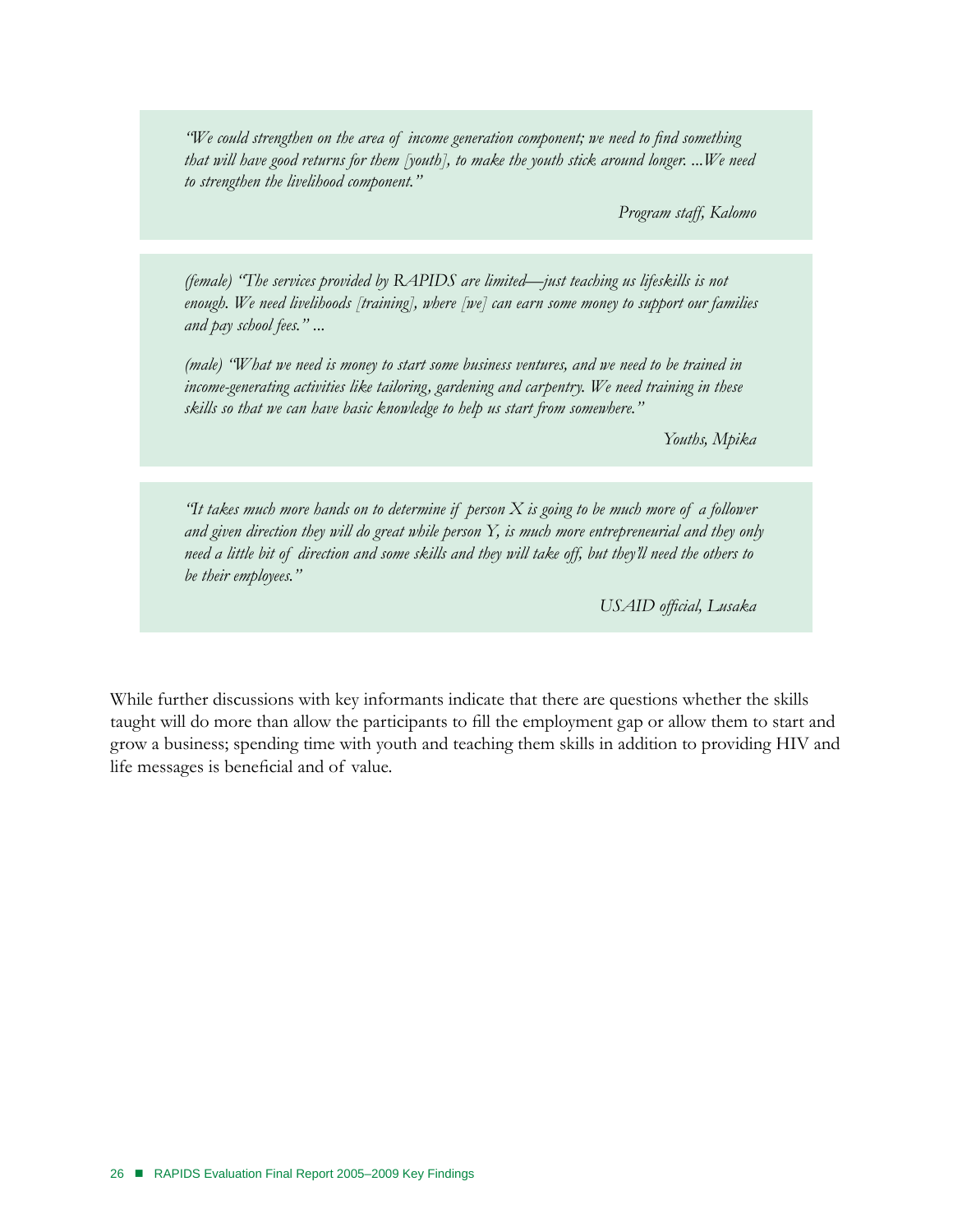|         |      |                                                                                   | <b>RHH</b><br>$\%$    | $24*$                        |
|---------|------|-----------------------------------------------------------------------------------|-----------------------|------------------------------|
|         | 2009 | $n = 136$ $n = 71$                                                                | <b>nRHH</b><br>ಸಿ     | H                            |
| Females |      |                                                                                   | ళీ                    | $\ddot{t}$                   |
|         | 2007 |                                                                                   | nRHH<br>RHH<br>ೢೕ     | $\frac{8}{18}$               |
|         |      |                                                                                   | ಸಿ                    | $\pm$                        |
|         | 2005 |                                                                                   | <b>NRHH RHH</b><br>ళి | 5                            |
|         |      |                                                                                   | ಸ್ಥ                   | 47                           |
|         | 2009 | n = 116 n = 21   n = 99 n = 54   n = 122 n = 55   n = 102 n = 27   n = 109 n = 35 | nRHH RHH<br>ೢೕ        | 34                           |
| Males   |      |                                                                                   | ҂                     | $\frac{6}{4}$                |
|         | 2007 |                                                                                   | INRHH RHH<br>ಸಿ       | 4                            |
|         |      |                                                                                   | న్                    | 4                            |
|         | 2005 |                                                                                   | nRHH RI<br>ಸಿ         | œ                            |
|         |      |                                                                                   |                       | participation<br>in IGA<br>℅ |

**Table 9 Youth participation in income generating activities, ages 15–24**  Table 9 Youth participation in income generating activities, ages 15-24

\*p ≤ 0.05, \*\*p < 0.01 comparing non-RAPIDS to RAPIDS households \*p ≤ 0.05, \*\*p < 0.01 comparing non-RAPIDS to RAPIDS households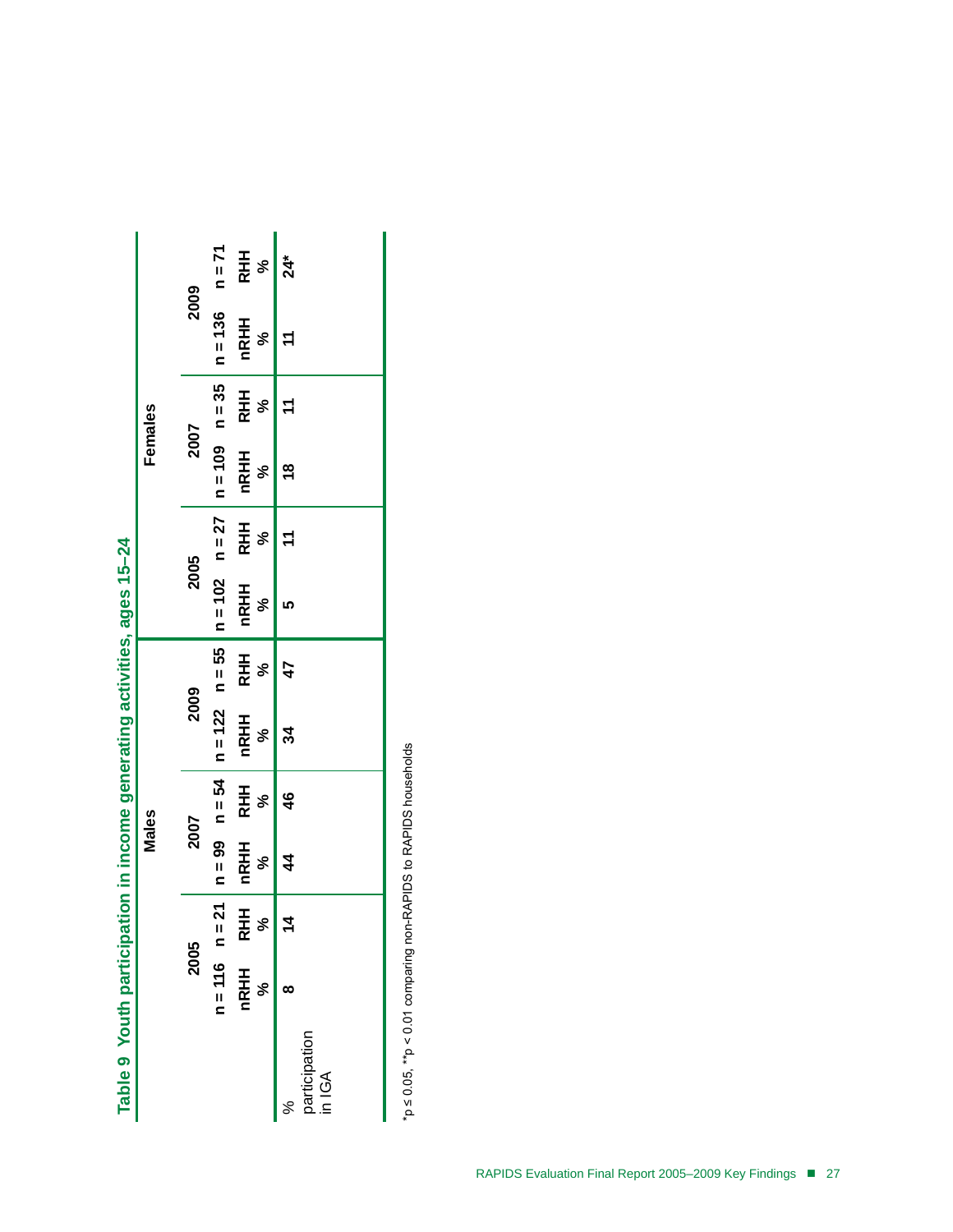# *SO 4: RAPIDS households demonstrated better food security, but demand remains high*

- At baseline, RAPIDS households were 51 percent more likely to have had  $2+$  meals the previous day.
- At midline, RAPIDS households were 92 percent more likely to have had  $2+$  meals the previous day.
- At endline, RAPIDS households were 27 percent more likely to have had  $2+$  meals the previous day.

Initially, a component of RAPIDS service delivery—food distribution—was halted in accordance with PEPFAR policy. By 2006, PEPFAR guidance indicated that "Emergency Plan funds may pay for the procurement of food only as a last resort," and that only clinically malnourished children and adults and pregnant lactating women are eligible for food support<sup>4</sup>. Overall, these findings show the potential of a food distribution program to have had significant effects in reaching households while it was supported by donor policy.

Among households supporting someone who is chronically ill or a child who had been orphaned or taken in, coverage of RAPIDS food support services such as beans, maize, cooking oil or kapenta, increased from 10 percent to 13 percent overall (Table 3). During the same period, data show that the demand for food support was consistently high—up to 90 percent of households surveyed requested food support at endline.

Logistic regression was used to examine household food security, based upon an indicator of the number of meals that household members ate the previous day. The model controlled for sex of household head, respondent characteristics (age, marital status, education), household composition (number of adults and children, if the household includes a child who has been orphaned or taken in, or an individual who is chronically ill) and household mode of food production (if the household mainly produced its food, bought its food, or both). At baseline, RAPIDS households were already 51 percent more likely than non-RAPIDS households to have had 2+ meals the previous day (OR 1.51 [95% CI:  $0.97-2.33$ ]; p  $> 0.067$ ), reflecting the fact that RAPIDS partners were already engaged in food distribution prior to the initiation of RAPIDS activities. By midterm, the food security advantage of RAPIDS households had increased to 92 percent over non-RAPIDS households (OR 1.92 [95% CI:1.23–2.98];  $p > 0.004$ ). At endline, RAPIDS households were 27 percent more likely to have had 2+ meals the previous day (OR 1.27 [95% CI;0.84–1.44];  $p > 0.502$ ) but this was no longer statistically significant different from the households who had not received RAPIDS services. (It is possible that some of the changes may have been associated with seasonal factors.) These changes in the food security advantage of RAPIDS households appear to reflect changes in the donor policy on food support during the period of RAPIDS program implementation.

<sup>4</sup> PEPFAR Policy Guidance on the Use of Emergency Plan Funds to Address Food and Nutrition Needs, September 2006, http://www.pepfar.gov/guidance/77980.htm.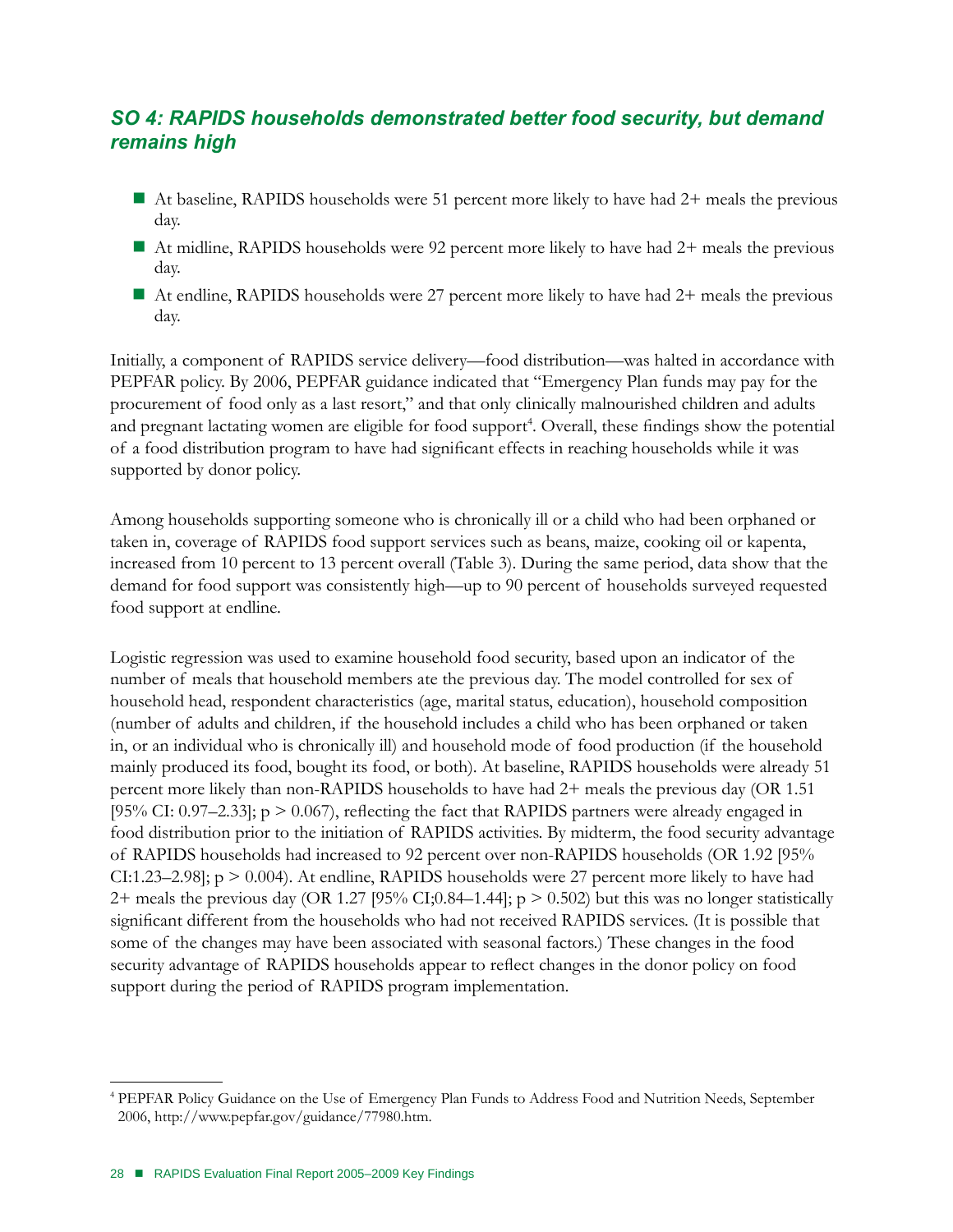During focus group discussions, clients and caregivers especially emphasized the crucial role of RAPIDS in addressing poverty and distributing food. Meeting clients' nutritional needs is especially important for those who are on antiretroviral treatment (including high-energy protein supplements/ HEPS).

> *"Those days, they used to give us HEPS, but that is no more, so we are suffering—we need food."*

> > *Male client, Kalomo*

*"We stopped providing food supplements to clients, and hence most of our clients have been asking for food. The lack of a food component has made a number of our clients abscond from taking their ARVs. This is dangerous for their health and retrogressive to the program."* 

*Program staff, Ndola*

# *Other important findings from the evaluation*

Findings from this evaluation of the RAPIDS program illustrate that over the study period of 2005- 2009, there have been improvements in many areas addressed by RAPIDS strategic objectives as discussed above but the impact of RAPIDS was not limited to those areas alone. Other interesting findings were detected during that time and are discussed below.

#### **RAPIDS explores knowledge on alcohol risks and gender-based violence**

During endline data collection, the RAPIDS Consortium partners requested the introduction of a new survey module addressing the risks of alcohol and gender-based violence in increasing vulnerability to HIV transmission, reflecting evolving program concerns. Survey respondents were asked to answer questions on their knowledge of the effects of alcohol on the body, sexual performance, pregnancy, and its use in relation to HIV (Table 10). This data is intended to inform new RAPIDS program activities, including pilot programs to address youth awareness of drugs and alcohol in Chongwe and Mazabuka. A majority of male and female community members appeared to already be aware of some of the risks of alcohol consumption. Male and female respondents were least likely to be aware of alcohol risks during pregnancy.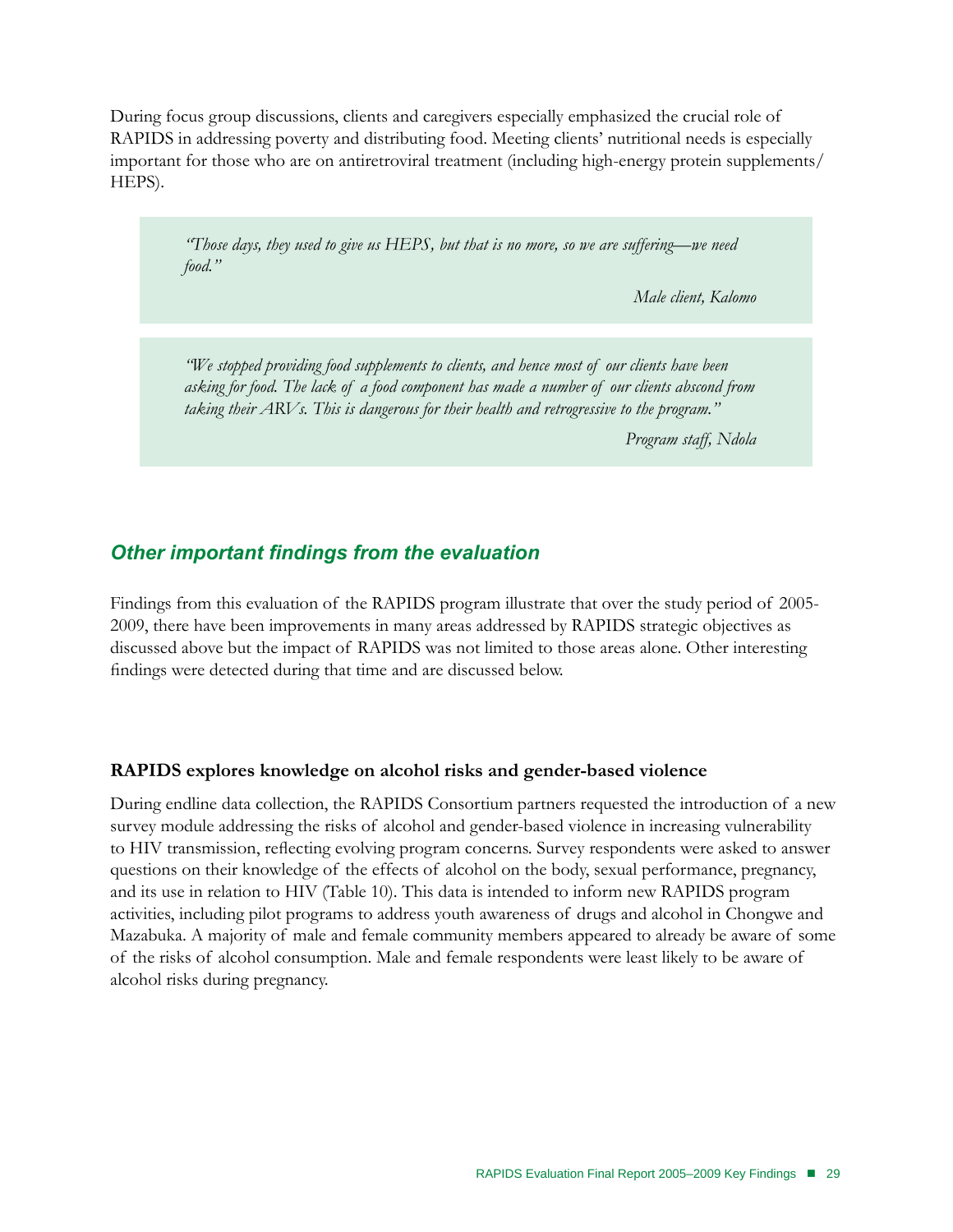| % responded true                                                                             | Male<br>2009   | <b>Female</b><br>2009 |
|----------------------------------------------------------------------------------------------|----------------|-----------------------|
|                                                                                              | $n = 698$<br>℅ | $n = 1,012$<br>℅      |
| Heavy drinking of alcohol over many years causes permanent damage<br>to the brain and liver. | 89             | 91                    |
| Alcohol abuse depresses sexual performance in a man.                                         | 77             | 79                    |
| A pregnant woman who is also a heavy alcohol drinker may give birth to<br>a deformed baby.   | 63             | 55                    |
| Alcohol impairs the body's ability to fight off disease.                                     | 78             | 77                    |
| Use of alcohol by someone who is HIV positive may make the virus to<br>multiply faster.      | 78             | 75                    |
| Alcohol may make ARV medicines less effective.                                               | 85             | 86                    |

# **Table 10 Knowledge of the effects of alcohol by household type#**

# Endline data only

Data collected during the endline survey indicates that female respondents believe gender-based violence is more of a problem in their community than male respondents (74 percent vs. 64 percent, p < 0.000), while both sexes agree that spousal abuse is the most common type of violence (Table 11). There was no difference between sexes when split by RAPIDS service indicator. However, households who received RAPIDS services in the prior six months were significantly more likely to have heard a caregiver talk about rape or defilement than those households that had not received services in the previous six months (Table 12).

# **Table 11 Gender-based violence**

|                                                                               | <b>Male</b>    | <b>Female</b>    |  |
|-------------------------------------------------------------------------------|----------------|------------------|--|
|                                                                               | $n = 698$<br>% | $n = 1,012$<br>% |  |
| Do you think gender-based violence is a problem in your<br>community? (% yes) | 64             | $74**$           |  |
| In your opinion, which type of gender-based violence is most<br>common:       |                |                  |  |
| Spousal abuse                                                                 | 48             | 50               |  |
| Rape                                                                          | 5              | 5                |  |
| Defilement                                                                    | 10             | 13               |  |
| Property grabbing                                                             | 13             | 15               |  |
| Don't know                                                                    | 18             | 13               |  |

\*p ≤ 0.05, \*\*p < 0.01 comparing males to females, endline only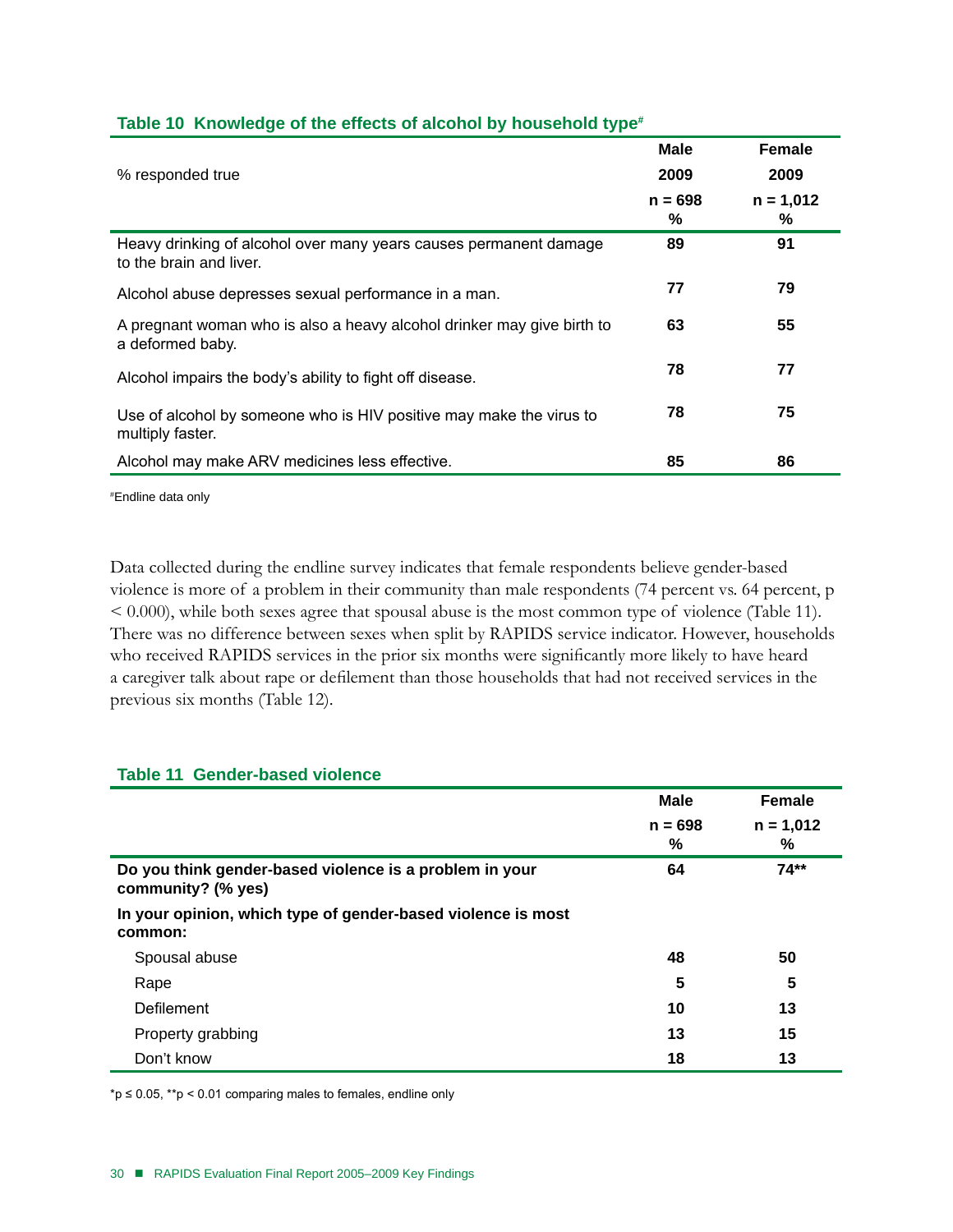|                                                                                  | <b>Male</b> |                 | Female    |                 |
|----------------------------------------------------------------------------------|-------------|-----------------|-----------|-----------------|
|                                                                                  | $n = 457$   | $n = 241$       | $n = 731$ | $n = 281$       |
|                                                                                  | nRHH<br>%   | <b>RHH</b><br>℅ | nRHH<br>℅ | <b>RHH</b><br>℅ |
| Have you ever heard a caregiver talk about rape or<br>defilement? % yes          | 28          | $50**$          | 29        | 43**            |
| If someone needed medical care after rape or<br>defilement, where would they go? |             |                 |           |                 |
| <b>Traditional healer</b>                                                        | 1           | 0               | 0         | 0               |
| Health centre                                                                    | 46          | 58              | 41        | 56              |
| Hospital                                                                         | 50          | 40              | 57        | 41              |
| Medicines are available to prevent pregnancy after<br>rape. (% true)             | 44          | 40              | 38        | 38              |
| Medicines are available to prevent the transmission<br>HIV after rape. (% true)  | 15          | 16              | 21        | 26              |

# **Table 12 Gender-based violence by household type**

\*p ≤ 0.05, \*\*p < 0.01 comparing non-RAPIDS to RAPIDS households, endline only

# **Communication and coordination within and beyond the RAPIDS Consortium has proven to be complex**

The task of coordinating between RAPIDS Consortium partners and with external groups at all levels from national headquarters to the field sites is without question an extremely difficult one. RAPIDS partners have actively engaged in internal and external communication activities in order to work together to achieve program goals. For example, RAPIDS convened cross-agency technical working groups and coordination meetings, and shared information and engaged with Government Ministries and the District AIDS Taskforces. Nonetheless, discussion among RAPIDS staff and local stakeholders indicated a need for even wider information-sharing within and beyond the RAPIDS Consortium. Continued cooperation and communication is needed between Consortium partners in order to allocate resources efficiently and effectively—for example, to avoid double-counting and duplication of services, to avoid potential clients being omitted from the program, and to better share resources. Staff and stakeholders requested that results emerging from the RAPIDS impact assessment be shared throughout the Consortium, so that the findings can be directly addressed.

> *"We are thankful to RAPIDS for all the work done, but one complaint is that we hardly ever meet with them in DATF [District AIDS Task Force] in order for us to know what activities they are planning. When RAPIDS started reports of their activities would be presented to us to keep us in the know, but these days we are only meeting with Salvation Army and World Vision."*

> > *Stakeholder, Kalomo*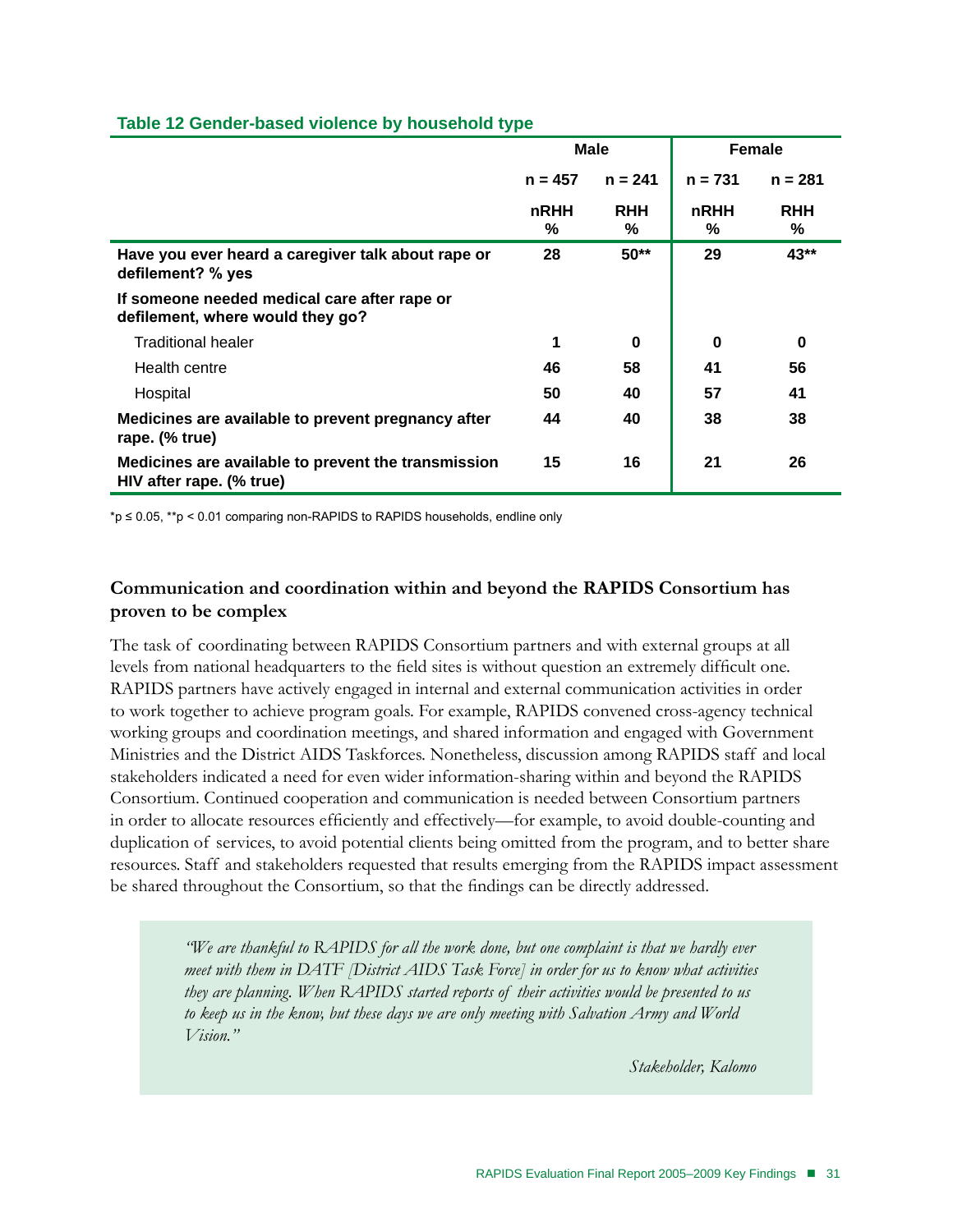*"The question that I would really want to pose is that, time and again, the impact assessments have been done, but the challenge we have had is the feedback. You find that even where you have gaps, but when you don't have the feedback from the people that did that, you find that you will not be able to improve, and my request is to have the feedback so that we can re-strategize and bridge the gaps, if any."* 

*Program staff, Ndola*

*"We work together, and as the Area Development Committee, they all keep us posted, but I think RAPIDS is not working closely with the district institutions. ...It is important for RAPIDS to report back to community stakeholders on how well and bad the program is running so that we know where we are—we need each other."* 

*Stakeholder, Ndola*

*"RAPIDS has done a good job at motivating communities, have done a good job at bringing a consortium approach in two things; getting themselves together and coordinating themselves, if there was internal bickering we didn't usually hear it so in terms on how they were able to operate as a consortia they seemed to be fairly successful. And that is certainly positive and they provided better care than what was there and better range of services than was ever been there before."* 

*USAID official, Lusaka*

#### **RAPIDS strikes a balance between coverage and quality**

The services provided by the RAPIDS Consortium are very much in demand, and there remains much unmet demand within the community. Service providers at various levels report that they have been facing a trade-off between the competing values of expanding service coverage to eligible households not yet reached and improving service quality to existing household recipients. While implementers remain under pressure to meet service targets, they are committed to not sacrificing the quality of existing services. Intervention components that have helped to maintain and even improve service quality have included the distribution of bicycles to caregivers. Also crucial to providing high-quality services is ongoing training and support to RAPIDS volunteer caregivers, including keeping their supplies replenished and providing incentives to make sure that they feel valued and appreciated by the program and contribute to high volunteer retention rates.

#### **RAPIDS readily responds to evaluation findings in a changing environment**

The period through which the RAPIDS interventions have been implemented has been a time of dramatic change for families and communities in Zambia. In 2004 the major focus of HBC was visiting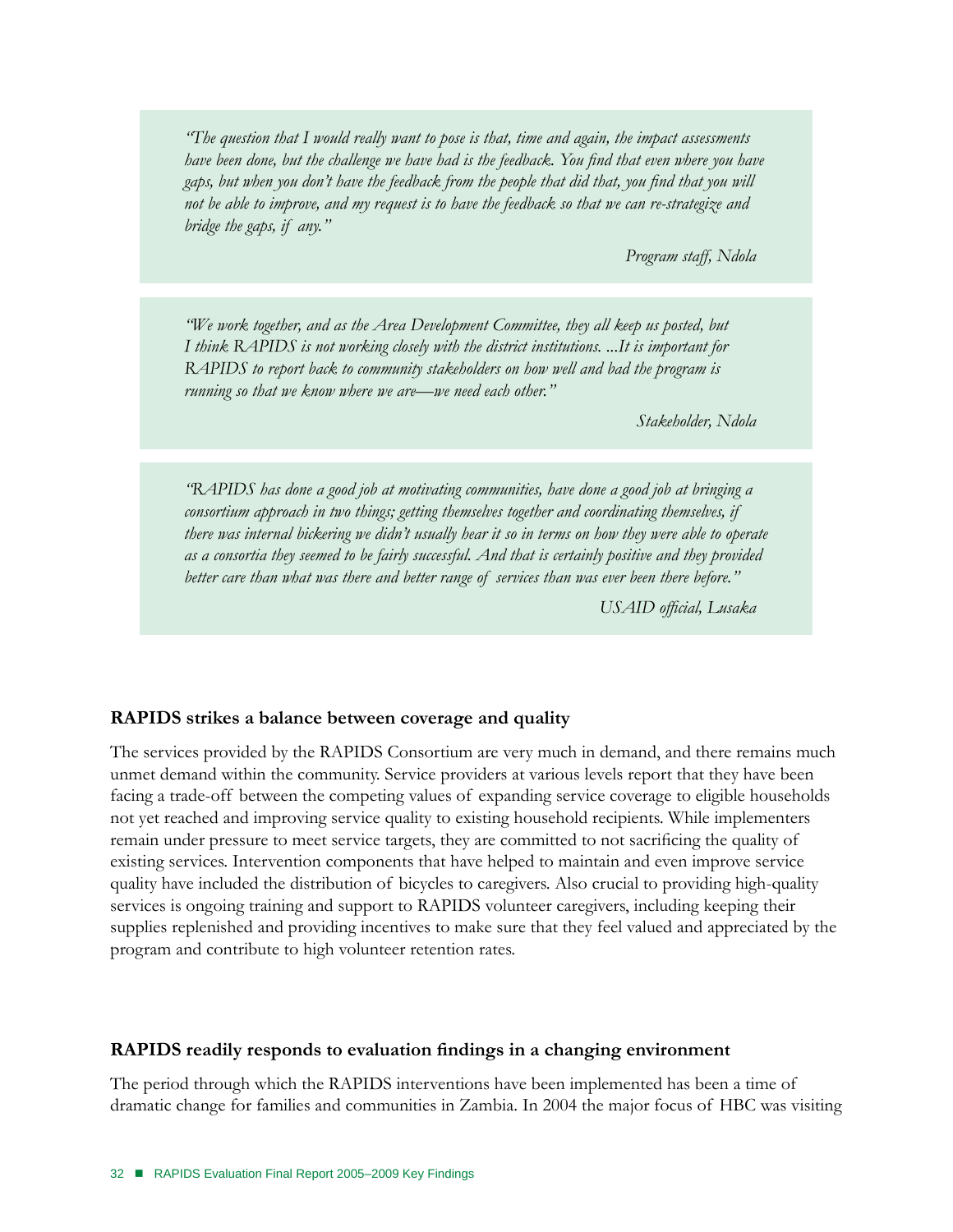the households to assist with the bedridden. Since 2006, HBC caregivers have found it harder to find HIV positive clients at home as they benefit from the scale up of ART and are now seeking assistance in rejoining the workforce. Still other households have members who do not recover and the remaining members require support associated with OVCs. Evidence shows that the RAPIDS Consortium has demonstrated flexibility in responding to the new the changing circumstances adapting care and support package, including expanding HBC caregiver training to include ART adherence support and pain management. Due to practical and ethical obstacles preventing the use of randomization and a control group, the study design cannot definitively attribute community changes in the core indicators to the RAPIDS program. However, the cross-sectional logistic regression models provide evidence of positive improvements in educational status, food security, and accessing HIV tests that are associated with the RAPIDS programs.

RAPIDS service providers are to be commended for their responsiveness to emerging evaluation findings during the intervention implementation period. For example, baseline findings in 2005 indicated that household members were frequently confused between the roles of OVC and HBC caregivers, and suggested that there may have been some duplication between their responsibilities. By the midterm survey in 2007, RAPIDS had begun to roll out the new "household approach," in which individual caregivers aim to respond to the combined needs of all household members. RAPIDS had also responded to midterm findings recommending the need for greater appreciation of volunteer caregivers by holding a "Caregivers' Day" in November 2008.

Another example of RAPIDS' responsiveness to evaluation findings is evidenced by improvements in the client selection process: midterm results documented overall client dissatisfaction with the process, including allegations of misappropriation of goods within the program. By endline, qualitative data appear to show a lessening of such accusations and dissatisfaction, and increasing understanding of the program constraints, reflecting greater efforts among program management to address transparency and accountability through the development of community-based mechanisms. RAPIDS has also been responsive to donor priorities and addressing emergent needs in the community, by introducing new intervention components including expanding access to HIV testing and addressing the risks of alcohol consumption and gender-based violence within the framework of HIV prevention. Based on data indicating that a number of youth group members were married, a faithfulness module was introduced.

# **RAPIDS structure as a Consortium, extensive caregiver network, and distribution systems are assets to Zambia**

The Consortium covers 52 districts, and is nearly nationwide in scope. At the onset of the program, CRS provided the majority of the HBC, Africare the majority of youth and livelihoods instruction and training, and WVI serviced most of the OVC. Over a short time resources were allocated to each consortium partner so that each could scale up similar services in the areas where they focused on service delivery.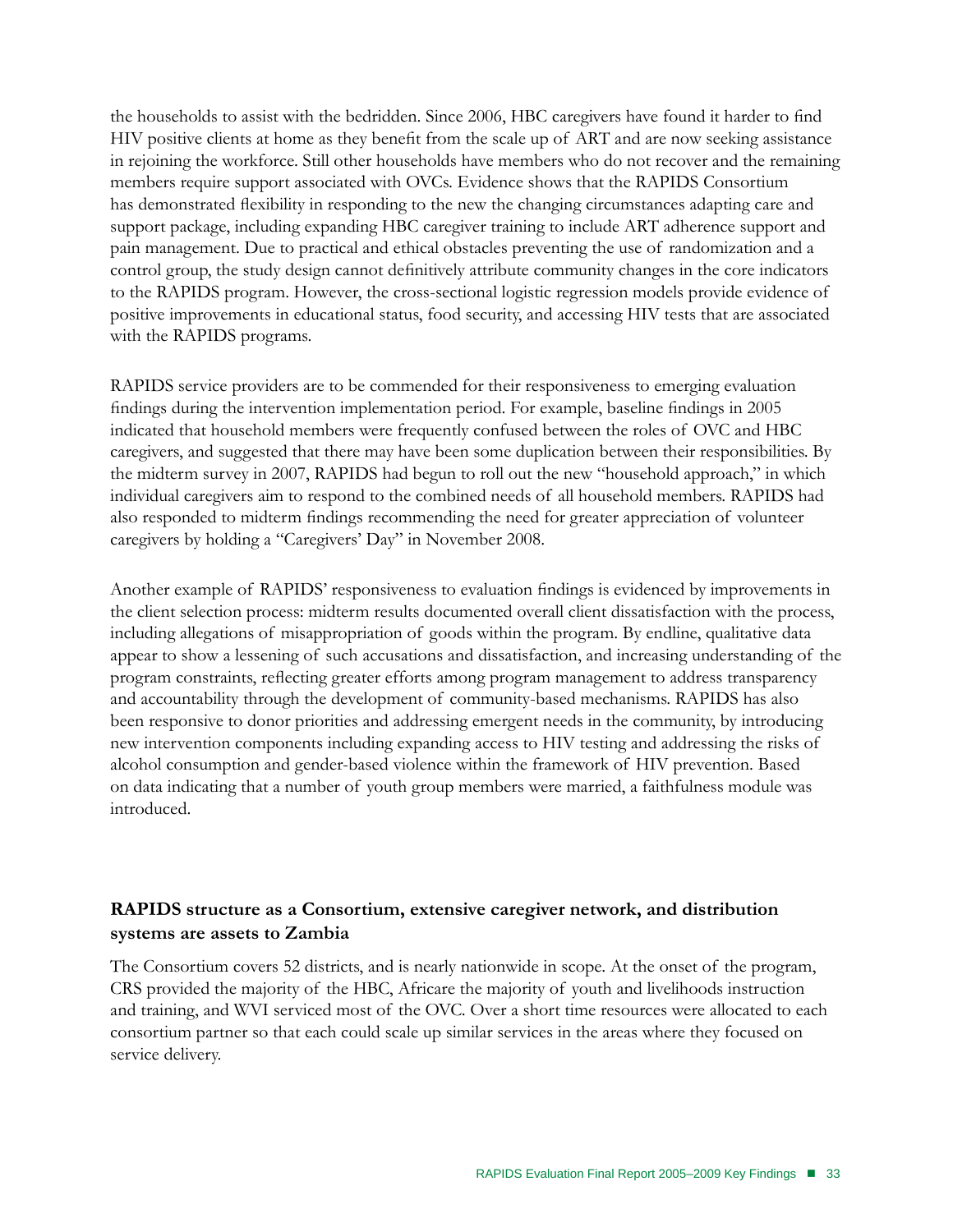# **RAPIDS must prepare for increasing demand for more sophisticated palliative care in the near future**

As the HIV-positive population retains healthy living, more resources will have to be allocated to taking care of the different needs of this new chronically ill population. Qualitative interviews with key informants suggested that along with the four components of palliative care (physical, social, spiritual, and psychosocial support), physiotherapy will increasingly play a key role. The current two-week training for palliative caregivers includes one week of physiotherapy which may not be enough to train caregivers in even the very basics of physiotherapy.

# **Placing of RAPIDS technical advisors within Zambian ministries beneficial for all**

By and large, all key informants agreed that the placement of the technical advisors were integral in developing policy for children's rights, gender-based violence and OVCs and keeping the Ministries appraised and involved with RAPIDS programs.

*"We worked tirelessly with this lady who was stationed here, the RAPIDS officer. Then also from this being a policy we also worked together to develop a national plan of action to insure that the implementation of the policy was more focused, we have this national development plan and in the past we never had a chapter for children but we forced and convinced the national planning office that issues of children and OVC should appear in the national plan. We worked with RAPIDS on this."*

*Ministry official, Lusaka*

# **RAPIDS ability to acquire GIK on a large, country wide scale was an asset to the program but sustainability is in question.**

Key informants all mentioned the very large amount of GIKs that RAPIDS distributed over the life of the program. In one example, the RAPIDS consortium acquired a total of 2 million tablets for the treatment of worms and bilharzias as well as vitamin A supplements for the School Health and Nutrition Program, run by the Ministry of Health. Other key informants mentioned learning materials, shoes, and bikes all in very large scale. When asked what the dollar figure is on the GIK over the life of the project, it nears 130 million USD.

While there was no one that did not praise the RAPIDS consortium for brining in these massive donations, USG officials brought up how difficult it was to disaggregate the impact that was a result of GIKs versus that from the 57 million USD provided by the USG.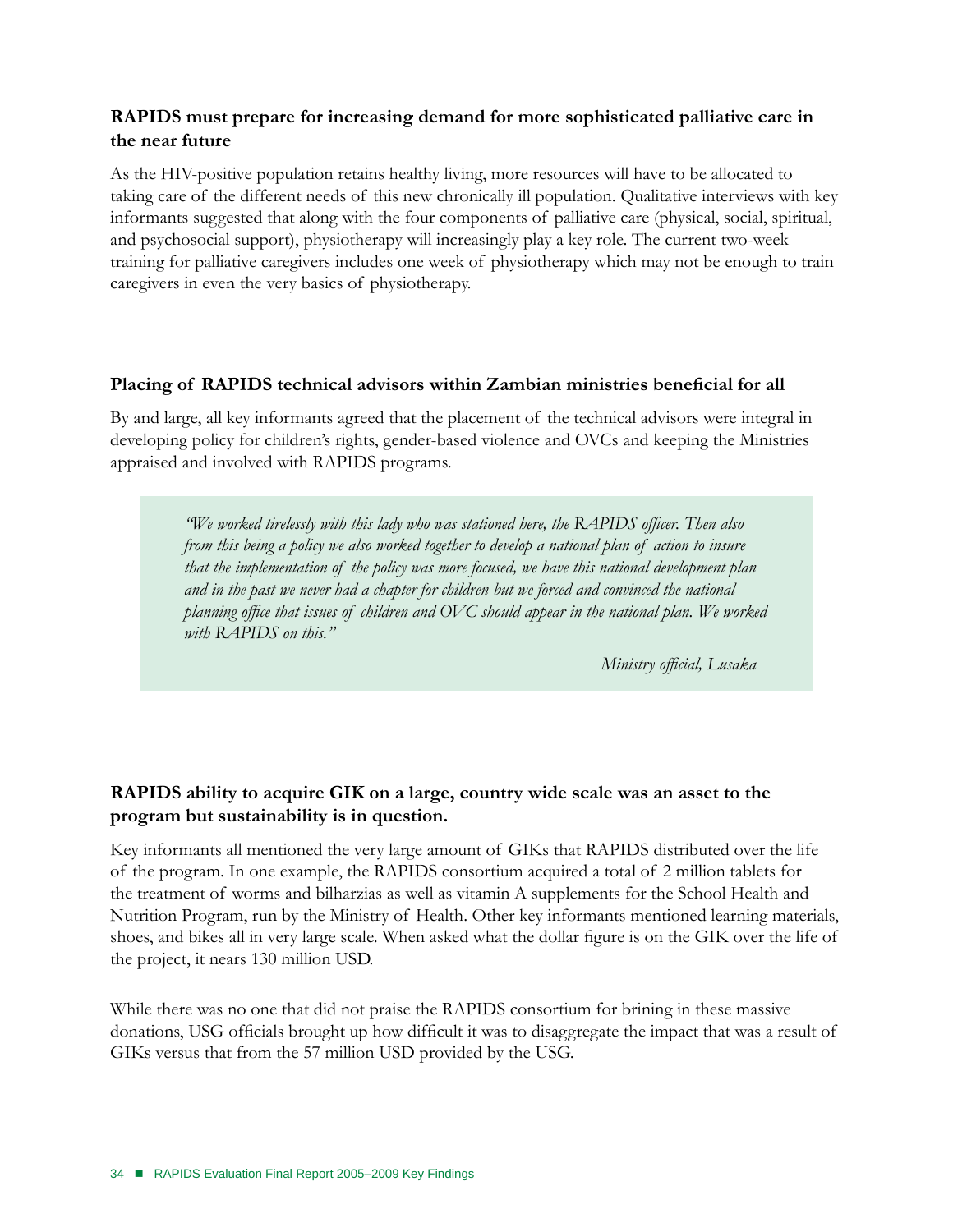*"What you can do with that dollar is very different than what you can do with a pair of shoes. When looking at the caregivers, there is no doubt in my mind that the shoes, hats, the things they received were very well valued and probably better than giving then a hundred dollars because it*  last longer and goes further. So at the adult level it probably, and as the caregiver which is more *of an employee versus the recipient , I think there are questions there concerning the value of what was provided. We don't have good measures on how these gifts and services achieve program goals."* 

*USAID, Lusaka*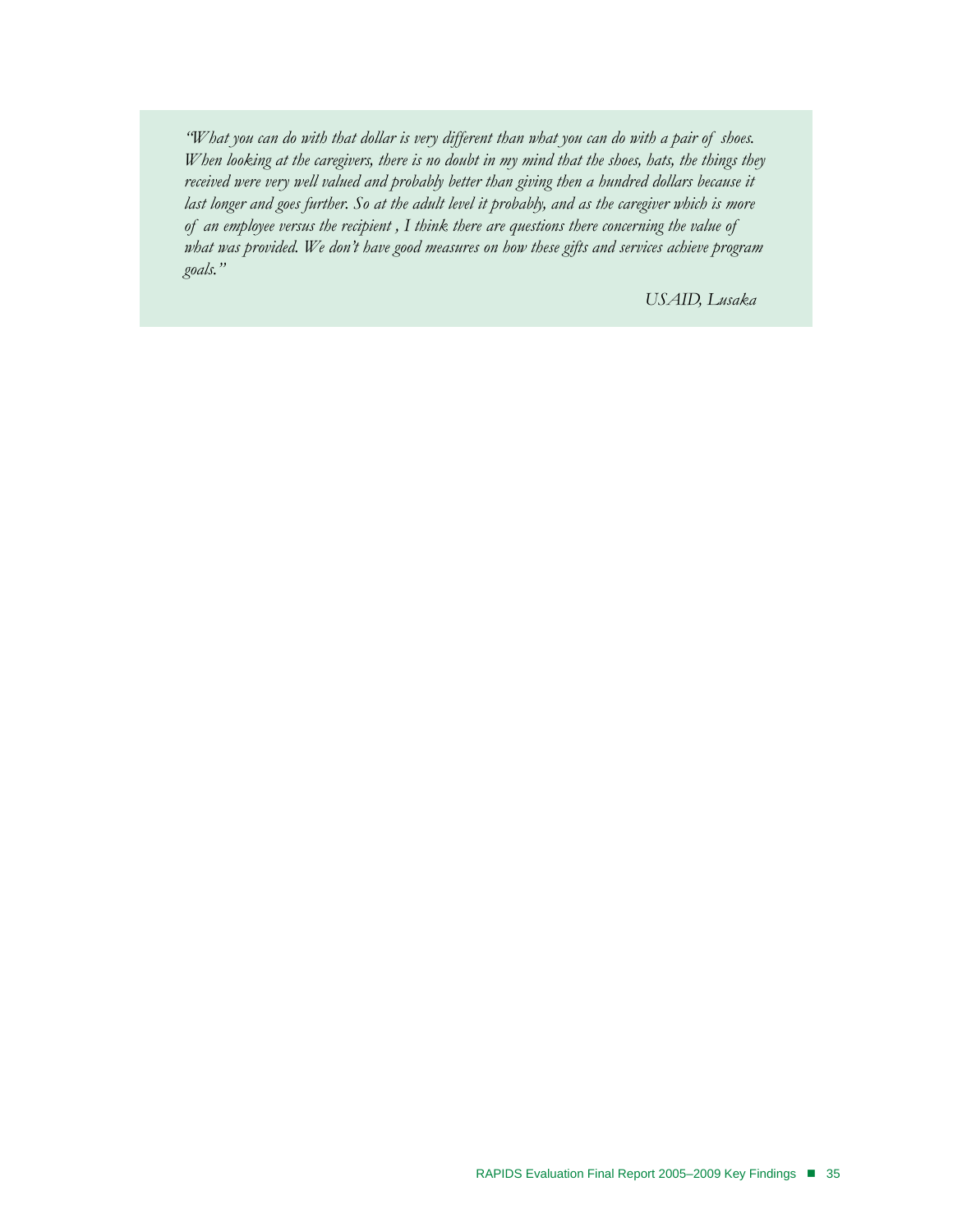# **SUSTAINABILITY**

The evaluation endline data were collected in March–April 2009, several months away from the anticipated close-out date of RAPIDS intervention funding. Key informant interviews were conducted in December 2009. As the end date for RAPIDS program activities approaches, clients are aware that the program is coming to an end and unsure about the future. Program staff report that they have engaged in capacity-building exercises with local CBOs to prepare for RAPIDS' exit. Some caregivers indicate that they are committed to continuing their visits but are worried about how inputs will be funded, while others are hoping that they can be taken on by another program to continue their work. Staff and stakeholders claim that programs that were established prior to RAPIDS will still continue; however the distribution of material goods is what caregivers are best-known for, and it is this aspect of service delivery that will be the hardest to maintain without the GIK pipeline that RAPIDS created. Anticipating the end of RAPIDS, there is great demand from community members and stakeholders for training in business skills and income-generation activities. Such activities are sought both for individual clients to become self-sufficient, and also for caregivers to earn money to purchase the supplies needed to maintain their services after RAPIDS support ends. Suggestions include links to low-interest loan schemes, skills training (carpentry, tailoring, marketing, business management), and investment (of capital, livestock) for future livelihoods ventures.

*"The services will not continue as people have not been empowered with income-generating activities. Even the caregivers will completely stop their visitations as the will have nothing to offer their clients."* 

*Female client, Kalomo*

*"We will continue. It doesn't mean that because the program is gone, therefore we should stop visiting the sick. No, we have to continue...but it won't be the same, because the assistance we take to our clients comes from RAPIDS, because we don't have the muscle to give the assistance that we have been given through RAPIDS. Therefore unless they leave us with a strong base, we cannot do as we have been."* 

*Female caregiver, Mpika*

*"I have been a volunteer for a long time and there is no way I can stop making visitations—the people we serve in the communities know us and they will be still coming to us for help, so I cannot stop."* 

*"As much as I would like to continue, I feel it will be more difficult to continue since we have nothing to give them except moral support and counseling—all that to a patient would be lip service."* 

*Female caregivers, Ndola*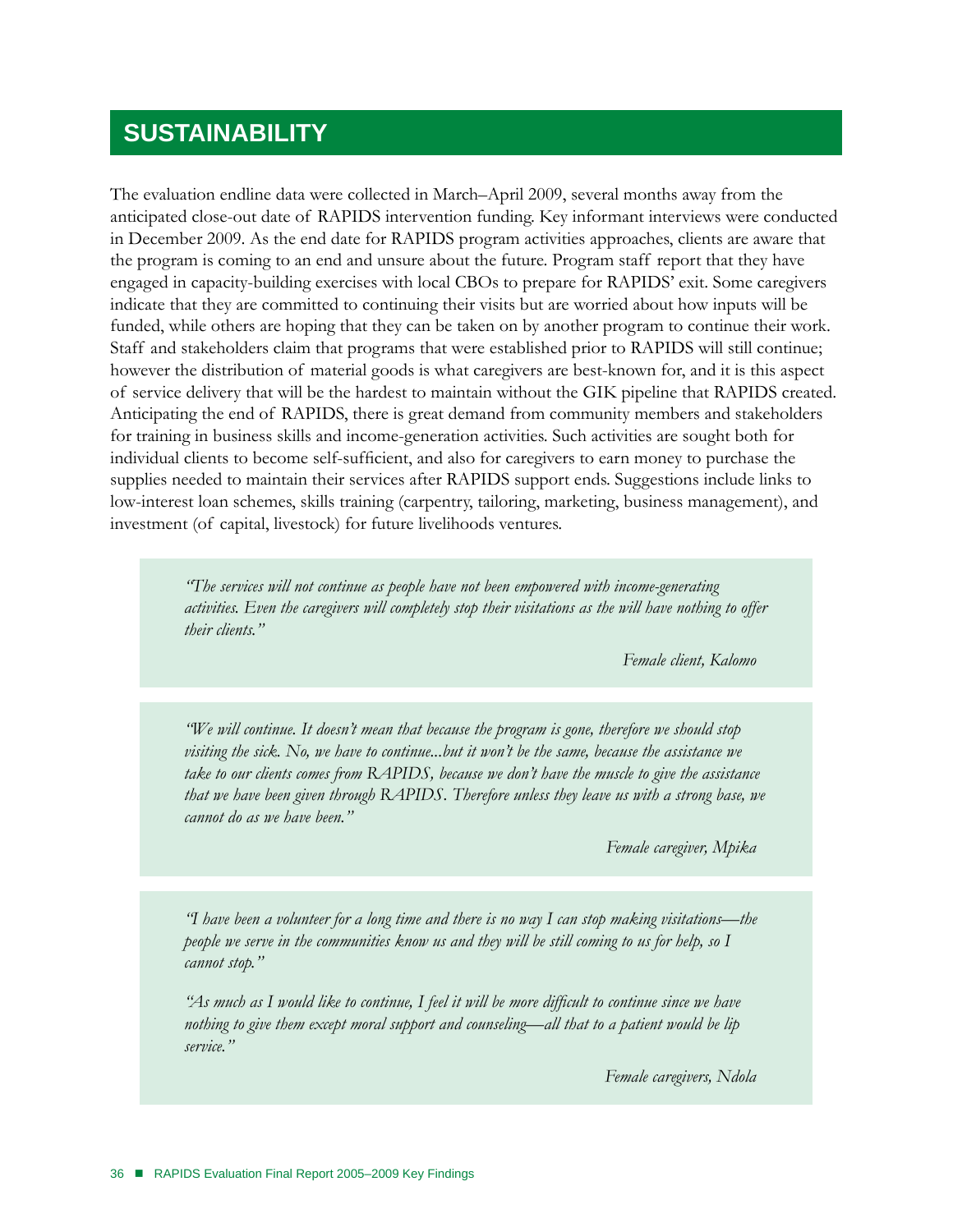*"We have no future plans. If RAPIDS was to go today, then the program would suffer a lot. If you look at ARVs, people are taking—they help the immune system and there is no cure. People in this community are still getting infected by the virus therefore when RAPIDS leaves, it means that people will suffer and there will be many deaths." [Agreement]* 

*"What I can say, I think that the support groups will continue and people will be advising*  each other. Our clients will continue meeting in this manner. I only wish for RAPIDS to train *caregivers in income-generating activities, so that we can impart those skills to the clients."* 

*Female caregivers, Ndola*

Key informants as a group all agreed that what has been created is not sustainable. The services provided by the RAPIDS Consortium are very much in demand, and there remains a lack of financial ownership of the Zambian government, the one most important factor of organizational ownership. Therefore, future success hinges upon the Zambian government eventually assuming responsibility, both physically and financially, of the services provided by RAPIDS. Furthermore, nearly all the GIK was from US corporate sources, and there has been very little corresponding build up of corporate giving in Zambia. This will greatly reduce material goods destined for the participants and for supporting and encouraging the caregivers and must be replaced.

> *"In the second phase, if all things go well, we should also demand Zambian government contribution to this. We have given her an office but we don't pay her anything. And it can. If you buy in like that it is more sustainable. It will remain a part of their treasury process. Zambia government should chip in. it will be beneficial to get Zambia involved."*

> > *Ministry Official, Lusaka*

*" I'm hoping that the sustainability under the consortium was not the second phase of RAPIDS but in themselves being able to continue with the good works which they have done. This intervention is not only about a program which is coming to a level that is being evaluated it is about life. The RAPIDS consortium and these objectives and those objectives have become part of people's lives."* 

*Ministry Official, Lusaka*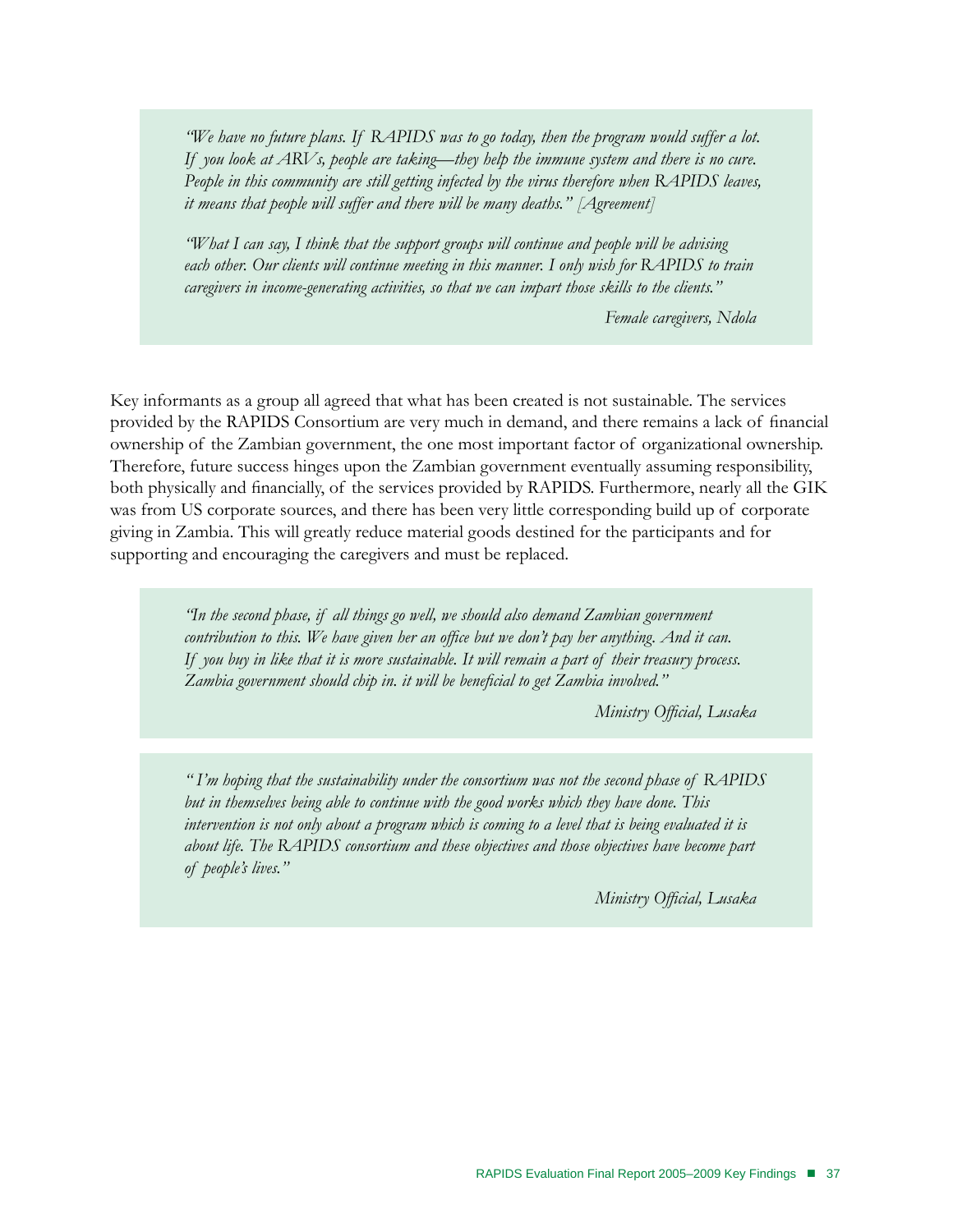# **RECOMMENDATIONS**

Despite the difficult economic and health environment of Zambia where 81 percent of people live on less than 2 USD per day<sup>5</sup>, RAPIDS is a success, especially in caring for OVCs and for economically strengthening households made vulnerable by HIV/AIDs. While the current program has brought a great many benefits to Zambia the next phase of the program—while continuing with the successes of the first five years—must evolve to fit the future landscape of needs demanded by households living with HIV. This evaluation study has indicated the following recommendations to the RAPIDS Consortium on how to continue to improve the implementation of programs addressing the circumstances of families rendered vulnerable to HIV in high-prevalence settings.

# *Strategic objective 1: Improve quality of life of orphans and vulnerable children and their households*

The RAPIDS Consortium successfully delivered and continually expanded household services to orphans and vulnerable children. Quantitative data and qualitative feedback both indicate that increasing caregiver frequency and length of visits has a very positive effect on the household's member's quality of life. This is in line with the recommendations from past evaluations to continue refining the household support model to service delivery. Furthermore, psychosocial support from caregivers as well as gifts in kind associated with the schooling requirements were very successful in raising the quality of life of OVCs via school attendance. The RAPIDS Consortium should consider continuing to spend effort acquiring school items that are needed by OVCs.

# *Strategic objective 2: Improve quality of life of people living with HIV/AIDS*

The RAPIDS Consortium's caregiving services to people who are chronically ill must continue to address the changing needs of people living with HIV and AIDS as the availability of ART expands in Zambia. Continual access to counseling and testing services, especially offered at home simultaneously to the couple, remains important as a first step towards destigmatization and accessing treatment. RAPIDS should continue to address the caregiver role in adherence for PLHAs including monitoring client intake of ARVs and proper diet and exercise. Reliable sources of nutritional support, education and guidance are especially important for maintaining favorable outcomes among the increasing number of HBC clients on ART, due to the complex interactions between drug and food. While RAPIDS has been very successful increasing the frequency of caregiver visits, it can only be a benefit to continue to find ways to increase caregivers' length and frequency of visits. As a result of a successful caregiver program and the rehabilitation of the household, RAPIDS must prepare for

<sup>5</sup> Human Development Report: Overcoming barriers: Human mobility and development, United Nations Development Programme, 2009, Hampshire, England and New York.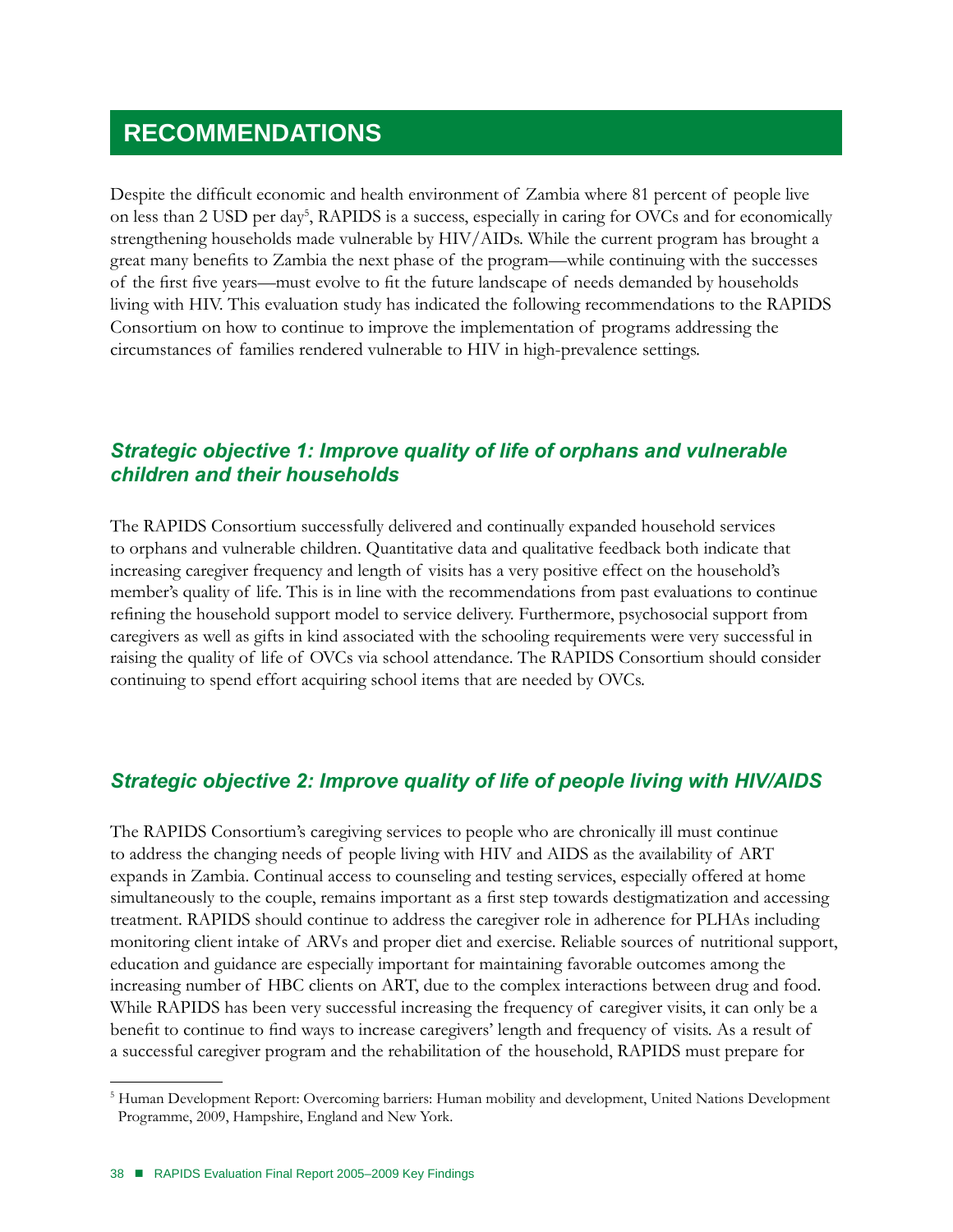an increase in demand for palliative care, especially physical therapy, as clients live longer and develop later stages of the chronic symptoms of HIV/AIDs. At the community level, IEC activities focusing on addressing stigma and discriminating behaviors are still relevant. Finally, as service coverage and responsibilities continue to expand in size and scope, RAPIDS needs to develop a system to integrate their services within the Zambian health system.

# *Strategic objective 3: Improve livelihoods for vulnerable youth*

The RAPIDS Consortium uses to its advantage the favorable disposition of youth to lifeskills training and abstinence messages to further reinforcing activities. RAPIDS livelihoods training appears appreciated by participants, but with limited capital and business opportunities, youth continue to face barriers in employing their new skills. The RAPIDS Consortium should explore creative new ways to create opportunities for youth to utilize their skills, including access to capital and experienced business leaders. Advanced vocational training to top graduates could be a way to seed business leaders in the communities. Young women are not accessing livelihoods training opportunities as well as their male counterparts, indicating a need for the RAPIDS Consortium to revisit programs activities in relation to the needs of females and their possible employment opportunities. Comments from key informants suggest that it was not clear how RAPIDs lifeskills training and income generating programs were being tailored to prepare the participants for current employment opportunities. Research into future economic growth trends could lay the groundwork for more effective livelihood programs. Finally, the RAPIDS consortium should continue to use lifeskills and livelihood training venues to reinforce HIV/ AIDS and other relevant messages to the attending youth. Finally, questions concerning alcohol and gender based violence indicated that alcohol related risks are well known and the resultant behaviors are witnessed and are a concern in the communities. RAPIDS should continue with plans to integrate alcohol awareness and gender based violence IEC in to the household model.

# *Strategic objective 4: Strengthen resilience of households made vulnerable by HIV/AIDS*

With the continued vulnerability of female-headed households indicated through asset ownership and food security, RAPIDS Consortium partners are urged to maintain attention to programming that will provide particular support to female-headed households and households who lack healthy adult caregivers. The role of food support and supplementary food interventions is especially important to meet the nutritional requirements of people on ART. Caregivers should have additional training on how best to advise their clients on nutritional intake. More focused IGA activities, increasing caregiver visits, especially in households who are missing one or more health adult caregiver are crucial to the households' success.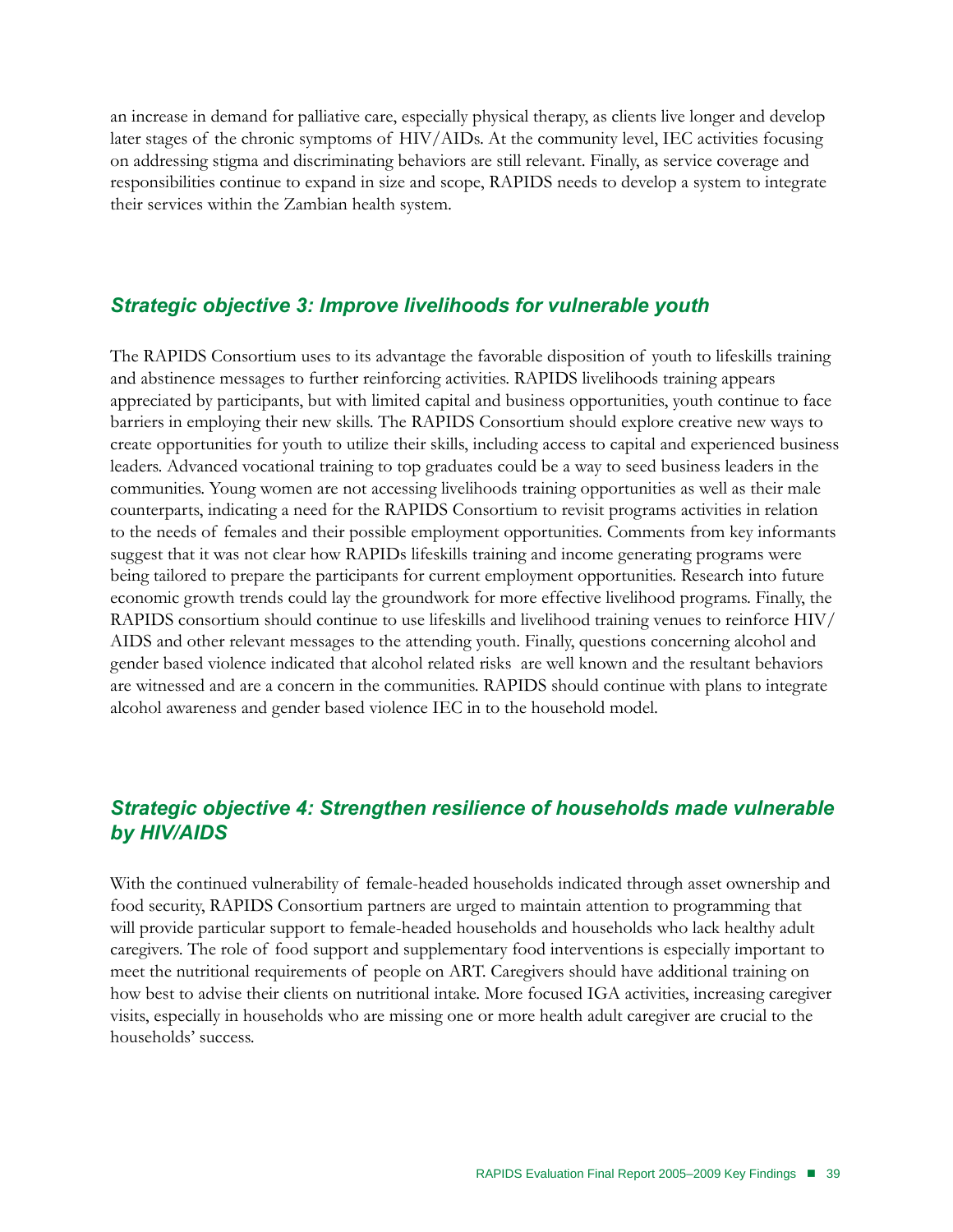# *Other program recommendations*

# **Continual transparency and accountability in edibility criteria and flow of goods and services**

To build and maintain trust and confidence, it is critical for programs to promote transparency and accountability, in order that all community members understand eligibility criteria and the flow of goods and services. Further, program managers must take care to ensure that the goods and services being delivered match those most needed by the community, and should pay particular attention to food security, livelihood training, and the types of goods distributed. Continuing attention to transparency and accountability in client selection and service delivery must also be maintained.

# **Build a strategy to sustain the caregiver network**

The scope of RAPIDS volunteer caregiver network is unparalleled. Ongoing training and recognition provides caregivers with support critical for recruitment and retention. Caregiving supplies and other materials are a further source of crucial incentives to caregivers. The follow-on for RAPIDS will most likely require that the new program inherit the caregivers since they have already been trained. RAPIDS needs to ensure that this can happen.

# **Fund a broader evaluation plan**

Evaluations of complex integrated interventions can be conducted to derive practical lessons for program implementers and funders but adequate levels of funding are necessary. Evaluating only the recipients of services is crucial but does not capture the complete picture. It is important to examine more closely the impact the program had on the caregivers over time, process and procedures used to implement services and deliver GIKs, and to maintain operations research to continuously provide feedback to improve the processes and cost-effectiveness of the program. The high reliance on selfreported behavior should be reconsidered as it is can lead to biased results. Triangulation of behaviors through observations and biomarkers should be considered. Future evaluations should have regularly scheduled contact between the evaluators and key informants and possibly imbed an evaluator within the programs monitoring and evaluation team for periods of time. Finally, to further remove the evaluation from influence by the program, funding should come from a completely separate source.

# **Plans for sustainability and long term exit strategy must be emphasized**

Buy-in from the Zambia government, physically and financially, should be a necessary part of next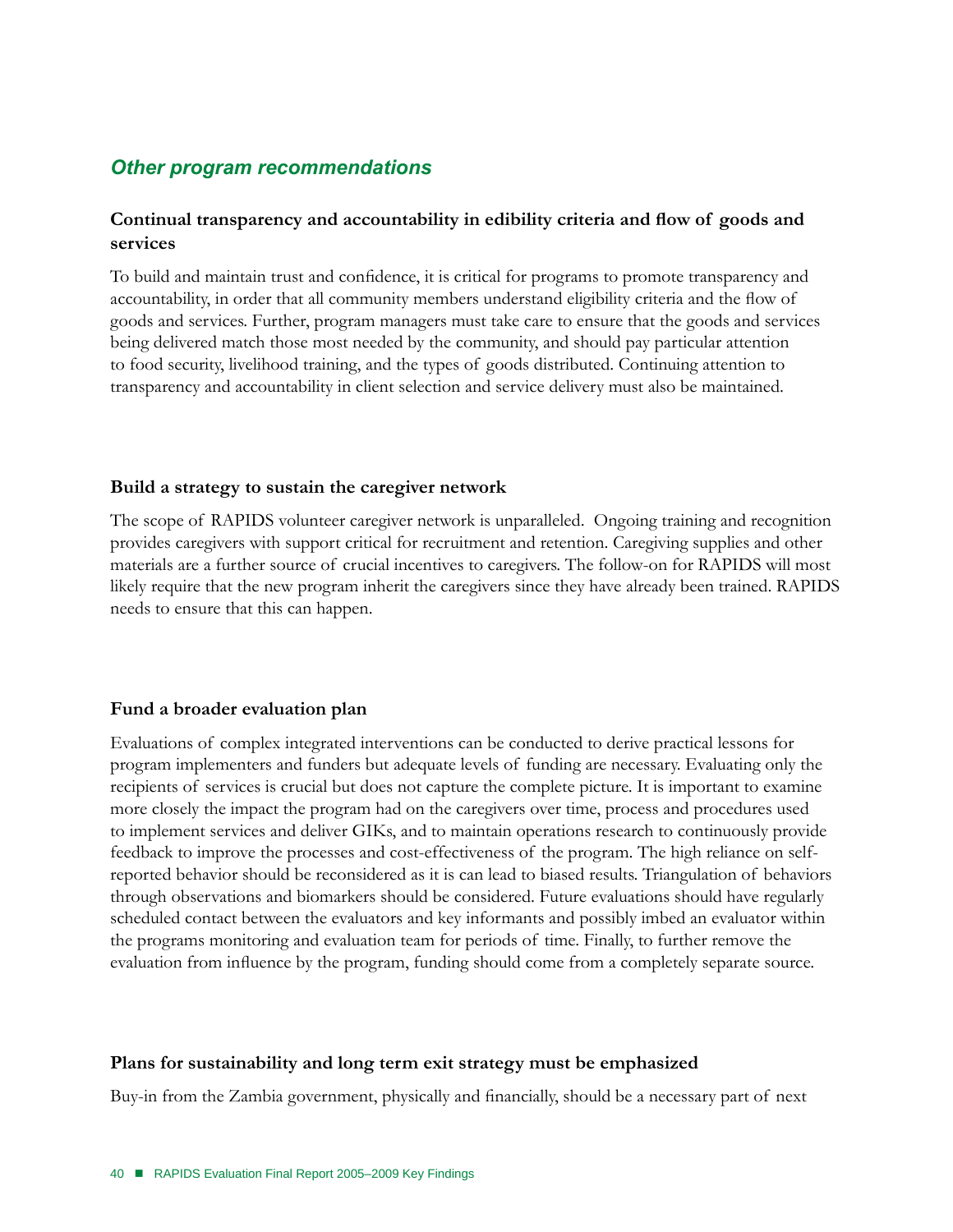phase of the project. One possible way is to require them to match contributing funds for the technical advisors posted to the ministry. Another could be to use the GRZ supply chain to move goods as long as it comes with associated safe-guards and accountability.

# **Building a strategy for communications and sustainability**

While the Consortium model has brought undoubted advantages to the implementation of the RAPIDS program interventions, evaluation study findings show a need for renewed attention to communication and cooperation within and beyond the RAPIDS Consortium, so as to enhance program efficiency and effectiveness. Service providers, volunteers and clients continue to seek strategies for sustainability and grappling with a smooth exit strategy that will not jeopardize existing clients. As part of a process of continuous attention to quality throughout the activities of the Consortium, there is a need for RAPIDS to provide feedback to stakeholders, community members and program staff at all levels who have participated in the assessment activities.

Finally, this evaluation of the RAPIDS program has demonstrated that the implementation of a large-scale complex integrated intervention can make significant progress towards addressing the circumstances of families and communities affected by HIV in a high-prevalence area. This study has indicated a number of important practical lessons relevant for the management of interventions focusing on the care and support of families affected by HIV in Zambia and beyond. It has also demonstrated the importance of sound evaluation for documenting processes and outcomes associated with a programmatic intervention, in order to inform donor priorities. The evaluation benefited from the introduction of hand-held devices for used for survey fieldwork which increased the efficiency and quality of data collection, pioneered electronic data capture in Zambia, and built capacity among Zambian colleagues. The methodological limitations of this evaluation study indicate new possibilities for exploring the effects of integrated approaches to development like RAPIDS, including tracking client households longitudinally, establishing comparison groups, estimating cost-effectiveness, and exploring how the lives of caregivers are affected by their duties. Continued research into evaluating other combinations of interventions to address the needs of vulnerable families living in high HIV prevalence areas remains crucial to informing donor spending.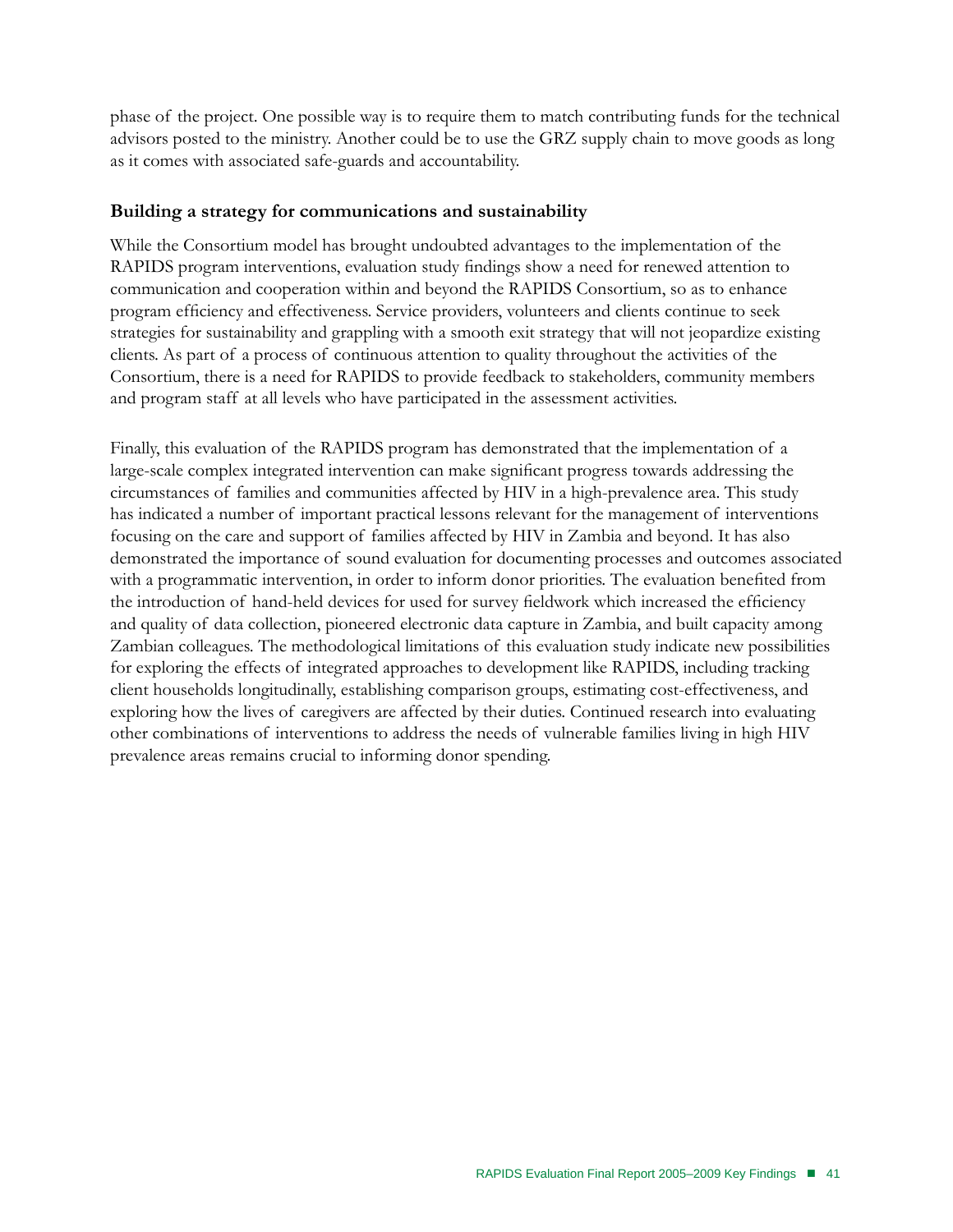# **ACKNOWLEDGEMENTS**

To the people of Zambia, if not for their magnitude of spirit for volunteerism, this program would not have been.

> *"The problem of HIV/AIDS really devastated a lot of people, the people felt the future is so bleak, because when people were saying that there is no medicine for such a thing and when you see it getting closer to you that meant that people were getting more and more hopeless now with the consortium and RAPIDS with their many interventions, children back into school, adults accessing medical facilities, you see the esteem or the pride of the community being rebuilt."*

> > *Ministry official*

The researchers are grateful to the community leaders and community members in Chongwe, Kalomo, Mazabuka, Mpika, Ndola and Petauke for taking part in the household surveys, focus group discussions and in-depth interviews. Thanks also to the caregivers, local stakeholders and key informants.

The guidance of RAPIDS Consortium staff and partners in Lusaka and throughout the six districts was crucial to the development of this activity. We are grateful to all our RAPIDS colleagues at PMU and in the districts, who have provided us with access to programmatic information and insights. Thanks to RAPIDS colleagues for their feedback and suggestions on earlier drafts.

Population Council was contracted by Africare on behalf of the RAPIDS Consortium to conduct an impact assessment of the RAPIDS programmatic interventions.

Population Council's local research partner in Zambia was RuralNet Associates, Ltd. Fieldwork and data preparation was managed and conducted by Stephen Tembo, Patrick Chilumba, Chozi Nkhata, and Rhoda Chiwele of RuralNet. Thanks to the data collection teams and supervisors listed on the next page. We acknowledge the contribution of the consultants who assisted in developing the data collection training and fieldwork.

This report was written by Lou Apicella, Katie Schenk, and Hena Khan of the Population Council. Quantitative data analysis was conducted by Lou Apicella and qualitative data analysis was conducted by Katie Schenk. Technical review was conducted by Naomi Rutenberg. Many thanks to Sherry Hutchinson for design and layout of the document.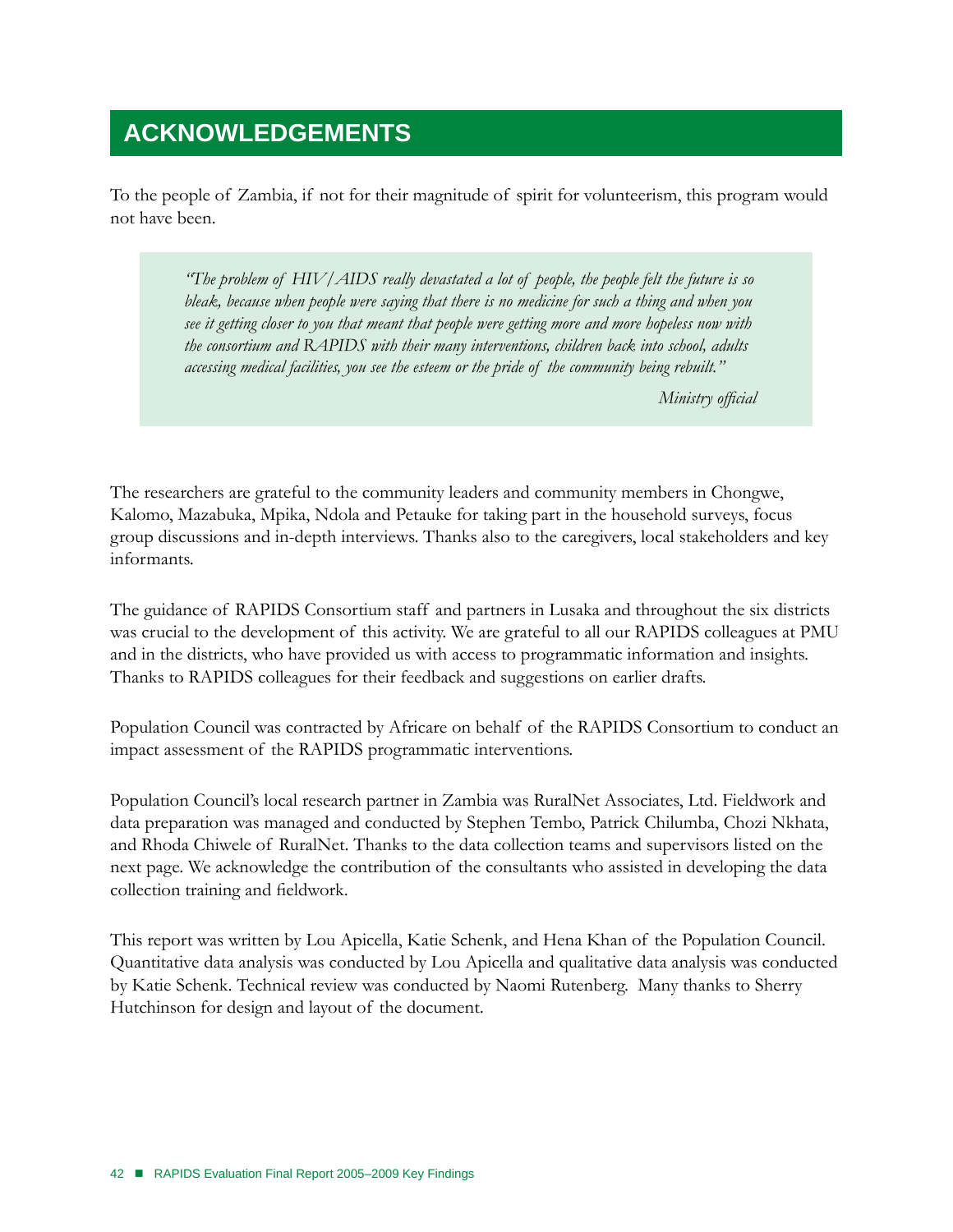# **Quantitative Data Collection Personnel**

# *Supervisors*

# **Baseline 2005**

Patrick Chilumba, Geoffrey Siulemba, Kelvin Munjile, Rhoda Chiwele, Kalobwe Saya, Silimi Muyaka

#### **Midterm 2007**

Mutale Mwaba, Geoffrey Siulemba, Kelvin Munjile, Kachinga Phiri, Charity Mundia, Christopher Chitembo

#### **Endline 2009**

Martha Chooka-Manwachi, Kelvin Munjile, Kanyanta Musonda, Chozi Nkhata, Mary Nyirenda

# *Data collectors*

#### **Baseline 2005**

Wonani Tinana, Moonde Sooka, Kyakilika Martha, Munkmba Njekwa, Chilumba Mukuka, Zulu Lameck, Nkwilimba Stanley, Lupupa Mwango, Kaliye Veronica, Chooka Martha, Lubinda Nasilele, Sichone David, Matanda Sara, Siakalima Daniel, Kabila Sitali, Mubambe Chippo, Miyoba Nixon, Sakala Tomothy, Chama Nonde, Kapumpe Kalenga, Kaweni Kabele, Lupiya Mubanga, Mambwe Kelvin, Nsangwa Ngwira, Chiluba B Chinyanta, Membe Joy, Mtonga Bruno, Kanyika Eucaria, Kasonso Nolia, Simeza Micheal, Chabwela Penias, Chingala Godfrey, Ng'uni Mutumbi, Nyambe E Mulima, Tembo Lawrence, Tembo Mavis

# **Midterm 2007**

Zandile Makombe, Sarah Nalavwe, Tamani Mulenga, Brian Mphanja, Mambwe Kamuzyu, Temwany-Joshua Phiri, Malubu Maambo, Mwango Lupupa, Mupuwaliywa Mupuwaliywa, Mwika Mulaliki, Walumwega Mubitana, Namakau Mutumba, Lawrence Tembo, Tamara Mwandila, Peter Mwale, Stephen Chiwele, Chola Mwape, Mercy Zulu, Kelvin Mambwe, Brian Mwanza, Mwitwa Nkhuwa, Mutale Musonda, Elina Nambeye, Musouda Kanyanta, Lawrence Chileshe, Stephen Mwamba, Nancy Muhenga, Emeldah Mulenga, Elbe Kayange, Chalwe Mumba, Mofya Phiri, David Sichone, Mavis Tembo, Muthani F Phiri, Masauso Moses Phiri, Janet Tembo

#### **Endline 2009**

Humphery Mazanzi, Michael Kabaghe, William Mbalaso, Lusubilo Kabaghe, Patrick Nkhata, Chola Mwape, Lutangu Mubita, Walumweya Mubitama, Nchimunya, Brian Hapunda, Max Mupale, Kabila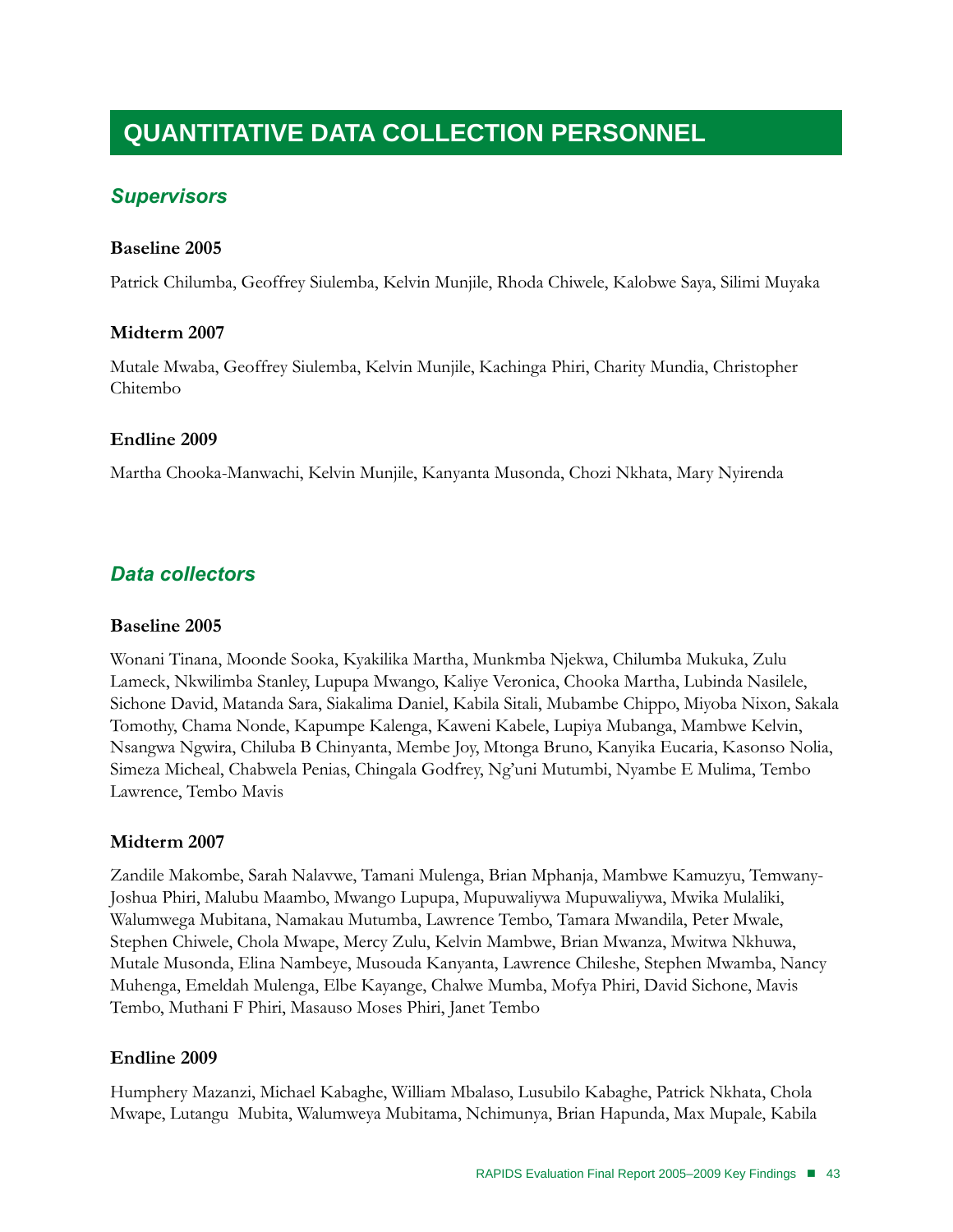Sitali, Justine Munjile, Kayemba Mwila, Catherine Kalonga, Sarah Nalavwe, Miyoba Mweshi, Lawrence Tembo, Vincent Mwanza, Maggie Chansa, Hilton Makaya, Chanda Chibuta, Sammy Mutale, Elina Nambeye, Barbara Namwila, Andrew Chibangula, Stephen Mwamba, Aqual Morris, Mutale Mwaba, Joseph Kasense, Gome Nyirongo, David Sichone, Tamara Nkhata, Mabwibwi, Gabriel Banda, Mavis Tembo, Dalitso Tembo

# *Training consultants*

Dr. Amos Banda, University of Zambia Ms. Getrude Mwape, University of Zambia Dr. Gregory Nshakankala, University Teaching Hospital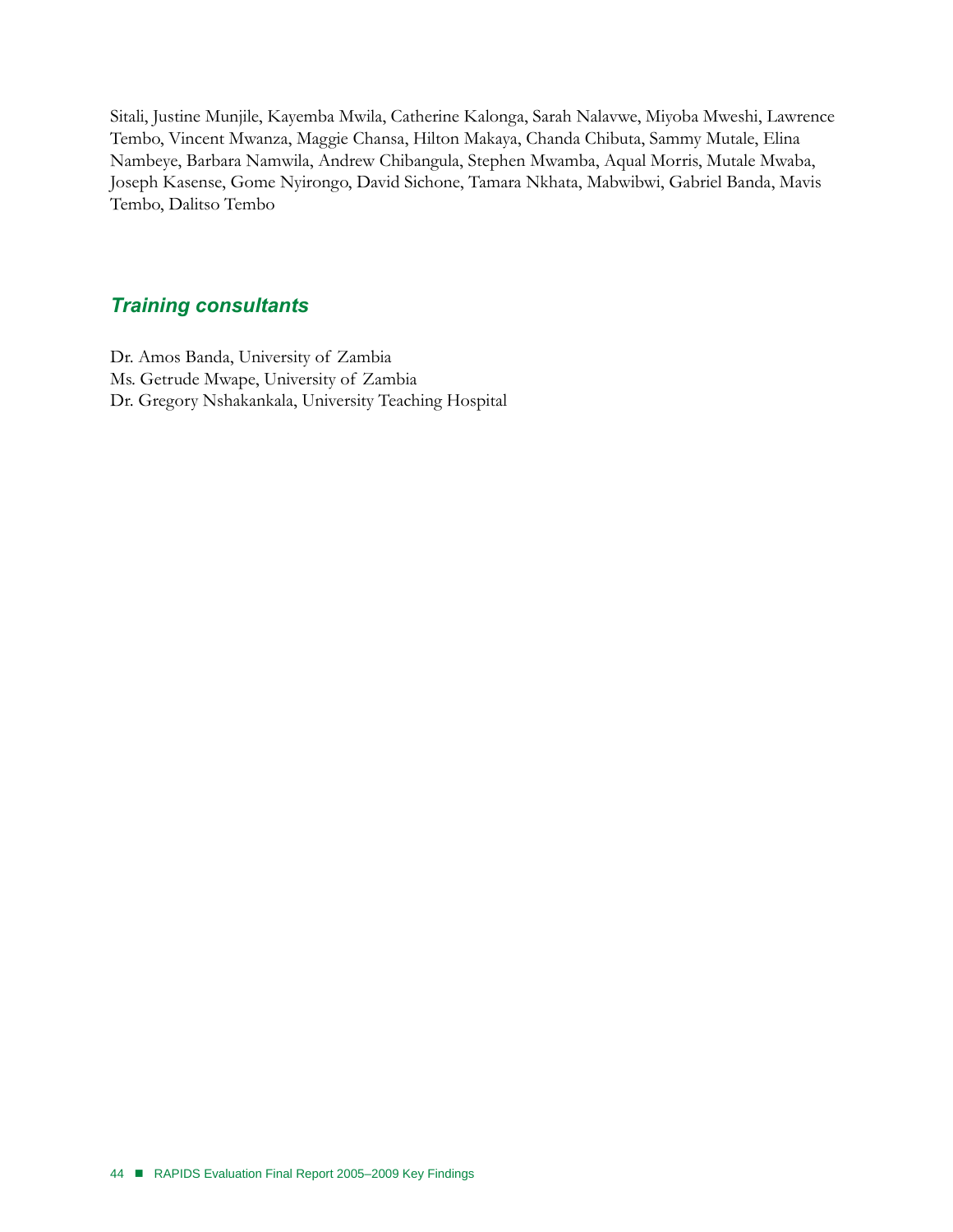

This study and final report were made possible by the President's Emergency Plan for AIDS Relief and the generous support of the American people through the United States Agency for International Development (USAID) under the terms of Cooperative Agreement No. 690-A-00-04-00251-00. The contents are the responsibility of Population Council and do not necessarily reflect the views of USAID or the United States Government.

**Population Council** The Population Council conducts research worldwide to improve policies, programs, and products in three areas: HIV and AIDS; poverty, gender, and youth; and reproductive health. www.popcouncil.org

Copyright © 2009. The Population Council Inc. Published in July 2009. Revised in January 2010.

Suggested citation: Apicella, Lou, Katie Schenk, and Hena Khan. 2010. "RAPIDS evaluation final report 2005–2009 key findings." Lusaka, Zambia: Population Council.

This document may be reproduced in whole or in part without permission of the Population Council provided full source citation is given and the reproduction is not for commercial purposes.